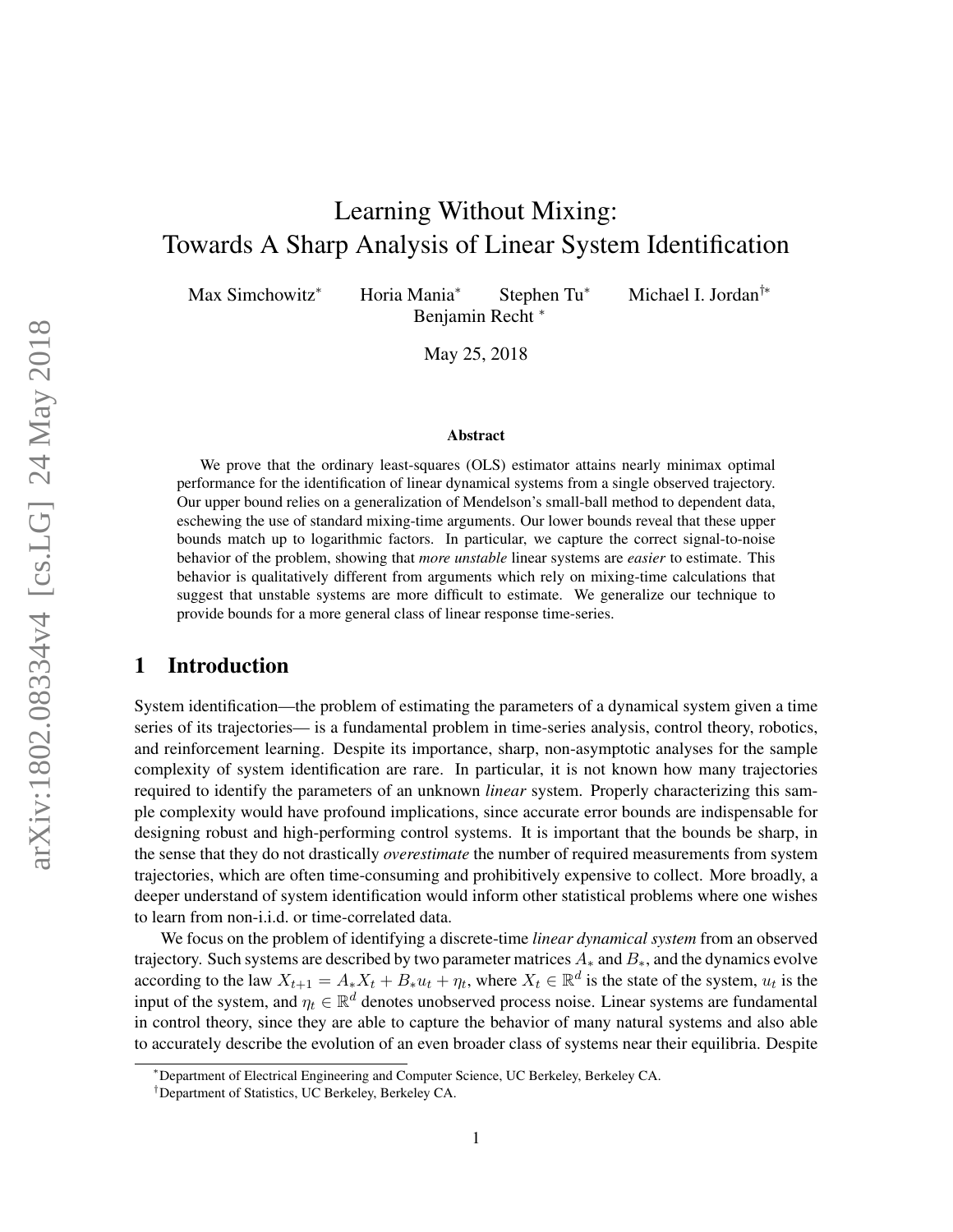the importance of understanding the statistical properties of system identification, the relationship between the matrix  $A_*$  and the statistical rate for estimating this matrix remains poorly understood. We note that the larger the state vectors  $X_t$  are in comparison to the process noise, the larger the *signal-to-noise ratio* for estimating A<sup>∗</sup> is. As a result, larger matrices A<sup>∗</sup> (larger in an appropriate sense, discussed later) lead to states  $X_t$  of larger norm, which in turn should make the estimation of A<sup>∗</sup> easier. However, it is difficult to theoretically formalize this intuition because the sequence of measurements  $X_0, X_1, \ldots, X_{T-1}$  used for estimation is not i.i.d. and it is dependent on the noise  $\eta_0, \eta_1, \ldots, \eta_{T-2}$ . Even the computationally straightforward ordinary least-squares (OLS) estimator is difficult to analyze. Standard analyses for OLS on random design linear regression [\[Hsu et al., 2014\]](#page-12-0) cannot be used due to the dependency between the covariates  $X_t$  and the process noise  $\eta_t$ .

In the statistics and machine learning literature, correlated data is usually dealt with using mixingtime arguments [\[Yu, 1994\]](#page-13-0), which relies on fast convergence to a stationary distribution that allows correlated samples to be treated roughly as if they were independent. While this approach has been successfully used to develop generalization bounds for time-series data [\[Mohri and Rostamizadeh,](#page-13-1) [2007a\]](#page-13-1), a fundamental limitation of mixing-time arguments is that the bounds deteriorate when the underlying process is slower to mix. In the case of linear systems, this behavior is qualitatively incorrect. For linear systems, the rate of mixing is intimately tied to the eigenvalues of the matrix  $A_*$ , specifically the *spectral radius*  $\rho(A_*)$ . When  $\rho(A_*)$  < 1 (i.e. when the system is *stable*), the process mixes to a stationary distribution at a rate that deteriorates as  $\rho(A_*)$  approaches the boundary of one. However, as discussed above, as  $\rho(A_*)$  increases we expect estimation to become easier due to better signal-to-noise ratio, and not harder as mixing-time arguments suggest. We note that recent work by [Faradonbeh et al.](#page-12-1) [\[2017a\]](#page-12-1) studying the estimation problem for linear systems relies in the stable case on concentration of measure arguments which also degrade as the mixing-time of the system grows.

We address these difficulties and offer a new statistical analysis of the ordinary least-squares (OLS) estimator of the dynamics  $X_{t+1} = A_* X_t + \eta_t$  with no inputs, when the spectral radius of  $A_*$ is at most one ( $\rho(A_*) \leq 1$ , a regime known as *marginal stability*). Our results, detailed in Section [2,](#page-3-0) show that the statistical performance of OLS is determined by the minimum eigenvalue of the (finitetime) controllability Gramian  $\Gamma_T = \sum_{s=0}^{T-1} A_*^s (A_*^{\top})^s$ . The controllability Gramian is a fundamental quantity in the theory of linear systems; the eigenvalues of the Gramian quantify how much white process noise  $\eta_t \stackrel{i.i.d}{\sim} \mathcal{N}(0, \sigma^2 I)$  can excite the system. We show that a larger  $\lambda_{\min}(\Gamma_T)$  leads to faster estimation of  $A_*$  in operator norm, and we also prove that up to log factors the OLS estimator is minimax optimal. Furthermore, in Section [2.3](#page-7-0) we offer similar statistical guarantees for a more general class of linear response time-series.

#### 1.1 Related Work

Most directly related to our work is a recent series of papers by [Faradonbeh et al.](#page-12-1) [\[2017a](#page-12-1)[,b\]](#page-12-2), who study the linear system identification problem by proving a non-asymptotic rate on the convergence of the OLS estimator to the true system matrices. In the regime where  $A_*$  is stable, Faradonbeh et al. recover a similar rate as our result. The major difference is that the dependence of their analysis on the spectral properties of  $A_*$  are qualitatively suboptimal, and difficult to interpret precisely. Their analysis is based on separately establishing concentration of the sample covariance matrix  $\sum_{t=1}^{T} X_t X_t^{\top}$  to the stationary covariance matrix and bounding the martingale difference term  $\sum_{t=1}^{T} X_t \eta_t$ . This decoupled analysis inevitably picks up a dependence on the condition number of the stationary covariance matrix, which means that as the system becomes more unstable, their bound deteriorates. Indeed,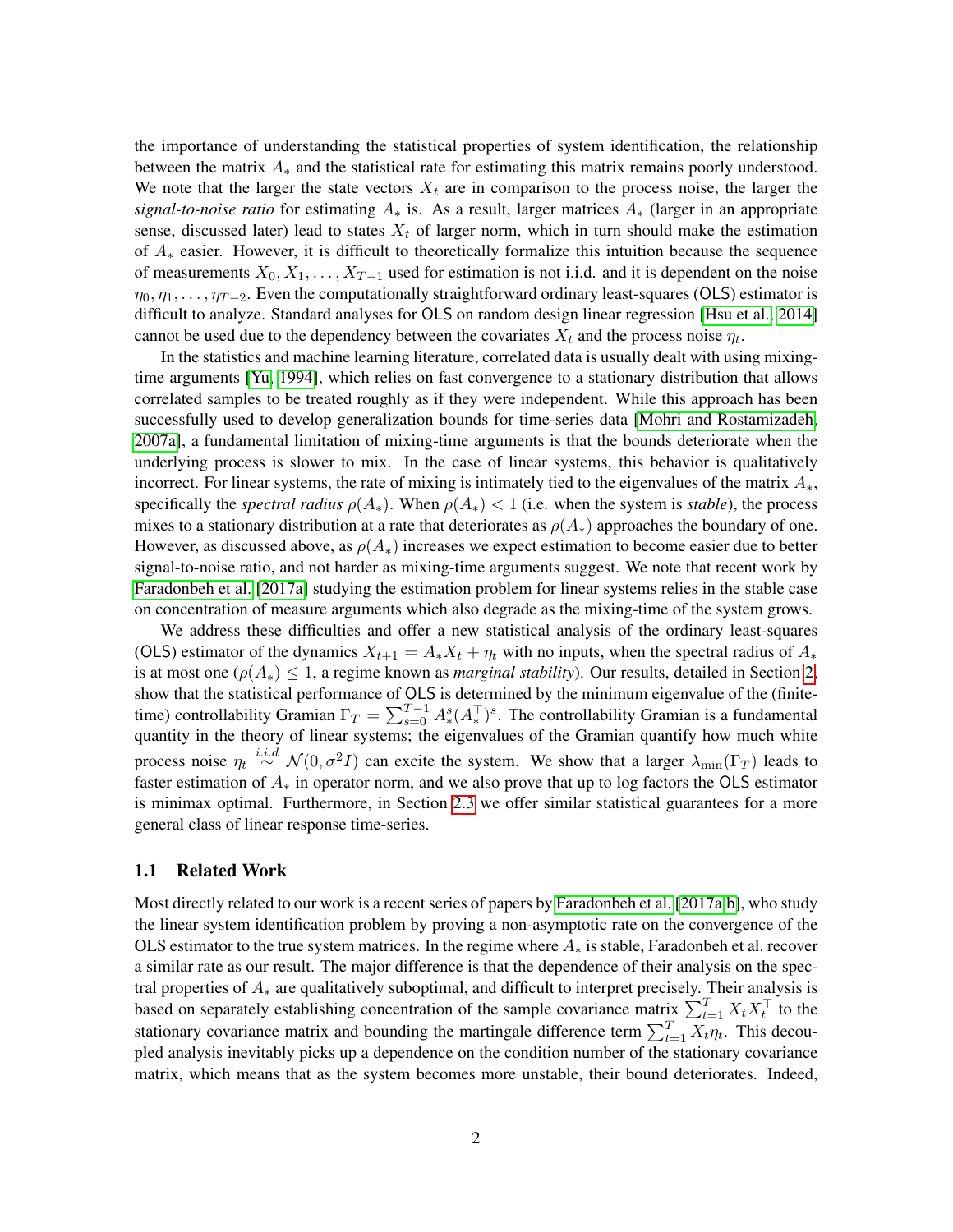such an strategy is unable to provide any insight into the behavior when, for example,  $A_*$  is a scaled orthogonal matrix. On the other hand, our analysis does not decouple the two terms, and as a result our bounds only degrade in the *logarithm* of the condition number of the finite-time controllability Gramian  $\Gamma_T$ . [Faradonbeh et al.](#page-12-1) [\[2017a\]](#page-12-1) also provide a bound in the *unstable regime*, which we believe can be sharpened using our analysis techniques which couple the covariate- and noise-processes. We leave this to future work. Moreover, our analysis of one-dimensional, unstable systems corroborates the linear convergence behavior that [Faradonbeh et al.](#page-12-1) [\[2017a\]](#page-12-1) obtain for "explosive" systems, which are systems where *all* eigenvalues of A<sup>∗</sup> lie outside the complex unit disk.

Another closely related work is the scalar analysis by [Rantzer](#page-13-2) [\[2018\]](#page-13-2). In fact, our proof technique for scalar systems can be seen as an extension of his technique. The main difference is that by more carefully tracking the terms that appear in the moment generating function of the noise and covariate processes, we are able to discriminate behaviors that arise when  $A<sub>*</sub>$  is stable versus unstable, and uncover a linear rate of convergence in the unstable regime.

Our result qualitatively matches the behavior of the rate given in [Dean et al.](#page-12-3) [\[2017\]](#page-12-3), in that the key spectral quantity governing the rate of convergence is the minimum eigenvalue of the finitetime controllability Gramian. The major difference is that the analysis in Dean et al. uses multiple independent trajectories, and discards all but the last state-transition in each trajectory. This decouples the covariates, and reduces the analysis to that of random design linear regression with independent covariates. We note, however, that the analysis in Dean et al. applies even when  $A_*$  is unstable.

More broadly, there has been recent interest in non-asymptotic analysis of linear system identification problems. Some of the earlier non-asymptotic literature in system identification include [Campi](#page-12-4) [and Weyer](#page-12-4) [\[2002\]](#page-12-4) and [Vidyasagar and Karandikar](#page-13-3) [\[2008\]](#page-13-3). The results provided in this line of work are often quite conservative, featuring quantities which are exponential in the degree of the system. Furthermore, the rates given are often difficult to interpret. More recently, [Shah et al.](#page-13-4) [\[2012\]](#page-13-4) pose the problem of recovering a single-input, single-output (SISO) LTI system from linear measurements in the frequency domain as a sparse recovery problem, proving polynomial sample complexity for recovery in the  $\mathcal{H}_2$ -norm. [Hardt et al.](#page-12-5) [\[2016\]](#page-12-5) show that under fairly restrictive assumptions on the  $A_*$ matrix, projected gradient descent recovers the state-space representation of an LTI system with only a polynomial number of samples. The analysis from both Shah et al. and Hardt et al. both degrade polynomially in  $\frac{1}{1-\rho(A_*)}$ , where  $\rho(A_*)$  is the spectral radius of underlying  $A_*$ . On the other hand, [Hazan et al.](#page-12-6) [\[2017\]](#page-12-6) propose a new spectral filtering algorithm for online prediction of linear systems where the rates do not degenerate as  $\rho(A_*) \to 1$ , with the caveat that the analysis only applies to symmetric  $A_*$  matrices. [Hazan et al.](#page-12-7) [\[2018\]](#page-12-7) extends the analysis to diagonalizable matrices, but the obtained error rates are polynomial in problem parameters. Both works also consider the more general setting where  $X_t$  is observed indirectly via  $Y_t = CX_t$  for an unknown observation matrix C. Moreover, the main metric of interest in both [Hardt et al.](#page-12-5) [\[2016\]](#page-12-5) and [Hazan et al.](#page-12-6) [\[2017,](#page-12-6) [2018\]](#page-12-7) is the prediction error. It is not clear how prediction error guarantees can be used in downstream robust control synthesis applications, whereas the operator norm bounds we provide can be used as direct inputs into robust synthesis for optimal control problems [\[Dean et al., 2017\]](#page-12-3).

The most well-established technique in the statistics literature for dealing with non-independent, time-series data is the use of mixing-time arguments [\[Yu, 1994\]](#page-13-0). In the machine learning literature, mixing arguments have been used to develop generalization bounds [\[Mohri and Rostamizadeh,](#page-13-1) [2007a,](#page-13-1)[b,](#page-13-5) [Kuznetsov and Mohri, 2017,](#page-12-8) [McDonald et al., 2017\]](#page-13-6) which are analogous to the classical generalization bounds for i.i.d. data. As mentioned previously, a fundamental limitation of mixingtime arguments is that the bounds all degrade as the mixing-time increases. This has two implications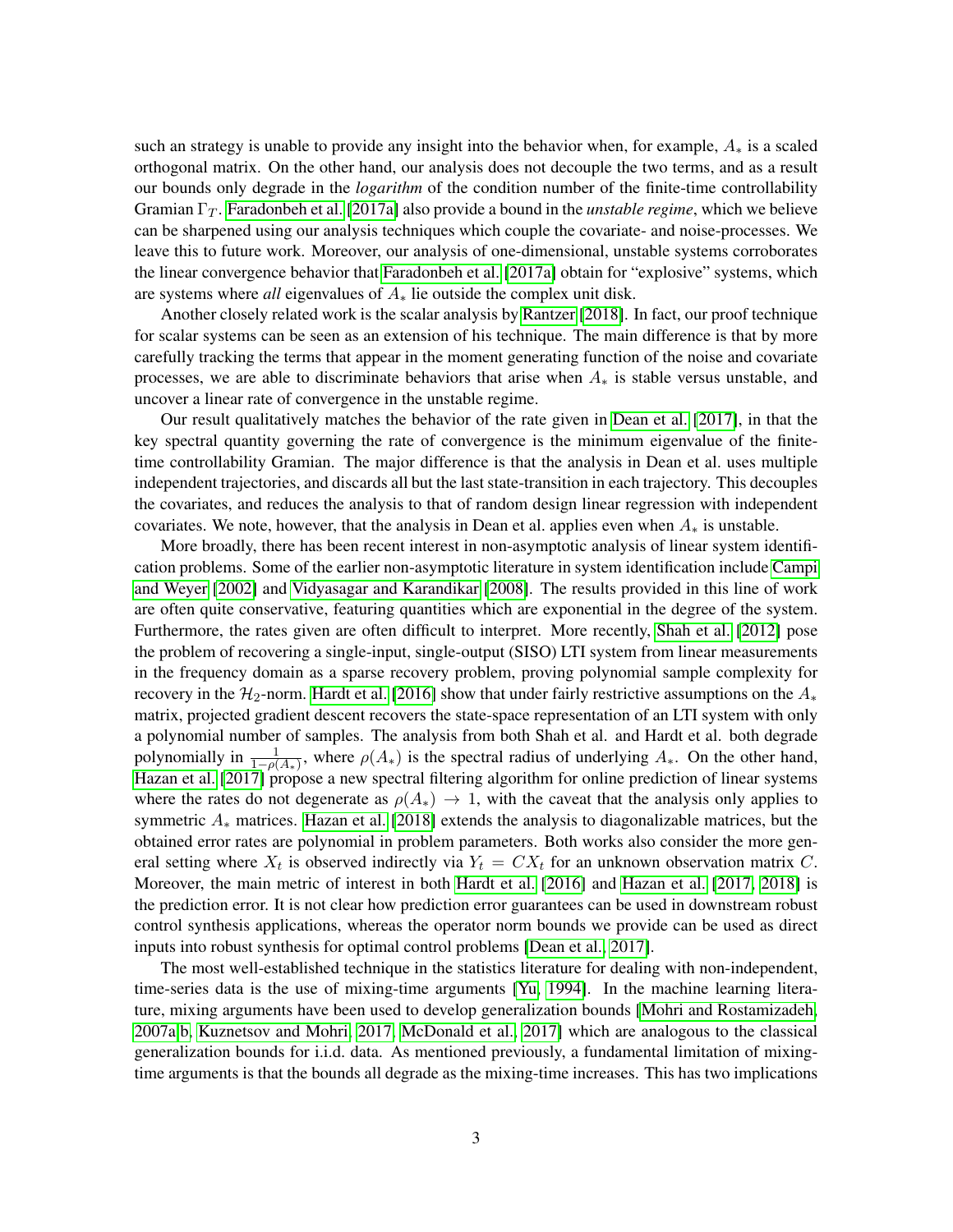for linear system identification: (a) none of these existing results can correctly capture the qualitative behavior as the  $A_*$  matrix reaches instability, and (b) these techniques cannot be applied to the regime where  $A_*$  is unstable, for which estimation is not only well-posed, but should be quite easy. It is for these reasons we do not pursue such arguments in this work.

## <span id="page-3-0"></span>2 Results

In this work, we consider both the specific problem of estimating linear dynamical systems, and a more general problem of linear estimation in time series. In both cases we measure the estimation error in the operator norm. In the case of linear dynamical systems we analyze the statistical performance of the OLS estimator for the parameter  $A_*$  from a single observed trajectory  $X_1, \ldots, X_{T+1}$ satisfying  $X_{t+1} = A_* X_t + \eta_t$ , where  $X_0 = 0$  and  $\eta_t \stackrel{\text{i.i.d.}}{\sim} \mathcal{N}(0, \sigma^2 I_d)$ :

$$
\widehat{A}(T) := \arg \min_{A \in \mathbb{R}^{d \times d}} \sum_{t=1}^{T} \frac{1}{2} \|X_{t+1} - AX_t\|_2^2.
$$
 (2.1)

In Section [2.1](#page-3-1) we present upper bounds on  $\|\widehat{A}-A_*\|_{op}$  which hold for any  $A_*$  with  $\rho(A_*) \leq 1$ . In Section [2.2,](#page-6-0) we show that these upper bounds are nearly optimal in many regimes of interest. Finally, Section [2.3](#page-7-0) states a general result, Theorem [2.4,](#page-7-1) which applies to arbitrary covariate processes with linear responses.

Notation: We let  $\|\cdot\|_{\text{op}}$  denote the operator norm of a matrix,  $S^{d-1}$  denote the unit sphere in  $\mathbb{R}^d$ . Given a symmetric matrix  $A \in \mathbb{R}^{d \times d}$ , we let  $\lambda_{\max}$  and  $\lambda_{\min}$  denote the largest, and smallest eigenvalue of A.

#### <span id="page-3-1"></span>2.1 Linear Dynamical Systems

Here we consider systems  $X_{t+1} = A_* X_t + \eta_t$ , where  $\eta_t \sim \mathcal{N}(0, \sigma^2 I_d)$  and  $X_0 = 0$ . Our bounds are stated in terms of the finite-time controllability Gramian of the system  $\Gamma_t := \sum_{s=0}^{t-1} (A_*^s)(A_*^s)^\top$ , which captures the magnitude of the excitations induced by the process noise. Indeed, we can write  $X_t$  explicitly as

<span id="page-3-3"></span>
$$
X_t = \sum_{s=1}^t A_*^{t-s} \eta_{s-1} \quad \text{which implies that } \mathbb{E}[X_t X_t^\top] = \sigma^2 \Gamma_t \,. \tag{2.2}
$$

Hence, the expected covariance can be expressed in terms of the Gramians via  $\mathbb{E}[\sum_{t=1}^{T} X_t X_t^{\top}] =$  $\sigma^2 \cdot \sum_{t=1}^T \Gamma_t$ . As is standard in analyses of least-squares, "larger" covariates/covariance matrices correspond to faster rates of learning. We are ready to state our first result, proved in Section [3:](#page-8-0)

<span id="page-3-2"></span>**Theorem 2.1** *Fix*  $\delta \in (0, 1/2)$  *and consider the linear dynamical system*  $X_{t+1} = A_* X_t + \eta_t$ *, where*  $A_*$  is a marginally stable matrix in  $\mathbb{R}^{d \times d}$  (i.e.  $\rho(A_*) \le 1$ ),  $X_0 = 0$ , and  $\eta_t \stackrel{i.i.d.}{\sim} \mathcal{N}(0, \sigma^2 I)$ . Then there *exist universal constants* c, C > 0 *such that*

$$
\mathbb{P}\left[\left\|\widehat{A}(T) - A_{*}\right\|_{\text{op}} > \frac{C}{\sqrt{T\lambda_{\min}\left(\Gamma_{k}\right)}}\sqrt{d\log\frac{d}{\delta} + \log\det(\Gamma_{T}\Gamma_{k}^{-1})}\right] \leq \delta,\tag{2.3}
$$

*for any*  $k$  *such that*  $\frac{T}{k} \ge c(d \log(d/\delta) + \log \det(\Gamma_T \Gamma_k^{-1}))$  $\binom{-1}{k}$  *holds.*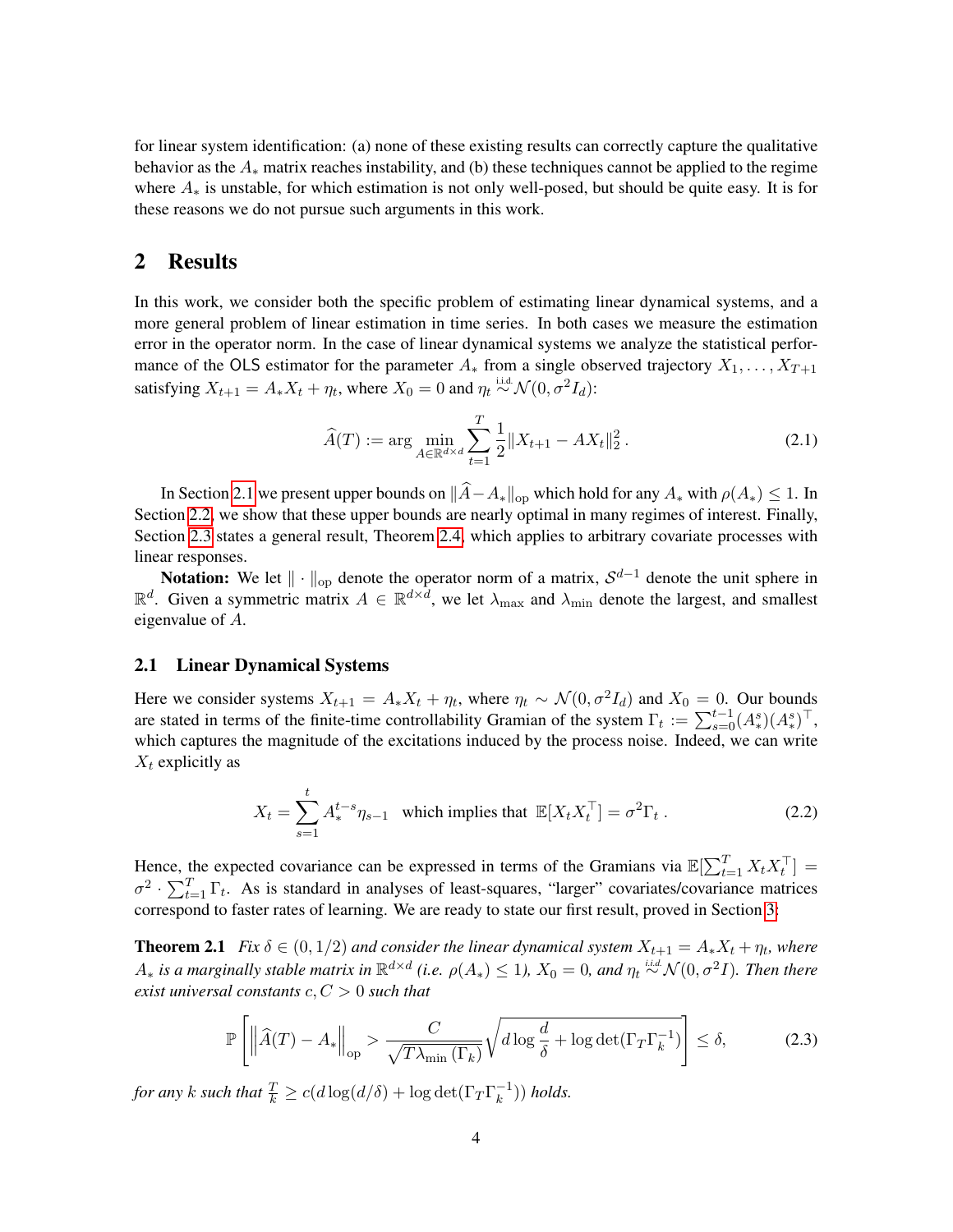Note that  $\sigma^2$  does not appear in the bound from Theorem [2.1](#page-3-2) because scaling the noise also rescales the covariates. In Appendix [A,](#page-13-7) we show that for any marginally stable  $A_*$ , we can always choose a  $k \ge 1$  provided T is sufficiently large. Therefore, even when  $\rho(A_*) = 1$  and the system does not mix, we obtain finite-sample estimation guarantees which also guarantees consistency of estimation. In many cases, these rates are qualitatively no-worse than random-design linear regression with independent covariates (Theorem [A.2](#page-13-8) and Remark [A\)](#page-14-0).

In general,  $\lambda_{\min}(\Gamma_k)$  is a nondecreasing function of the block length k. The intuition for this is that larger  $k$  takes into account more long-term excitations to lower bound the size of our covariance matrix. However, as we use longer blocks, our high probability bounds degrade. Thus, the optimal block length is the maximal value  $k$  which satisfies Theorem [2.1.](#page-3-2)

The dependence on the minimum eigenvalue of the Gramian  $\lambda_{\min}(\Gamma_k)$  has two interpretations. From the *statistical* perspective, we have that  $\frac{1}{2k \cdot \sigma^2} \mathbb{E}[\sum_{t=1}^{2k} X_t X_t^\top] = \frac{1}{2k} \sum_{t=1}^{2k} \Gamma_t \succeq \frac{1}{2}$  $\frac{1}{2}\Gamma_k \succeq \frac{1}{2}$  $\frac{1}{2}\lambda_{\min}(\Gamma_k)$ I. Thus,  $\lambda_{\min}(\Gamma_k)$  gives a lower bound on the smallest singular value of the covariance matrix asso-ciated with the first 2k covariates. In fact, one can also show (see [\(3.12\)](#page-9-0)) that for any  $t_0 \ge 0$ , we still have  $\frac{1}{2k \cdot \sigma^2} \mathbb{E}[\sum_{t=t_0+1}^{t_0+2k} X_t X_t^{\top} | X_{t_0}] \geq \frac{1}{2}$  $\frac{1}{2}\Gamma_k$ , so that  $\lambda_{\min}(\Gamma_k)$  in fact lower bounds the covariance of *any* subsequence of 2k-covariates. Theorem [2.1](#page-3-2) thus states that the larger the expected covariance matrix, the faster  $A_*$  is estimated. Note that  $\Gamma_k \succeq I$  for all  $k \geq 1$ .

The second interpretation is *dynamical*. The term  $\lambda_{\min}(\Gamma_k)$  corresponds to the "excitability" of the system, which is the extent to which the process noise  $\eta_t$  influences future covariates. This can be seen from [\(2.2\)](#page-3-3), where the slower  $(A_*^{t_0})(A_*^{t_0})^{\top}$  decays as  $t_0$  grows, the larger the contribution of process-noise from  $t_0$  steps before,  $\eta_{t-t_0-1}$ . This is precisely the reason why linear systems with larger spectral radii mix slowly, and do not mix when  $\rho(A_*) \geq 1$ . In this light, Theorem [2.1](#page-3-2) shows that with high-probability, the more a linear system is excited by the noise  $\eta_t$ , the easier it is to estimate the parameter matrix  $A_*$ . For stable systems with  $\rho(A_*) < 1$ , the following corollary removes the explicit dependence on the block length  $k$  for large values of  $T$ :

**Corollary 2.2** *Suppose that*  $\rho(A_*) < 1$ *. Then the limit*  $\Gamma_{\infty} := \lim_{t \to \infty} \Gamma_t$  *exists, and there is a time*  $T_0$  *depending on*  $A_*$  *and*  $\delta$  *such that the following holds w.p.*  $1 - \delta$  *for all*  $T > T_0$ :

<span id="page-4-0"></span>
$$
\left\| \widehat{A}(T) - A_{*} \right\|_{\text{op}} \leq \mathcal{O}\left( \sqrt{\frac{d \cdot \log\left( \frac{d}{\delta} \right)}{T \lambda_{\min} \left( \Gamma_{\infty} \right)}} \right). \tag{2.4}
$$

The above corollary uses the fact that if  $\rho(A_*) < 1$ , one can bound  $\|A_*^k\|_{\text{op}} \le \text{poly}(k) \rho(A_*)^k$ ; where the polynomial  $poly(k)$  is related to the  $\mathcal{H}_{\infty}$ -norm of the linear system, a core concept in control theory. For an extended discussion on this relationship, we direct the reader to [Tu et al.](#page-13-9) [\[2017\]](#page-13-9). Corollaries [A.2](#page-13-8) and [A.3](#page-14-1) in the appendix gives an analogue of Corollary [2.2](#page-4-0) which holds even if  $\rho(A_*) = 1$ . We now explicitly describe the consequences of Theorem [2.1](#page-3-2) for three illustrative classes of linear systems:

1. Scalar linear system. In this case the states  $X_t$  and the parameter  $A_*$  are scalars, and denoted  $a_*=A_*$ . For  $|a_*|\leq 1$ , we can apply Theorem [2.1](#page-3-2) with block length  $k=\mathcal{O}(T/\log(1/\delta)).$ This then guarantees that  $|\hat{a} - a_*| \leq \mathcal{O}\left(\sqrt{\log(1/\delta)/\left(T \sum_{t=1}^{k_*} a_*^{2t}\right)}\right)$  with probability  $1 - \delta$ . In Appendix [B,](#page-19-0) we show this statistical rate is minimax optimal (Theorem [B.2\)](#page-19-1). Moreover, we offer a specialized analysis for the scalar case (Theorem [B.1\)](#page-19-2) which yields sharper constants

and also applies to the unstable case  $|a_*| > 1$ , matching the lower bounds of Theorem [B.2.](#page-19-1)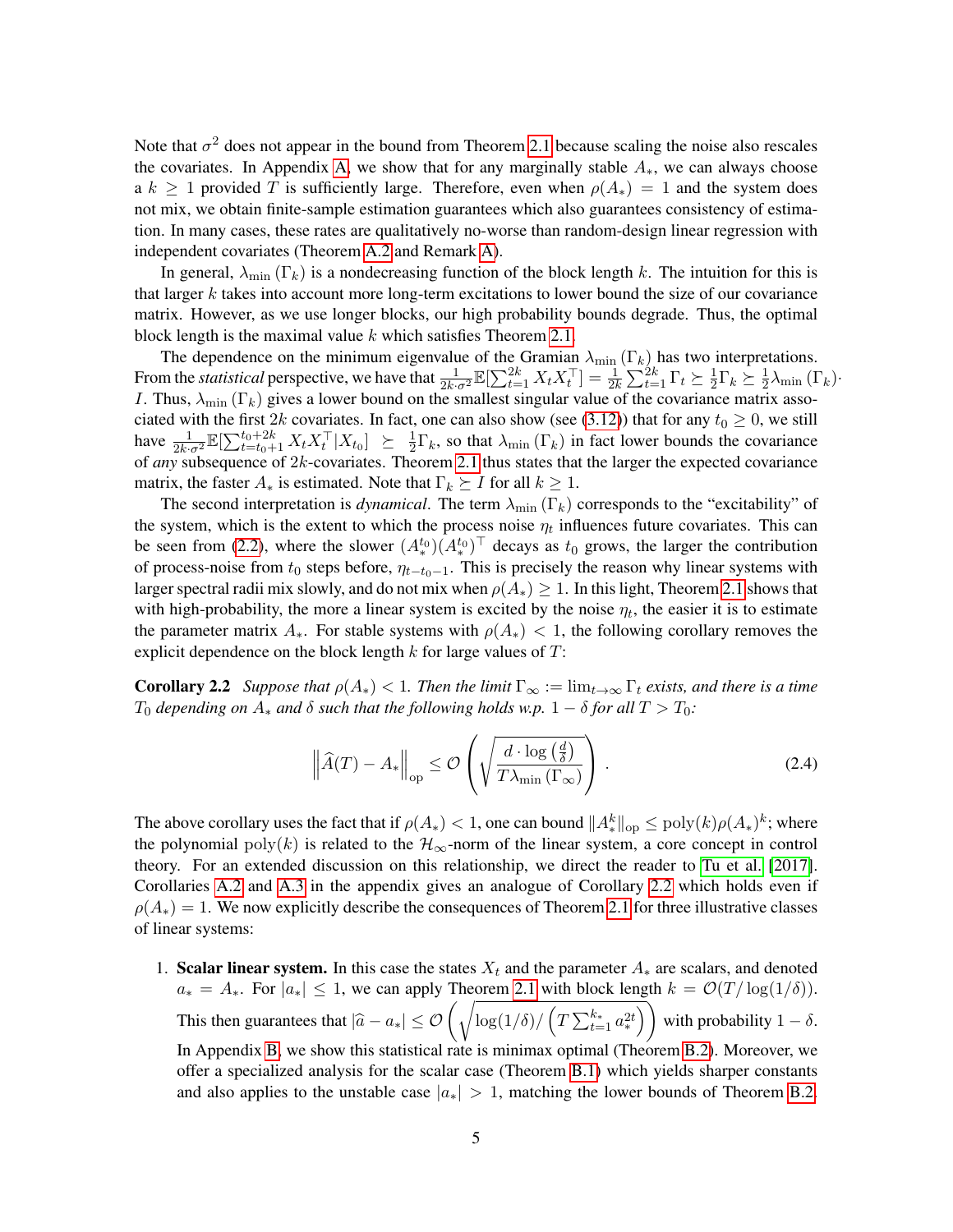Stated succinctly, our results in Appendix [B](#page-19-0) imply that the OLS estimator satisfies with probability  $1 - \delta$  error guarantees which can be categorized into three regimes:

$$
|\hat{a} - a_*| = \begin{cases} \Theta\left(\sqrt{\frac{\log(1/\delta)(1-|a_*|)}{T}}\right) & \text{if } |a_*| \le 1 - \frac{c\log(1/\delta)}{T}, \\ \Theta\left(\frac{\log(1/\delta)}{T}\right) & \text{if } 1 - \frac{c\log(1/\delta)}{T} < |a_*| \le 1 + \frac{1}{T} \\ \Theta\left(\frac{\log(1/\delta)}{|a_*|^T}\right) & \text{if } 1 + \frac{1}{T} \le |a_*|. \end{cases}
$$

2. Scaled orthogonal systems. Let us assume  $A_* = \rho \cdot O$  for an orthogonal  $d \times d$  matrix O and  $|\rho| \leq 1$ . In this case, one can verify that  $\Gamma_t = I \cdot \sum_{s=0}^{t-1} \rho^{2s}$ . A bit of algebra reveals that we can choose the block length  $k = \mathcal{O}\left(\frac{T}{d \log n}\right)$  $\frac{T}{d \log(d/\delta)}$ . Therefore, Theorem [2.1](#page-3-2) guarantees that with probability  $1 - \delta$ :

$$
\|\widehat{A} - A_{*}\|_{\text{op}} \leq \begin{cases} \mathcal{O}\left(\sqrt{(1 - |\rho|) \cdot \frac{d \log(d/\delta)}{T}}\right) & \text{if } |\rho| \leq 1 - \frac{cd \log(d/\delta)}{T}, \\ \mathcal{O}\left(\frac{d \log(d/\delta)}{T}\right) & \text{if } 1 - \frac{cd \log(d/\delta)}{T} < |\rho|. \end{cases} \tag{2.5}
$$

When  $|\rho| \leq 1 - \frac{cd \log(d/\delta)}{T}$  $\frac{g(a/\delta)}{T}$ , one can sharpen the logarithmic factors (Remark [1\)](#page-5-0).

3. Diagonalizable linear systems. We consider a diagonalizable linear system with  $A_* = SDS^{-1}$ . We denote by  $\rho$  the spectral radius of  $A_*$  and by  $\rho$  the smallest magnitude of an eigenvalue of  $A_{*}$ . In Appendix [A,](#page-13-7) we show that we can choose k such that

<span id="page-5-1"></span>
$$
k \ge \frac{T}{cd \log\left(\frac{d \text{cond}(S)}{\delta}\right)}
$$

This choice of  $k$  shows that the OLS estimator satisfies (Corollary [A.3\)](#page-14-1)

$$
\mathbb{P}\left[\|\widehat{A} - A_*\|_{\text{op}} \leq \mathcal{O}\left(\sqrt{\frac{d\log(d\text{cond}(S)/\delta)}{T\left(1 + \text{cond}(S)^{-2}\sum_{s=0}^{k-1}\underline{\rho}^{2s}\right)}}\right)\right] \geq 1 - \delta
$$

which could once again be split into a slow and fast rate, as in the examples presented above, depending on the size  $\rho$  of the least excitable mode of the system defined by  $A_{*}$ . Note that up to a factor of  $\log(d \text{cond}(S)/\delta)$ , the above bound is no worse than the minimax rate for standard random-design least-squares.

<span id="page-5-0"></span>**Remark 1 (Slightly Improved Rates for Stable Systems)** *The dependence on*  $tr(Γ<sub>T</sub>)$  *comes from* naively bounding  $\|\sum_{t=1}^T X_t X_t^\top\|_{\text{op}}$  by  $\text{tr}(\sum_{t=1}^T X_t X_t^\top)$  and applying Markov's inequality. For *many systems, including strictly stable systems (e.g. Corollary [2.2\)](#page-4-0), one can show via Hanson-* $W$ right [\[Rudelson and Vershynin, 2011\]](#page-13-10) that  $\|\sum_{t=1}^T X_t X_t^\top\|_{\text{op}}$  concentrates below  $\mathcal{O}(T\lambda_{\max}(\Gamma_T))\leq$  $\mathcal{O}(T\lambda_{\max}(\Gamma_{\infty}))$ . This can be used to replace the dependence on  $\text{tr}(\Gamma_T)$  in Theorem [2.1](#page-3-2) with  $\mathcal{O}(\lambda_{\max}(\Gamma_T))$  $(\text{and } tr(\Gamma_{\infty})$  *with*  $\lambda_{\max}(\Gamma_{\infty})$ *) which will typically remove a factor of* log *d in the error rates.* 

Remark 2 (Noise dependence) *The estimation guarantee provided by Theorem [2.1](#page-3-2) does not depend on the variance*  $\sigma^2$  *of the noise*  $\eta_t$ . This surprising property holds because the size of the variance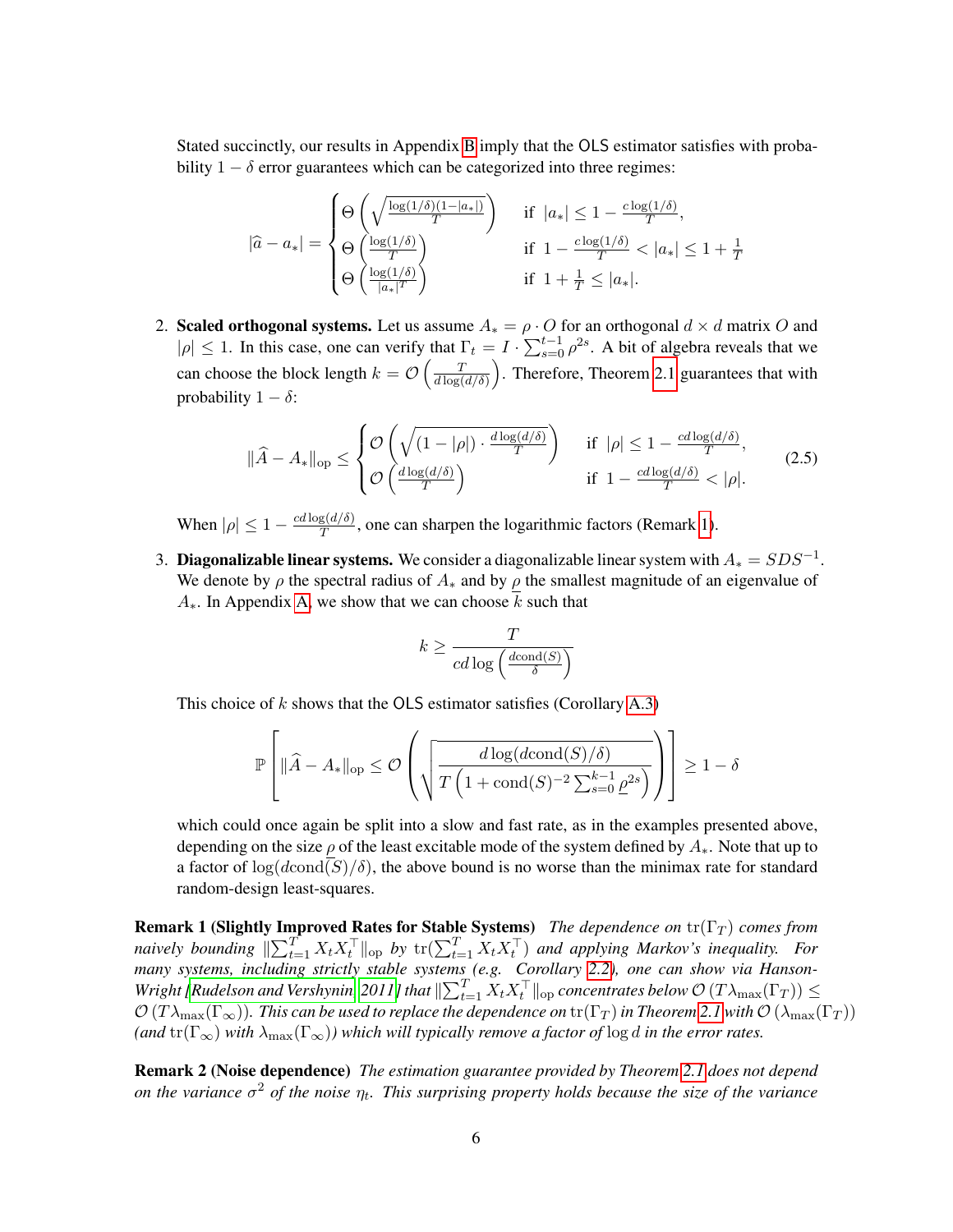$\sigma^2$  directly influences the size of the states  $X_t$  leading to a cancellation in the signal-to-noise ratio. *For Gaussian noise with a general identity covariance*  $\eta_t \sim \mathcal{N}(0, \Sigma)$ *, one can rederive rates from our more general Theorem* [2.4](#page-7-1) *to get a more precise dependence on*  $\Gamma_t$  *and*  $\Sigma$ *. Note that if the covariance is known, an alternative estimator would be to choose A to minimize a loss which takes* Σ *into account in the same way that one would for non-dynamic linear regression with heteroskedastic noise, e.g.*  $\widehat{A}^{\Sigma}(T) := \argmin_{A \in \mathbb{R}^{d \times d}} \sum_{t=1}^T \frac{1}{2}$  $\frac{1}{2} \left\| \sum_{t=1}^{2} (X_{t+1} - AX_t) \right\|$ 2 2 *.*

Remark 3 (Learning with input sequences) *We can also consider the case where the system is driven by a known sequence of inputs*  $u_0, u_1, \ldots$  *and where*  $B_*$  *is known. Defining the control Gramian*  $\Gamma_t^{B_*} := \sum_{s=1}^t A_*^{t-s} B_* B_*^\top A_*^{t-s}$ , the proof of Theorem [2.1](#page-3-2) can be modified to show that, if the inputs are white noise  $u_t \stackrel{i.i.d}{\sim} \mathcal{N}(0, \sigma_u^2 I)$ , then there exist universal constants  $c, C > 0$  such that, *with probability*  $1 - \delta$ *,* 

$$
\|\widehat{A}(T) - A_{*}\|_{\text{op}} \leq \frac{C\sigma^{2}}{\sqrt{T\lambda_{\text{min}}\left(\sigma^{2}\Gamma_{k} + \sigma_{u}^{2}\Gamma_{k}^{B*}\right)}}\sqrt{d\log\left(\frac{1}{\delta}\frac{\text{tr}\left(\sigma^{2}\Gamma_{T} + \sigma_{u}^{2}\Gamma_{T}^{B*}\right)\right)}{\lambda_{\text{min}}\left(\sigma^{2}\Gamma_{k} + \sigma_{u}^{2}\Gamma_{k}^{B*}\right)}}\right)}
$$

*for any k such that*  $\frac{T}{k} \geq cd \log(\frac{\text{tr}(\sigma^2 \Gamma_T + \sigma_u^2 \Gamma_T^{B*})}{\delta \lambda_{\min}(\sigma^2 \Gamma_k + \sigma_u^2 \Gamma_T^{B*})}$  $\frac{\mathrm{tr}(\sigma \cdot \mathbf{1}_T + \sigma_u \mathbf{1}_T)}{\delta \lambda_{\min}(\sigma^2 \Gamma_k + \sigma_u^2 \Gamma_k^{B_*})}.$ 

*Non-white noise with covariance not equal to a multiple of the identity can be absorbed into* B∗*. Moreover, other non-Gaussian control input processes* u<sup>t</sup> *could just as easily be accommodated by our Theorem* [2.4.](#page-7-1) *When*  $B_*$  *is unknown, Theorem* [2.4](#page-7-1) *still implies that we can learn*  $(A_*, B_*)$ ; *however, the guarantees are in terms of the operator norm of the concatenation of the errors,*  $\|$ ( $\tilde{A}$  −  $A_*, \overline{B}-B_*\$ <sub>l</sub><sub>op</sub>; in particular, the bound does not differentiate between the error of A and the error *of*  $\widehat{B}$ *. We believe that developing guarantees that delineate between the errors in*  $\widehat{A}$  *and in*  $\widehat{B}$  *is an exciting direction for future work.*

#### <span id="page-6-0"></span>2.2 Lower Bounds for Linear System Identification

We have seen in Theorem [2.1](#page-3-2) and in the subsequent examples that the estimation of linear dynamical systems is easier for systems which are easily excitable. It is natural to ask what is the best possible estimation rate one can hope to achieve. To make explicit the dependence of the lower bounds on the spectrum of  $\Gamma_t$ , we consider the minimax rate of estimation over the set  $\rho \cdot O(d)$ , where  $\rho \in \mathbb{R}$  $\sum_{s=0}^{t-1} |\rho|^{2s}$ , and so that  $\Gamma_t := \gamma_t(\rho) \cdot I$ . We now show that the estimation rate of the OLS provided in and  $O(d)$  denotes the orthogonal group. In this case, we can define an *scalar* Gramian  $\gamma_t(\rho)$  := Theorem [2.1](#page-3-2) is optimal up to log factors for  $|\rho| \leq 1 - \tilde{\mathcal{O}}(d/T)$ :

**Theorem 2.3** Fix a  $d \geq 2$ ,  $\rho \in \mathbb{R}$ ,  $\delta \in (0, 1/4)$ , and  $\epsilon \leq \frac{\rho}{2048}$ . Then, there exists a universal *constant*  $c_0$  *such for any estimator*  $\widehat{A}$ *,* 

<span id="page-6-1"></span>
$$
\sup_{O\in O(d)} \mathbb{P}_{\rho O}\left[\left\|\widehat{A}(T) - \rho O\right\|_{\text{op}} \ge \epsilon\right] \ge \delta \text{ for any } T \text{ such that } T\gamma_T(\rho) \le \frac{c_0\left(d + \log\left(1/\delta\right)\right)}{\epsilon^2},
$$

*where*  $O(d)$  *is the orthogonal group of*  $d \times d$  *real matrices.*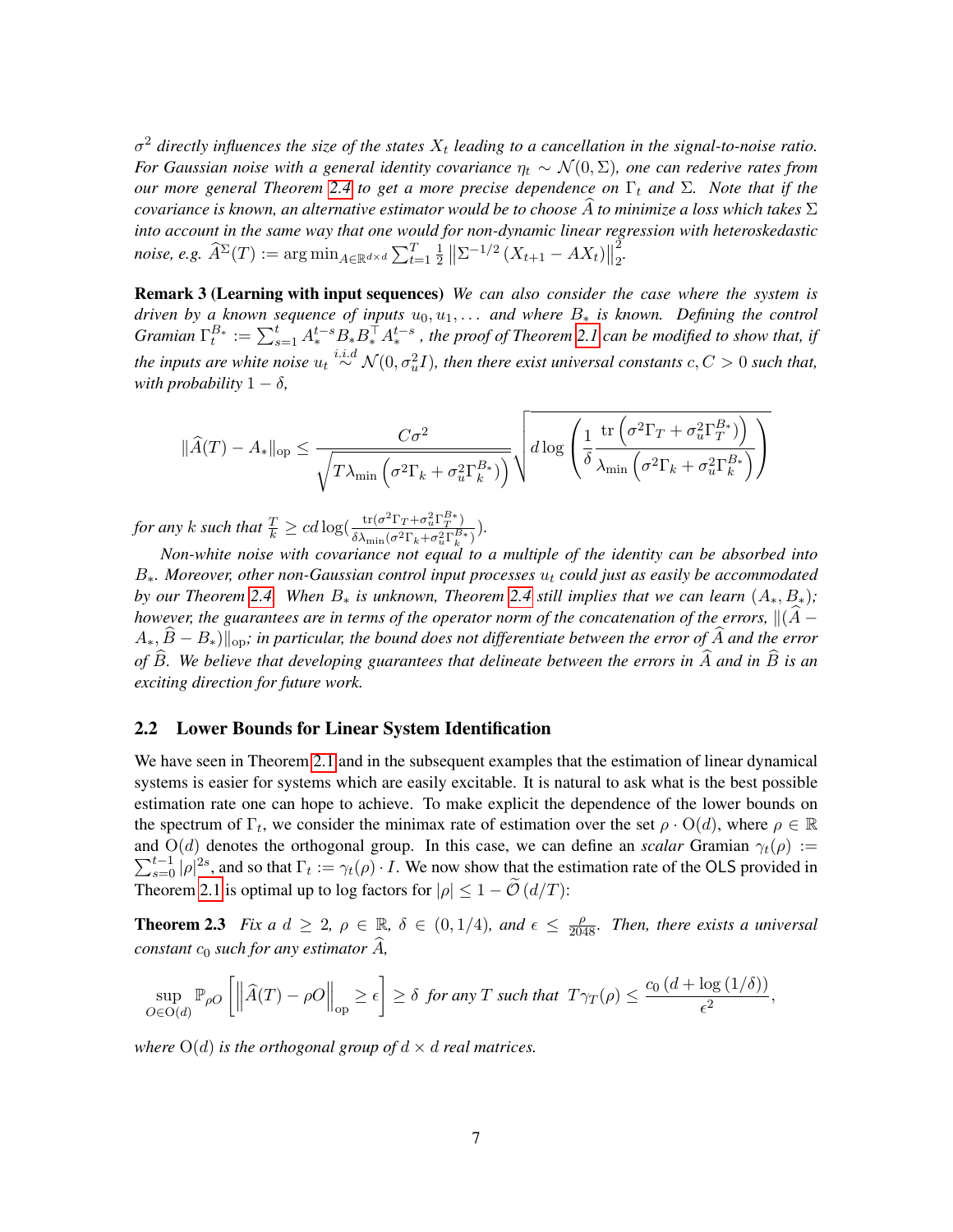This theorem is proved in Appendix [F.1.](#page-28-0) We can interpret the result by considering the following regimes:

$$
\label{eq:bound} \|\widehat{A}-A_*\|_{\mathrm{op}} \geq \begin{cases} \Omega\left(\sqrt{\frac{(d+\log(1/\delta))\cdot(1-|p|)}{T}}\right) & \text{ if } \left|a_*\right| \leq 1-\frac{1}{T}, \\ \Omega\left(\frac{\sqrt{d+\log(1/\delta)}}{T}\right) & \text{ if } \left|1-\frac{1}{T}<|\rho|<1+\frac{1}{T} \\ \Omega\left(\sqrt{\frac{d+\log(1/\delta)}{T|\rho|^{T}}}\right) & \text{ if } \left|1+\frac{1}{T}\leq|\rho|. \end{cases}
$$

Comparing to [\(2.5\)](#page-5-1), we see that for  $|\rho| \leq 1-\tilde{\mathcal{O}}(d/T)$ , our upper and lower bounds coincide up to logarithmic factors. In the regime  $\rho \in [1-\tilde{\mathcal{O}}(d/T), 1]$ , our upper and lower bounds differ by a factor of  $\widetilde{\mathcal{O}}\left(\sqrt{d+\log(1/\delta)}\right)$ . We conjecture that our upper bounds qualitatively describe the performance of OLS. That is, we conjecture that the least-squares estimator actually attains a rate of  $\mathcal{O}\left(\frac{d + \log(1/\delta)}{T}\right)$  $rac{g(1/\delta)}{T}$ (without the log factors) and that our lower bounds are off by a factor of  $\tilde{\mathcal{O}}\left(\sqrt{d+\log(1/\delta)}\right)$ .

### <span id="page-7-0"></span>2.3 General Time Series with Linear Responses

In this section, we consider a sequence of covariate-response pairs  $(X_t, Y_t)_{t \geq 1}$ , where  $Y_t = A_* X_t +$  $\eta_t$ , with  $Y_t, \eta_t \in \mathbb{R}^n$ ,  $X_t \in \mathbb{R}^d$ , and  $A_* \in \mathbb{R}^{n \times d}$ . The least squares estimator is then

$$
\widehat{A}(T) := \arg \min_{A \in \mathbb{R}^{d \times d}} \sum_{t=1}^{T} \frac{1}{2} \|Y_t - AX_t\|_2^2.
$$
 (2.6)

We let  $\mathcal{F}_t := \sigma(\eta_0, \eta_1, \dots, \eta_t, X_1, \dots, X_t)$  denote the filtration generated by the covariates and noise process. Note then that  $Y_t \in \mathcal{F}_t$  but  $Y_t \notin \mathcal{F}_{t-1}$ . Further, we assume  $\eta_t | \mathcal{F}_{t-1}$  is mean-zero, and  $\sigma^2$ -sub-Gaussian (i.e.,  $\mathbb{E}[\exp(\lambda \eta_t)|\mathcal{F}_t] \leq e^{\sigma^2 \lambda^2/2}$ ). In this setting, the OLS estimator is given by  $\widehat{A}(T) := \arg \min_{A \in \mathbb{R}^{n \times d}} \sum_{t=1}^{T} \frac{1}{2}$  $\frac{1}{2}$ ||Y<sub>t</sub> − AX<sub>t</sub>||<sup>2</sup><sub>2</sub>. The linear dynamical systems sub-case is recovered from this general setting when  $Y_t = X_{t+1}$ .

To capture the excitation behavior observed in the case of linear systems we introduce a general martingale small-ball condition which quantifies the growth of the covariates  $X_t$ .

**Definition 2.1 (Martingale Small-Ball)** *Let*  $(Z_t)_{t\geq 1}$  *be an*  $\{\mathcal{F}_t\}_{t\geq 1}$ *-adapted random process taking values in* R*. We say*  $(Z_t)_{t\geq 1}$  *satisfies the*  $(k, \nu, p)$ *-block martingale small-ball (BMSB) condition if,* for any  $j \ge 0$ , one has  $\frac{1}{k} \sum_{i=1}^{k} \mathbb{P}(|Z_{j+i}| \ge \nu | \mathcal{F}_j) \ge p$  almost surely. Given a process  $(X_t)_{t \ge 1}$  taking *values in*  $\mathbb{R}^d$ , we say that it satisfies the  $(k, \Gamma_{sb}, p)$ -BMSB condition for  $\Gamma_{sb} \succ 0$  if, for any fixed  $w \in \mathcal{S}^{d-1}$ , the process  $Z_t := \langle w, X_t \rangle$  satisfies  $(k, \sqrt{w^\top \Gamma_{\textrm{sb}} w}, p)$ -BMSB.

Such a small-ball condition is necessary for establishing a high-probability lower bound on  $\sigma_{\min}(\sum_{t=1}^T X_t X_t^\top) =$  $\min_{w \in \mathcal{S}^{d-1}} \sum_{t=1}^T \langle X_t, w \rangle^2$ . The parameter  $\Gamma_{\text{sb}}$  corresponds to the minimum eigenvalue of the Gramians  $\Gamma_t$  considered in the case of linear systems, and measures how excitable the covariates  $X_t$  are. As expected, the next result shows that a higher  $\nu$  leads to faster statistical estimation.

<span id="page-7-1"></span>**Theorem 2.4** *Fix*  $\epsilon, \delta \in (0, 1)$ ,  $T \in \mathbb{N}$  and  $0 \prec \Gamma_{\rm sb} \preceq \overline{\Gamma}$ . *Then* if  $(X_t, Y_t)_{t \geq 1} \in (\mathbb{R}^d \times \mathbb{R}^n)^T$  is a *random sequence such that (a)*  $Y_t = A_* X_t + \eta_t$ , where  $\eta_t | \mathcal{F}_t$  is  $\sigma^2$ -sub-Gaussian and mean zero, (b)  $X_1,\ldots,X_T$  satisfies the  $(k,\Gamma_{\rm sb},p)$ -small ball condition, and (c) such that  $\mathbb{P}[\sum_{t=1}^T X_tX_t^\top\not\preceq T\overline{\Gamma}]\leq$ δ*. Then if*

<span id="page-7-2"></span>
$$
T \ge \frac{10k}{p^2} \left( \log \left( \frac{1}{\delta} \right) + 2d \log(10/p) + \log \det(\overline{\Gamma} \Gamma_{\text{sb}}^{-1}) \right), \tag{2.7}
$$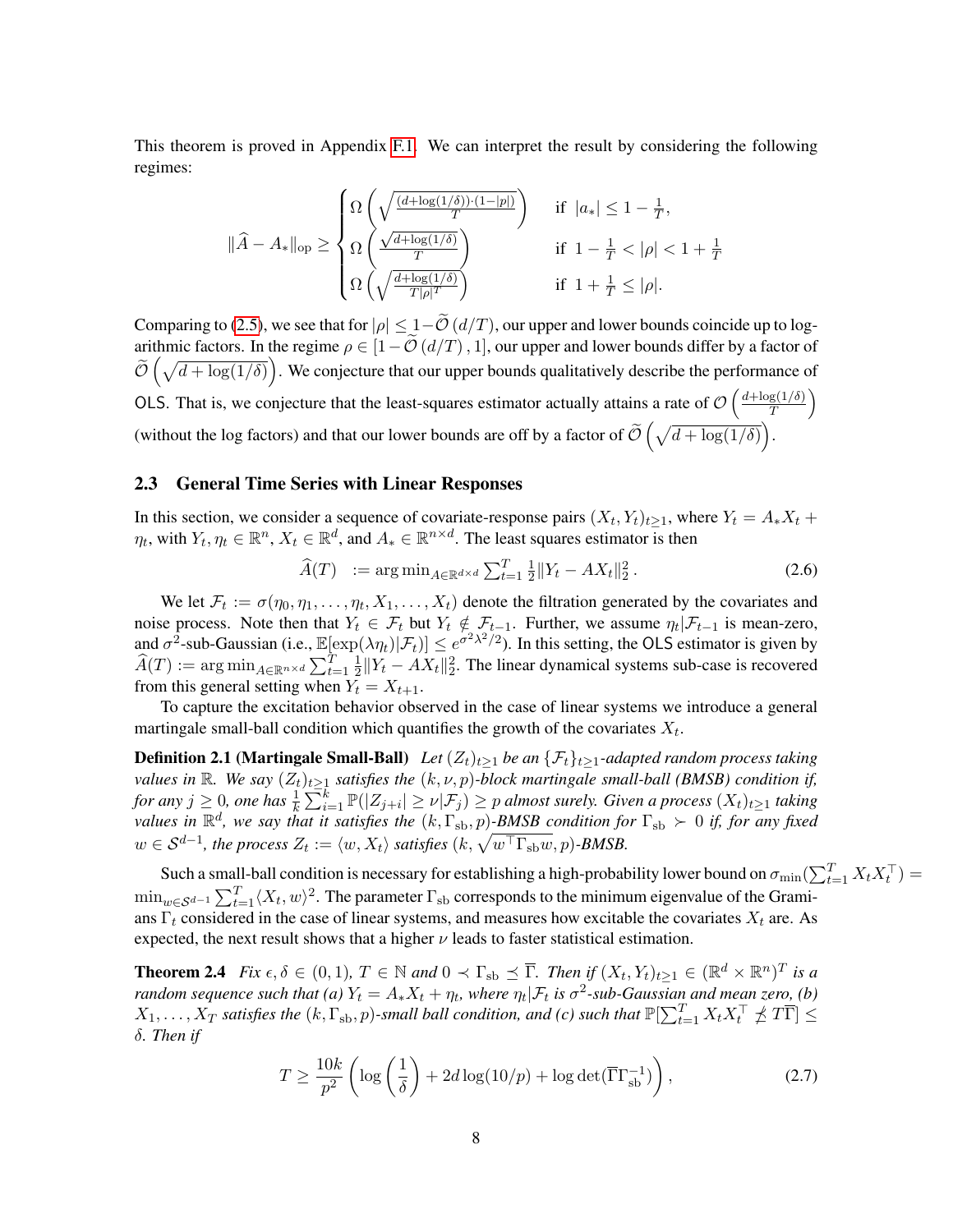*we have*

$$
\mathbb{P}\left[\left\|\widehat{A}(T) - A_{*}\right\|_{\text{op}} > \frac{90\sigma}{p}\sqrt{\frac{n + d\log\frac{10}{p} + \log\det\overline{\Gamma}\Gamma_{\text{sb}}^{-1} + \log\left(\frac{1}{\delta}\right)}{T\lambda_{\min}(\Gamma_{\text{sb}})}}\right] \le 3\delta. \tag{2.8}
$$

The proof of Theorem [2.4](#page-7-1) is outlined in Section [4,](#page-9-1) and technical details are deferred to Appendix [D.](#page-21-0) We remark that the conclusion of Theorem [2.4](#page-7-1) still holds if one replaces the  $(k, \Gamma_{sb}, p)$  small-ball condition with any high probability lower bound of the form  $\mathbb{P}\left(\sum_{t=1}^T X_t X_t^\top \succsim T\Gamma_{\text{sb}}\right) \leq \delta$ . In this case, one does need to consider blocks of length  $k$  in this case, and can thus dispense with the restriction in [\(2.7\)](#page-7-2).

#### 2.4 Analysis Techniques

Let  $\widehat{A} = \widehat{A}(T)$ , let  $\mathbf{X} \in \mathbb{R}^{T \times d}$  denote the matrix whose rows are  $X_t$ , and  $\mathbf{E} \in \mathbb{R}^{T \times n}$  denote the matrix whose rows are  $\eta_t$ . Consider the compact SVD of **X** and  $\mathbf{X} = \mathbf{U} \Sigma \mathbf{V}^\top$ , where  $\Sigma, \mathbf{V} \in \mathbb{R}^{d \times d}$ and  $\mathbf{U} \in \mathbb{R}^{T \times d}$ . Note then that we have  $\widehat{A} - A_* = (\mathbf{X}^\dagger \mathbf{E})^\top$  which implies that

<span id="page-8-2"></span>
$$
\|\widehat{A} - A_{\star}\|_{\text{op}} = \|\mathbf{X}^{\dagger}\mathbf{E}\|_{\text{op}} \le \sigma_d(\mathbf{X})^{-1} \|\mathbf{U}^{\top}\mathbf{E}\|_{\text{op}}.
$$
 (2.9)

Herem  $\sigma_d((\mathbf{X})^{-1})$  denotes the d-th largest singalue value of **X**, which is precisely  $\sqrt{1/\lambda_{\min}(\mathbf{X}^{\top}\mathbf{X})}$ . The technical challenge arises from the fact that the singular space  $U^{\top}$  and E are correlated, and that the rows  $X_t$  of **X** are also dependent. We upper bound  $\|\mathbf{U}^\top \mathbf{E}\|_{op}$  with Lemma [4.14,](#page-11-0) a martingale-Chernoff bound that gives precise control on the deviations of sub-Gaussian martingale sequences in terms of random variance proxies. We explain this argument in more detail at the end of Section [4.](#page-9-1)

Our lower bound on  $\sigma_{\min}(\mathbf{X}) = \sqrt{\lambda_{\min}(\sum_{t=1}^{T} X_t X_t^{\top})}$  eschews mixing-time arguments in favor of a careful modification of Mendelson's small-ball method [\[Mendelson, 2014\]](#page-13-11). We divide our covariates into size-k blocks  $\{X_{(\ell-1)k+1}, \ldots, X_{\ell k}\}$ , such that for any fixed  $w \in S^{d-1}$ , the quantity  $\sum_{\ell=1}^k \langle X_{(\ell-1)k+1}, w \rangle^2$  can be lower bounded by the  $(k, \Gamma_{sb}, p)$ -BMSB condition. Proposition [2.5](#page-8-1) below (proved in Appendix [E.1\)](#page-25-0) then implies that we have  $\sum_{t=1}^T \langle X_t, w \rangle^2 \geq T w^\top \Gamma_{sb} w$  with probability at least  $1 - \exp(-cT/k)$  for some constant c:

**Proposition 2.5** Suppose that  $(Z_1, Z_2, \ldots, Z_T) \in \mathbb{R}^T$  satisfies the  $(k, \nu, p)$ -BMSB condition. Then

<span id="page-8-1"></span>
$$
\mathbb{P}\left[\sum_{i=1}^{T} Z_i^2 \le \frac{\nu^2 p^2}{8} k \lfloor T/k \rfloor \right] \le e^{-\frac{\lfloor T/k \rfloor p^2}{8}}.
$$
\n(2.10)

Once  $T$  is large enough, these high-probability bounds can be used to derive a uniform bound over  $w \in S^{d-1}$  via a discretization argument (Lemma [4.1\)](#page-10-0). In general there is a trade-off between the size of the blocks  $k$  and the probability guarantee obtained: a larger block size leads to a larger parameter  $\nu$  and a faster rate, but it degrades the probability guarantee.

## <span id="page-8-0"></span>3 Theorem [2.1](#page-3-2) as a corollary of Theorem [2.4](#page-7-1)

In this section, we show how to obtain Theorem [2.1](#page-3-2) as a fairly straightforward consequence of our meta-theorem, Theorem [2.4.](#page-7-1) By assumption, our noise process satisfies the  $\sigma^2$ -sub-Gaussian tail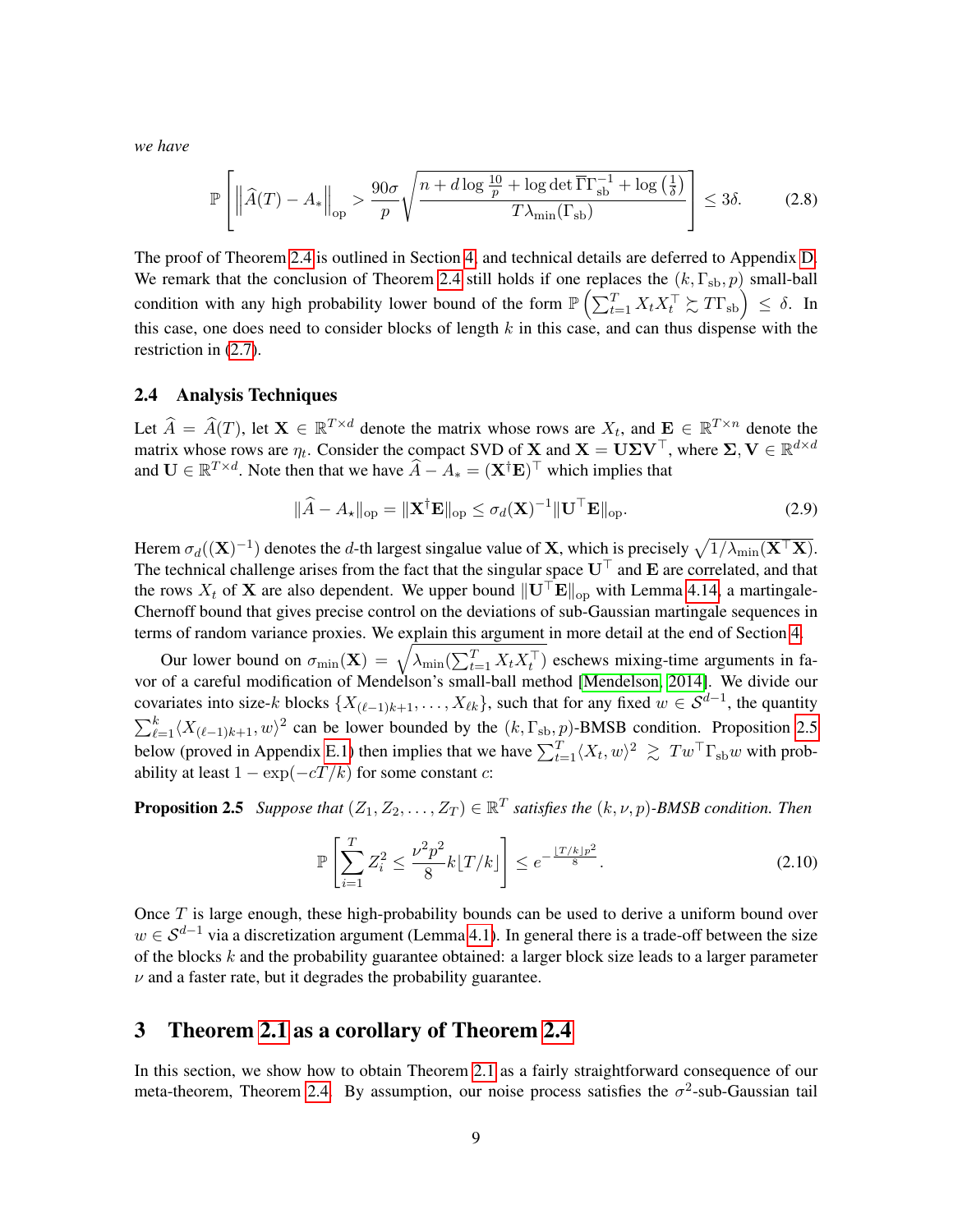condition. Moreover, we see that

$$
\mathbb{P}[\mathbf{X}^{\top}\mathbf{X} \nleq \frac{\sigma^2 d}{\delta} T\Gamma_T] = \mathbb{P}[\lambda_{\max}((T\Gamma_T)^{-1/2}\mathbf{X}^{\top}\mathbf{X}(T\Gamma_T)^{-1/2}) \geq \frac{d}{\sigma^2 \delta}]
$$
  
\n
$$
\leq \frac{\delta}{d\sigma^2} \cdot \mathbb{E}[\lambda_{\max}((T\Gamma_T)^{-1/2}\mathbf{X}^{\top}\mathbf{X}(T\Gamma_T)^{-1/2})]
$$
  
\n
$$
\leq \frac{\delta}{d\sigma^2} \cdot \mathbb{E}[\text{tr}(T\Gamma_T)^{-1/2}\mathbf{X}^{\top}\mathbf{X}(T\Gamma_T)^{-1/2})] \leq \delta
$$

where the last equality uses linearity of trace, expectation and  $\mathbb{E}[\mathbf{X}^T \mathbf{X}] = \sigma^2 \sum_{t=1}^T \Gamma_t \preceq \sigma^2 T \Gamma_T$ . Hence, we can set  $\overline{\Gamma} = \Gamma_T$ . Noting  $\log \det((\frac{d}{\delta}\sigma^2\Gamma_T))(\sigma^2\Gamma_{\lfloor k/2\rfloor})^{-1}) = d\log d/\delta + \log \det(\Gamma_T\Gamma_{\lfloor k/2\rfloor}^{-1})$  $\frac{-1}{|k/2|}),$ it suffices to verify that  $(X_t)_{t\geq 1}$  satisfies the  $(k, \sigma^2 \Gamma_{\lfloor k/2 \rfloor}, \frac{3}{20})$ -BMSB condition:

**Proposition 3.1** Consider the linear dynamical system  $X_{t+1} = AX_t + \eta_t$ , where  $X_0 \in \mathbb{R}^d$  and  $\eta_t \stackrel{i.i.d}{\sim} \mathcal{N}(0,\sigma^2 I)$ , and let  $\Gamma_t:=\sum_{s=0}^{t-1}(A^s)(A^s)^\top$ . Then, for  $1\leq k\leq T$ , the process  $(X_t)_{t\geq 1}$  satisfies *the*

$$
\left(k, \sigma^2 \Gamma_{\lfloor k/2 \rfloor}, \frac{3}{20}\right) \text{-block martingale small-ball condition.}
$$
 (3.11)

**Proof** Let  $1 \leq k' \leq k$ . Note that, for  $t \geq 1$ ,  $X_{s+t} | \mathcal{F}_s \sim \mathcal{N}(\langle w, A^t X_0 \rangle, \sigma^2 w^\top \Gamma_t w)$ . Hence, for  $t \geq k'$ , one has

$$
\mathbb{P}\left(|\langle w, X_{s+t}\rangle| \geq \sigma\sqrt{w^\top \Gamma_{k'} w} | \mathcal{F}_s\right) \stackrel{(i)}{\geq} \mathbb{P}\left(|\langle w, X_t\rangle| \geq \sigma\sqrt{w^\top \Gamma_t w} | \mathcal{F}_s\right) \stackrel{(ii)}{\geq} \frac{3}{10},
$$

where (i) uses the fact that  $\Gamma_t \succeq \Gamma_{k'}$  for  $t \geq k'$ , and (ii) follows from the Paley-Zygmund lower bound,

<span id="page-9-0"></span>
$$
\forall t \in \mathbb{R}, \quad \mathbb{P}_{Z \sim \mathcal{N}(0,\sigma^2)}[|t+Z| \ge \sigma] \ge \mathbb{P}[|Z| \ge \sigma] \ge 3/10. \tag{3.12}
$$

Therefore, we have

$$
\frac{1}{k}\sum_{t=1}^k \mathbb{P}\left(|\langle w, X_t\rangle| \ge \sigma \sqrt{w^\top \Gamma_{k'} w}\right) \ge \frac{1}{k}\sum_{t=k'}^k \mathbb{P}\left(|\langle w, X_t\rangle| \ge \sigma \sqrt{w^\top \Gamma_{k'} w}\right) \ge \frac{3}{10} \frac{k-k'+1}{k}.
$$

Finally, choosing  $k' = |k/2|$  yields the desired conclusion.

# <span id="page-9-1"></span>4 Proof of Theorem [2.4](#page-7-1)

Again, we let  $X \in \mathbb{R}^{T \times d}$  denote the matrix whose rows are  $X_t$ , and  $\mathbf{E} \in \mathbb{R}^{T \times n}$  denote the matrix whose rows are  $\eta_t$ , and consider the compact SVD of **X** and **X** =  $U\Sigma V^{\top}$ , where  $\Sigma, V \in \mathbb{R}^{d \times d}$ and  $\mathbf{U} \in \mathbb{R}^{T \times d}$ . Recalling [\(2.9\)](#page-8-2), we have  $\|\widehat{A}(T) - A_{\star}\|_{\text{op}} \le \sigma_d(\mathbf{X})^{-1} \|\mathbf{U}^{\top}\mathbf{E}\|_{\text{op}}$ . Let K denote a threshold parameter to be chosen later. Then  $\|\widehat{A}(T) - A_{\star}\|_{op} \le \sigma_d(\mathbf{X})^{-1} \|\mathbf{U}^{\top}\mathbf{E}\|_{op}$  implies the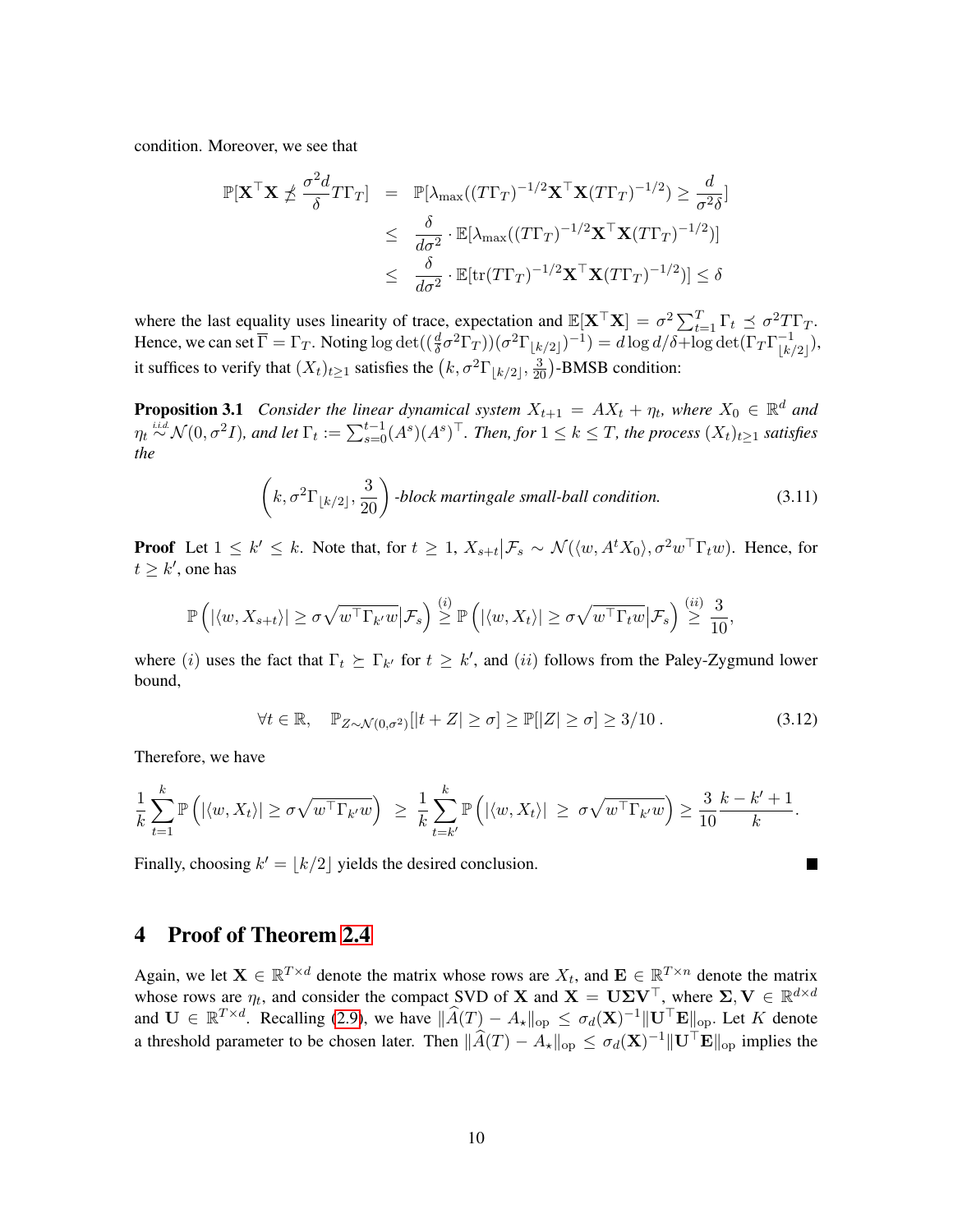following set-theoretic inclusions,

$$
\left\{\|\mathbf{X}^{\dagger}\mathbf{E}\|_{\text{op}}\geq\frac{4K}{p\sqrt{k\lfloor T/k\rfloor\lambda_{\min}(\Gamma_{\text{sb}})}}\right\}\cap\left\{\mathbf{X}\mathbf{X}^{\top}\succeq\frac{k\lfloor T/k\rfloor p^2\Gamma_{\text{sb}}}{16}\right\}
$$

$$
\subseteq\left\{\|\mathbf{U}^{\top}\mathbf{E}\|_{\text{op}}\geq\frac{4K}{p\sqrt{k\lfloor T/k\rfloor\lambda_{\min}(\Gamma_{\text{sb}})}}\sigma_{\min}(\mathbf{X})\right\}\cap\left\{\mathbf{X}\mathbf{X}^{\top}\succeq\frac{k\lfloor T/k\rfloor p^2\Gamma_{\text{sb}}}{16}\right\}
$$

$$
\subseteq\left\{\|\mathbf{U}^{\top}\mathbf{E}\|_{\text{op}}\geq K\right\}\cap\left\{\mathbf{X}\mathbf{X}^{\top}\succeq\frac{k\lfloor T/k\rfloor p^2\Gamma_{\text{sb}}}{16}\right\}.
$$

Now define the following events

$$
\mathcal{E}_1 := \left\{ \|\mathbf{U}^\top \mathbf{E}\|_{\mathrm{op}} \geq K \right\} , \quad \mathcal{E}_2 := \left\{ \mathbf{X}^\top \mathbf{X} \succeq \frac{k \lfloor T/k \rfloor p^2 \Gamma_{\mathrm{sb}}}{16} \right\} , \quad \mathcal{E}_3 := \left\{ \mathbf{X}^\top \mathbf{X} \npreceq \overline{\Gamma} \right\} .
$$

Then we have

$$
\mathbb{P}\left[\|\widehat{A}(T) - A_{\star}\|_{\text{op}} \geq \frac{4K}{p\sqrt{k\lfloor T/k\rfloor\lambda_{\min}(\Gamma_{\text{sb}})}}\right] \leq \mathbb{P}\left[\left\{\|\mathbf{X}^{\dagger}\mathbf{E}\|_{\text{op}} \geq \frac{4K}{p\sqrt{k\lfloor T/k\rfloor\lambda_{\min}(\Gamma_{\text{sb}})}}\right\}\right]
$$
\n
$$
\leq \mathbb{P}\left[\left\{\|\mathbf{X}^{\dagger}\mathbf{E}\|_{\text{op}} \geq \frac{4K}{p\sqrt{k\lfloor T/k\rfloor\lambda_{\min}(\Gamma_{\text{sb}})}}\right\} \cap \mathcal{E}_{3}^{c}\right] + \mathbb{P}[\mathcal{E}_{3}]
$$
\n
$$
\leq \mathbb{P}\left[\left\{\|\mathbf{X}^{\dagger}\mathbf{E}\|_{\text{op}} \geq \frac{4K}{p\sqrt{k\lfloor T/k\rfloor\lambda_{\min}(\Gamma_{\text{sb}})}}\right\} \cap \mathcal{E}_{2} \cap \mathcal{E}_{3}^{c}\right] + \mathbb{P}[\mathcal{E}_{2}^{c} \cap \mathcal{E}_{3}^{c}] + \mathbb{P}[\mathcal{E}_{3}]
$$
\n
$$
\leq \mathbb{P}\left[\mathcal{E}_{1} \cap \mathcal{E}_{2} \cap \mathcal{E}_{3}^{c}\right] + \mathbb{P}[\mathcal{E}_{2}^{c} \cap \mathcal{E}_{3}^{c}] + \mathbb{P}[\mathcal{E}_{3}].
$$

By assumption  $\mathbb{P}[\mathcal{E}_3] \leq \delta$ . Our task is to show that both  $\mathbb{P}[\mathcal{E}_1 \cap \mathcal{E}_2 \cap \mathcal{E}_3^c]$  and  $\mathbb{P}[\mathcal{E}_2^c \cap \mathcal{E}_3^c]$  are upper bounded by  $\delta$  for the choice of  $K = 20\sigma$  $\sqrt{n + d \log \left(1 + \frac{32\sqrt{\lambda_{+}}}{\sqrt{k|T/k|} \nu_{p}}\right) + \log(3/\delta)}$ . Both bounds are proven in detail in Appendix [D,](#page-21-0) but here we state the main technical arguments required for their proof. All supplementary technical results (Lemma [4.1,](#page-10-0) Lemma [4.2](#page-11-1) and Proposition [2.5\)](#page-8-1) are proven in Appendix [E.](#page-25-1)

Our bound on  $\mathbb{P}[\mathcal{E}_2^c \cap \mathcal{E}_3^c]$  comes directly from the BMSB assumption. Applying Proposition [2.5,](#page-8-1) we have that for any fixed  $w \in S^{d-1}$ ,  $\mathbb{P}\left[\sum_{t=1}^T \langle w, X_t \rangle^2 \le \frac{w^\top \Gamma_{\text{sb}} w p^2}{8} k \lfloor T/k \rfloor \right] \le e^{-\frac{|T/k| p^2}{8}}$ . To obtain a Lowner lower-bound  $X^{\top}X$ , we need to strengthen the above pointwise bound into a lower bound on  $\inf_{w \in S^{d-1}} \sum_{t=1}^T \langle w, X_t \rangle^2$ . This is achieved through the following covering lemma, proved in Appendix [E.3.1:](#page-27-0)

<span id="page-10-0"></span>**Lemma 4.1** Let  $Q \in \mathbb{R}^{T \times d}$  and consider matrices  $0 \prec \Gamma_{\min} \preceq \Gamma_{\max} \in R^{d \times d}$ . Then  $\mathcal T$  be a 1/4-net  $of$   $\mathcal{S}_{\Gamma_{\textup{min}}}$  in  $\|\Gamma^{1/2}_{\textup{max}}(\cdot)\|_2$ . Then if  $\inf_{w\in\mathcal{T}}w^\top Q^\top Qw\geq 1$  and  $Q^\top Q\preceq \Gamma_{\textup{max}},$  then

$$
Q^{\top} Q \succeq \Gamma_{\min}/2 \,. \tag{4.13}
$$

Choosing  $Q = \mathbf{XX}^\top$ , this lemma gives us a bound on the granularity at which we need to cover  $S^{d-1}$  in terms of a uniform Lowner upper bound  $\Gamma_{\text{max}} = T\overline{\Gamma}$ , and pointwise Lowner lower bound with  $\Gamma_{\min} = \frac{\Gamma_{\text{sb}} p^2}{8}$  $\frac{bP^2}{8} k[T/k]$ . The details are worked through in Appendix [D.1.](#page-22-0) Crucially, even though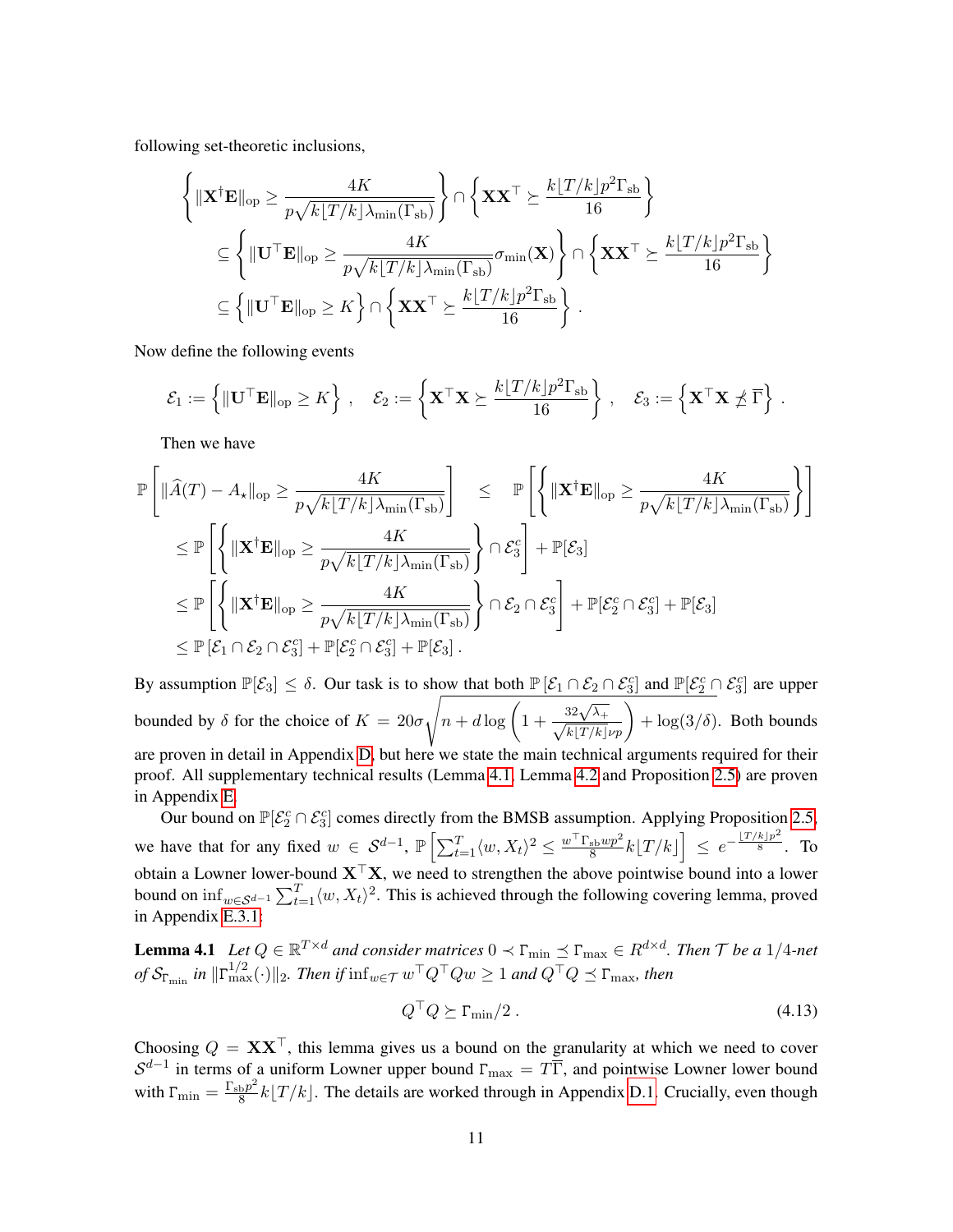$\Gamma_{\text{max}}$  may be much larger than  $\Gamma_{\text{min}}$  in a Lowner sense, this only enters logarithmically into our final bound via the relative volume  $\log \det(\Gamma_{\max} \Gamma_{\min}^{-1})$  of the ellipsoids induced by  $\Gamma_{\max}$  and  $\Gamma_{\min}$ .

Lastly, we bound  $\mathbb{P}[\mathcal{E}_1 \cap \mathcal{E}_2 \cap \mathcal{E}_3^c]$  which again is the event that  $\{||\mathbf{U}^\top \mathbf{E}||_{op} \geq K\}$ , under the event that the spectrum of  $X$  is bounded in some desired range. U is difficult to control directly, so we instead work with quantities in terms of **X**. Simple linear algebra lets us write  $\|\mathbf{U}^{\top}\mathbf{E}\|_{op}$  =  $\sup_{v\in{\mathcal S}^{n-1}, w\in{\mathbb R}^d} \frac{w^\top{\mathbf X}{\mathbf E} v}{\|{\mathbf X} w\|}$  $\frac{dX}{dX}$ . The key idea here now is to use a martingale-Chernoff bound to show that, for any fix  $w \in S^{d-1}$  and  $v \in S^{n-1}$ , either  $w^\top \mathbf{X}^\top \mathbf{E} v$  concentrates like a  $\sigma^2 \cdot \|\mathbf{X} w\|_2^2$ -sub-Gaussian random variable, or  $w^\top \mathbf{X}^\top \mathbf{E} v$  is much smaller than the lower bound on  $\sigma_{\min}(\mathbf{X})$  under  $\mathcal{E}_2 \cap \mathcal{E}_3^c$ .

We emphasize that our bound controls  $w^{\top} \mathbf{X}^{\top} \mathbf{E} v$  in terms of the *random* variance proxy is  $\sigma^2$ · $\|\mathbf{X}_w\|_2^2$ . This is is subtle yet powerful, because it yields an immediate cancellation between the numerator and denominator of  $\frac{w^\top \mathbf{X} \mathbf{E} v}{\|\mathbf{X} w\|}$ , implying in particular than  $\mathbb{P}(\{\frac{w^\top \mathbf{X} \mathbf{E} v}{\|\mathbf{X} w\|} \gtrsim \log(1/\delta)\} \cap \mathcal{E}_2 \cap \mathcal{E}_3^c) \lesssim$  $log(1/\delta)$ . This lets us reduce our problem to finding an appropriate discretization (see Lemma [D.2\)](#page-23-0). We stress that an approach which bounds  $w^{\top} \mathbf{X} \mathbf{E} v$  and  $\|\mathbf{X} w\|$  separately would be considerably less sharp, and would degrade for slower-mixing systems. Our data-dependent concentration bound is a consequence of the following technical lemma, which we apply with  $Z_t := w^\top X_t$  and  $W_t = \eta_t^\top v$ :

**Lemma 4.2** *Let*  $\{\mathcal{F}_t\}_{t\geq0}$  *be a filtration, and*  $\{Z_t\}_{t\geq1}$  *and*  $\{W_t\}_{t\geq1}$  *be real-valued processes adapted* to  $\mathcal{F}_t$  and  $\mathcal{F}_{t+1}$  respectively. Moreover, assume  $W_t|\mathcal{F}_t$  is mean zero and  $\sigma^2$ -sub-Gaussian. Then, for *any positive real numbers*  $\alpha$ *,*  $\beta$ *,*  $\beta$ *<sub>-</sub>,*  $\beta$ *<sub>+</sub> we have* 

<span id="page-11-1"></span><span id="page-11-0"></span>
$$
(a) \quad \mathbb{P}\left[\left\{\sum_{t=1}^{T} Z_t W_t \ge \alpha\right\} \cap \left\{\sum_{t=1}^{T} Z_t^2 \le \beta\right\}\right] \le \exp\left(-\frac{\alpha^2}{2\sigma^2 \beta}\right). \tag{4.14}
$$

(b) 
$$
\mathbb{P}\left[\left\{\frac{\sum_{t=1}^{T} Z_t W_t}{\sqrt{\sum_{t=1}^{T} Z_t^2}} > \alpha\right\} \cap \left\{\sum_{t=1}^{T} Z_t^2 \in [\beta_-, \beta_+]\right\}\right] \le \log \left[\frac{\beta_+}{\beta_-}\right] \exp\left(\frac{-\alpha^2}{6\sigma^2}\right)
$$
. (4.15)

## 5 Discussion and future work

In this paper, we analyzed the the performance of the OLS estimator for the estimation of linear dynamics  $X_{t+1} = A_* X_t + \eta_t$  from a single trajectory  $X_0, X_1, \ldots, X_T$ , as a special case of linear estimation in time series. We show that, up to logarithmic factors, the OLS estimator attains an information-theoretic lower bound for  $\rho(A_*) < 1$ , provided that  $T \gtrsim \frac{d}{1-\rho(A_*)}$  $\frac{d}{1-\rho(A_*)}$ . Moreover, we present an analysis that eschews both mixing and concentration arguments for estimation in time series. We believe that there are several promising directions for future work:

- Our lower and upper bounds do not perfectly match, even when  $\rho(A_*) < 1$ . We believe resolving these indiscrepancies may shed greater insight into learning in dynamical systems.
- While our analysis can accomodate an unknown  $B_{\ast}$ , the rates do not distinguish between the error in the estimation of  $A_*$  and that of  $B_*$ . In future, we hope to develop sharp error rates for  $A_*$  and  $B_*$  individually, similar to [Dean et al.](#page-12-3) [\[2017\]](#page-12-3) in the independent covariates setting.
- While our guarantees are stated in the operator norm, control applications may require more granular notions of error which vary for different modes of  $A_*$ . Developing error bounds which capture the error rate at each mode may result in more applicable bounds for control applications downstream.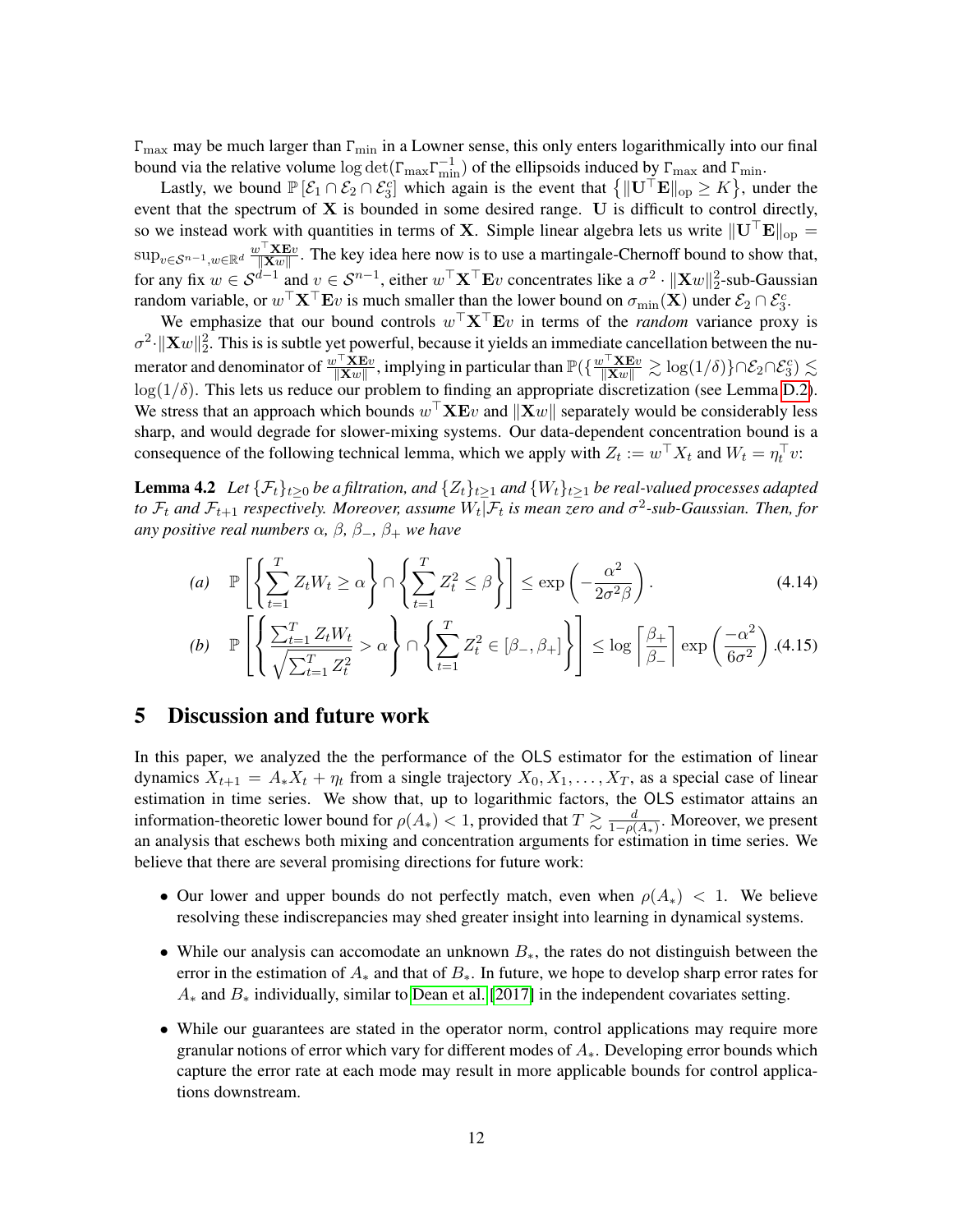- Our convergences rates degrade for systems with  $\rho(A_*)$  > 1, whereas we know from [Faradon](#page-12-1)[beh et al.](#page-12-1) [\[2017a\]](#page-12-1) that these systems are still identifiable with OLS. Is there a unified analysis for systems with stable and unstable modes?
- In many systems, we do not observe  $X_t$  directly, but only view  $CX_t$  for a short matrix  $C \in$  $\mathbb{R}^{n_o \times n}$ , where  $n_0 \leq n$ . [Hazan et al.](#page-12-6) [\[2017,](#page-12-6) [2018\]](#page-12-7) provide filtering techniques to minimize regret for diagonalizable matrices; it would be interesting to understand the sample complexity for estimating arbitrary matrices with these limited observations.
- Ultimately, we would like to understand what sequences of control inputs  $u_t$  yield the most accurate estimation of the system  $(A_*, B_*)$ . This would inform adaptive algorithms which adjust the sequence  $u_t$  in a sequential fashion, and online algorithms which ensure low regret relative to a given cost functional over time.

# References

- <span id="page-12-9"></span>S. Boucheron, G. Lugosi, and P. Massart. *Concentration Inequalities: A Nonasymptotic Theory of Independence*. 2013.
- <span id="page-12-4"></span>Marco C Campi and Erik Weyer. Finite Sample Properties of System Identification Methods. *IEEE Transactions on Automatic Control*, 47(8), 2002.
- <span id="page-12-3"></span>Sarah Dean, Horia Mania, Nikolai Matni, Benjamin Recht, and Stephen Tu. On the Sample Complexity of the Linear Quadratic Regulator. *arXiv:1710.01688*, 2017.
- <span id="page-12-1"></span>Mohamad Kazem Shirani Faradonbeh, Ambuj Tewari, and George Michailidis. Finite Time Identification in Unstable Linear Systems. *arXiv:1710.01852*, 2017a.
- <span id="page-12-2"></span>Mohamad Kazem Shirani Faradonbeh, Ambuj Tewari, and George Michailidis. Finite Time Analysis of Optimal Adaptive Policies for Linear-Quadratic Systems. *arXiv:1711.07230*, 2017b.
- <span id="page-12-5"></span>Moritz Hardt, Tengyu Ma, and Benjamin Recht. Gradient Descent Learns Linear Dynamical Systems. *arXiv:1609.05191*, 2016.
- <span id="page-12-6"></span>Elad Hazan, Karan Singh, and Cyril Zhang. Learning Linear Dynamical Systems via Spectral Filtering. In *Neural Information Processing Systems*, 2017.
- <span id="page-12-7"></span>Elad Hazan, Holden Lee, Karan Singh, Cyril Zhang, and Yi Zhang. Spectral Filtering for General Linear Dynamical Systems. 2018.
- <span id="page-12-0"></span>Daniel Hsu, Sham M. Kakade, and Tong Zhang. Random Design Analysis of Ridge Regression. *Foundations of Computational Mathematics*, 14, 2014.
- <span id="page-12-10"></span>Anthony W Knapp. *Representation Theory of Semisimple Groups: An Overview Based on Examples (PMS-36)*. Princeton University Press, 2016.
- <span id="page-12-8"></span>Vitaly Kuznetsov and Mehryar Mohri. Generalization Bounds for Non-Stationary Mixing Processes. *Machine Learning*, 106(1), 2017.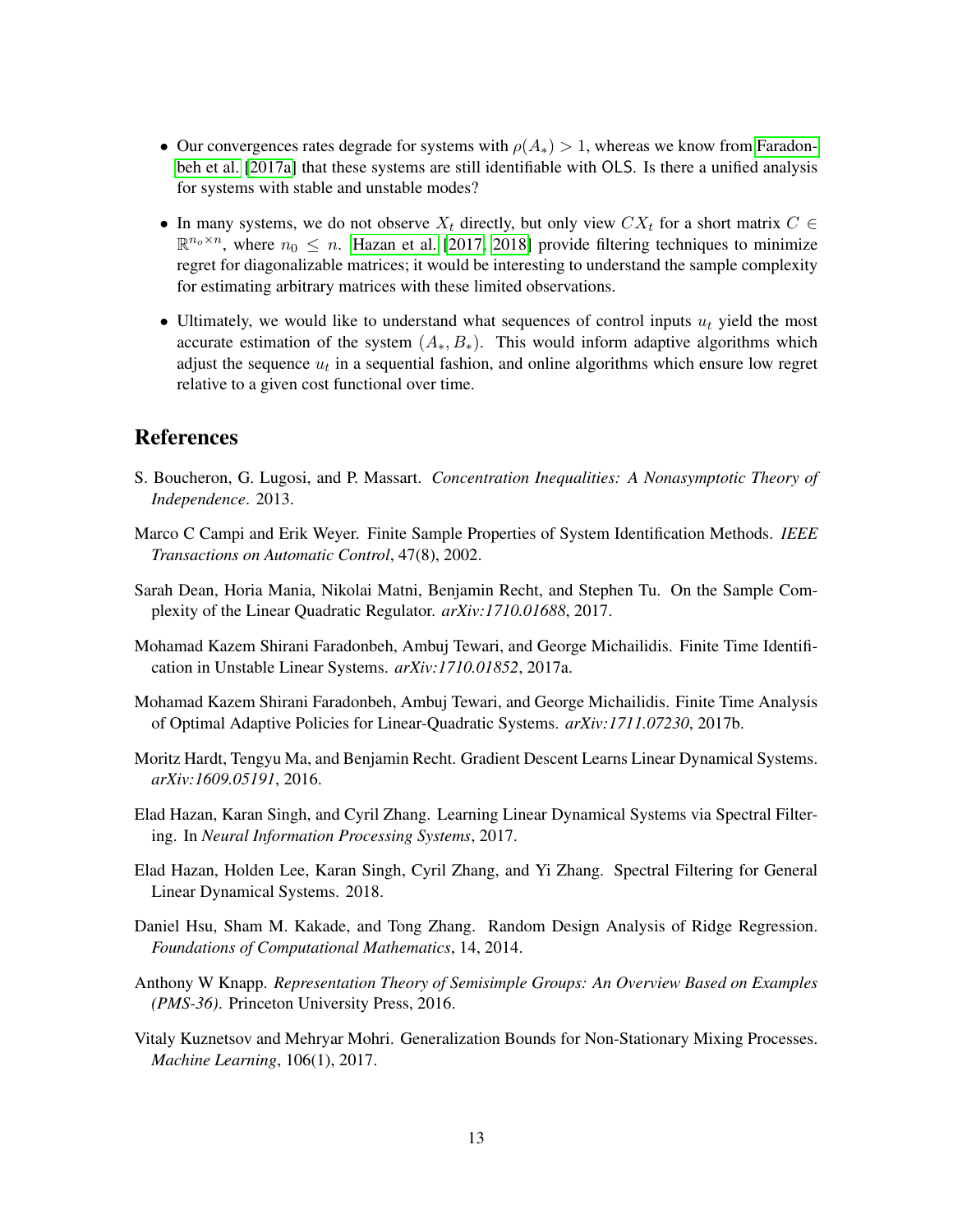- <span id="page-13-6"></span>Daniel J. McDonald, Cosma R. Shalizi, and Mark Schervish. Nonparametric Risk Bounds for Time-Series Forecasting. *Journal of Machine Learning Research*, 18, 2017.
- <span id="page-13-11"></span>Shahar Mendelson. Learning without Concentration. In *Conference on Learning Theory*, 2014.
- <span id="page-13-1"></span>Mehryar Mohri and Afshin Rostamizadeh. Stability Bounds for Non-i.i.d. Processes. In *Neural Information Processing Systems*, 2007a.
- <span id="page-13-5"></span>Mehryar Mohri and Afshin Rostamizadeh. Rademacher Complexity Bounds for Non-I.I.D. Processes. In *Neural Information Processing Systems*, 2007b.
- <span id="page-13-2"></span>Anders Rantzer. Concentration Bounds for Single Parameter Adaptive Control. In *American Control Conference*, 2018.
- <span id="page-13-10"></span>Mark Rudelson and Roman Vershynin. Hanson-Wright Inequality and sub-Gaussian Concentration. *Electronic Communications in Probability*, 18(82), 2011.
- <span id="page-13-4"></span>Parikshit Shah, Badri Narayan Bhaskar, Gongguo Tang, and Benjamin Recht. Linear System Identification via Atomic Norm Regularization. In *Conference on Decision and Control*, 2012.
- <span id="page-13-9"></span>Stephen Tu, Ross Boczar, Andrew Packard, and Benjamin Recht. Non-Asymptotic Analysis of Robust Control from Coarse-Grained Identification. *arXiv:1707.04791*, 2017.
- <span id="page-13-14"></span>Roman Vershynin. Introduction to the Non-Asymptotic Analysis of Random Matrices. *arXiv:1011.3027*, 2011.
- <span id="page-13-3"></span>Mathukumalli Vidyasagar and Rajeeva L Karandikar. A learning theory approach to system identification and stochastic adaptive control. *Journal of Process Control*, 18(3), 2008.
- <span id="page-13-0"></span>Bin Yu. Rates of Convergence for Empirical Processes of Stationary Mixing Sequences. *The Annals of Probability*, 22(1), 1994.

# <span id="page-13-7"></span>**A** Existence of k for  $\rho(A_*) < 1$

<span id="page-13-13"></span>**Proposition A.1** *Let*  $A_* = SJS^{-1}$  *and*  $T \ge d$ *, where J has block sizes*  $b_1, \ldots, b_L$ *. Then,* 

$$
\log \det(\Gamma_T \Gamma_k^{-1}) \le 2d \log \text{cond}(S) + d \log \frac{T}{k} + 4 \log T \sum_{\ell : b_\ell \ge 2} b_\ell^2 \tag{1.16}
$$

where  $cond(S)$  denotes the complex condition number of S, namely  $\sqrt{\lambda_{\max}(S^*S)/\lambda_{\min}(S^*S)}$ .

The above proposition directly implies consistency for whenever  $\rho(A_*) \leq 1$ :

Corollary A.2 *[Consistency of Least Squares] There exists a universal constants* C, c > 0 *such that for any time horizon*  $T$ *,*  $\delta \in (0, 1/2)$ *, and any*  $A_*$  *with*  $\rho(A_*) \leq 1$  *and Jordan decomposition*  $A_* = SJS^{-1}$ , where J has block sizes  $b_1, \ldots, b_L, k \in \mathbb{N}$  satisfies the conditions of Theorem [2.1](#page-3-2) *provided that*

<span id="page-13-12"></span><span id="page-13-8"></span>
$$
\frac{T}{k} \ge c \left( d \log \left( \frac{d \text{cond}(S)T}{k \delta} \right) + \log T \sum_{\ell : b_{\ell} \ge} b_{\ell}^2 \right) ,\tag{1.17}
$$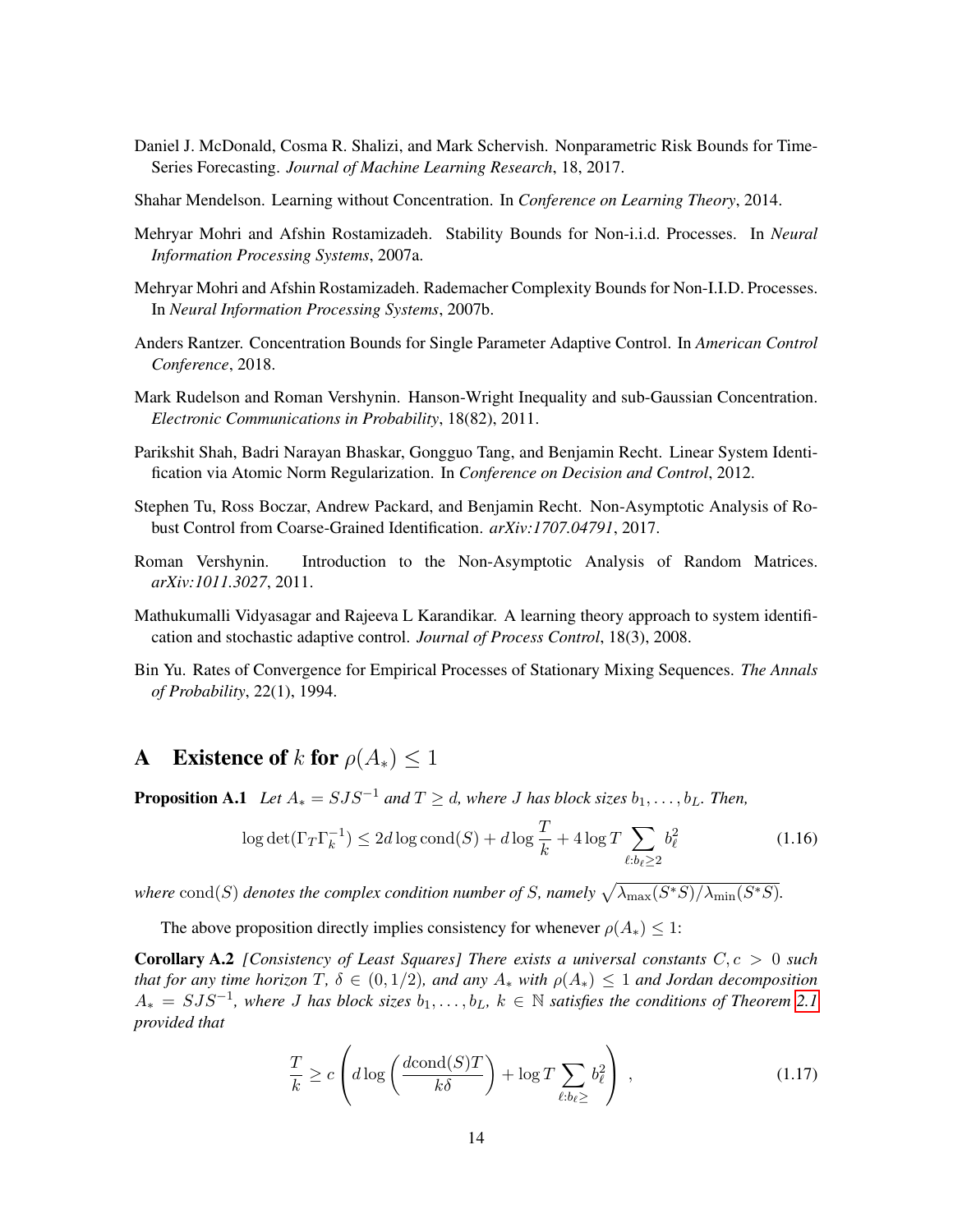*Taking*  $k = 1$ *, implies a minimax-rate of estimation of* 

<span id="page-14-0"></span>
$$
||A - A^*||_{op} \le C \sqrt{\frac{\log(dT \text{cond}(S)/\delta) + \log T \sum_{\ell:b_\ell \ge 2} b_\ell^2}{T}}
$$
(1.18)

which holds as long as  $T\geq c(d\log(\mathrm{cond}(S)\frac{d}{k\delta}+\sum_{\ell: b_\ell\geq 1}b_\ell^2\log(\sum_{\ell: b_\ell\geq 1}b_\ell^2))$ 

**Remark** Observe that if the Jordan decomposition is such that  $\sum_{\ell:b_{\ell}\geq 1} b_{\ell}^2 \lesssim d$ , then our minimax *rate coincides with the minimax rate of linear regression with isotropic covariates up to logarithmic factors. Moreover, we above that*

For diagonalizable matrices, the rates can be made more explicit:

Corollary A.3 *There exists a universal constants* C, c > 0 *such that the following holds. Fix any time horizon* T,  $\delta \in (0, 1/2)$ *, let*  $A_* = SDS^{-1}$  *be diagonalizable with*  $\rho(A_*) \leq 1$  *and minimum eigenvalue-magnitude* ρ*. Then,* k ∈ N *satisfies the conditions of Theorem [2.1](#page-3-2) provided that*

<span id="page-14-4"></span><span id="page-14-1"></span>
$$
\frac{T}{k} \geq cd \log(\text{cond}(S)/\delta) \tag{1.19}
$$

*This implies that for*  $T \geq cd \log(\text{cond}(S)/\delta)$ 

<span id="page-14-5"></span>
$$
||A - A^*||_{op} \leq C \sqrt{\frac{d \log(\text{cond}(S)/\delta)}{T \Gamma_{\lfloor T/cd \log(\text{cond}(S)/\delta) \rfloor}}} \tag{1.20}
$$

$$
\leq \sqrt{\frac{d \log(\text{cond}(S)/\delta)}{T(1+\text{cond}(S)^{-2} \sum_{s=1}^{\lfloor T/\text{cd}\log(\text{cond}(S)/\delta)\rfloor - 1} \underline{\rho}^{2s}}}
$$
(1.21)

#### A.1 Proof of Corrollary [A.2](#page-13-8)

By Theorem [2.1,](#page-3-2)  $T$  and  $k$  must satisfy the inequality

<span id="page-14-3"></span><span id="page-14-2"></span>
$$
T/k \ge c(d \log \frac{d}{\delta} + \log \det \Gamma_T \Gamma_k^{-1})
$$
\n(1.22)

Equation [\(1.17\)](#page-13-12) follows directly from Proposition [A.1.](#page-13-13) Specializing to  $k = 1$ , Proposition [A.1](#page-13-13) and Theorem [2.1](#page-3-2) immediately imply  $(1.18)$ . To upper bound the burn-in time for T, we note that by Proposition [A.1,](#page-13-13) the condition [\(1.22\)](#page-14-2) holds as soon as

$$
T \ge c'(d \log \frac{d \text{cond}(S)}{\delta}) \text{ and } T \ge c' \log T(d + \sum_{\ell:b_{\ell} \ge 2} b_{\ell}^2)
$$
 (1.23)

for a universal constant c'. We can bound  $d + \sum_{\ell:b_{\ell} \geq 2} b_{\ell}^2 \leq \sum_{\ell} b_{\ell}^2$ , where the latter sum is over all Jordan blocks. We now invoke the following lemma, which we prove shortly:

**Lemma A.4** *Let*  $\alpha \geq 1$ *. Then for any*  $T \in \mathbb{N}$ *,*  $T \geq \alpha \log T$  *as soon as*  $T \geq 2\alpha \log 4\alpha$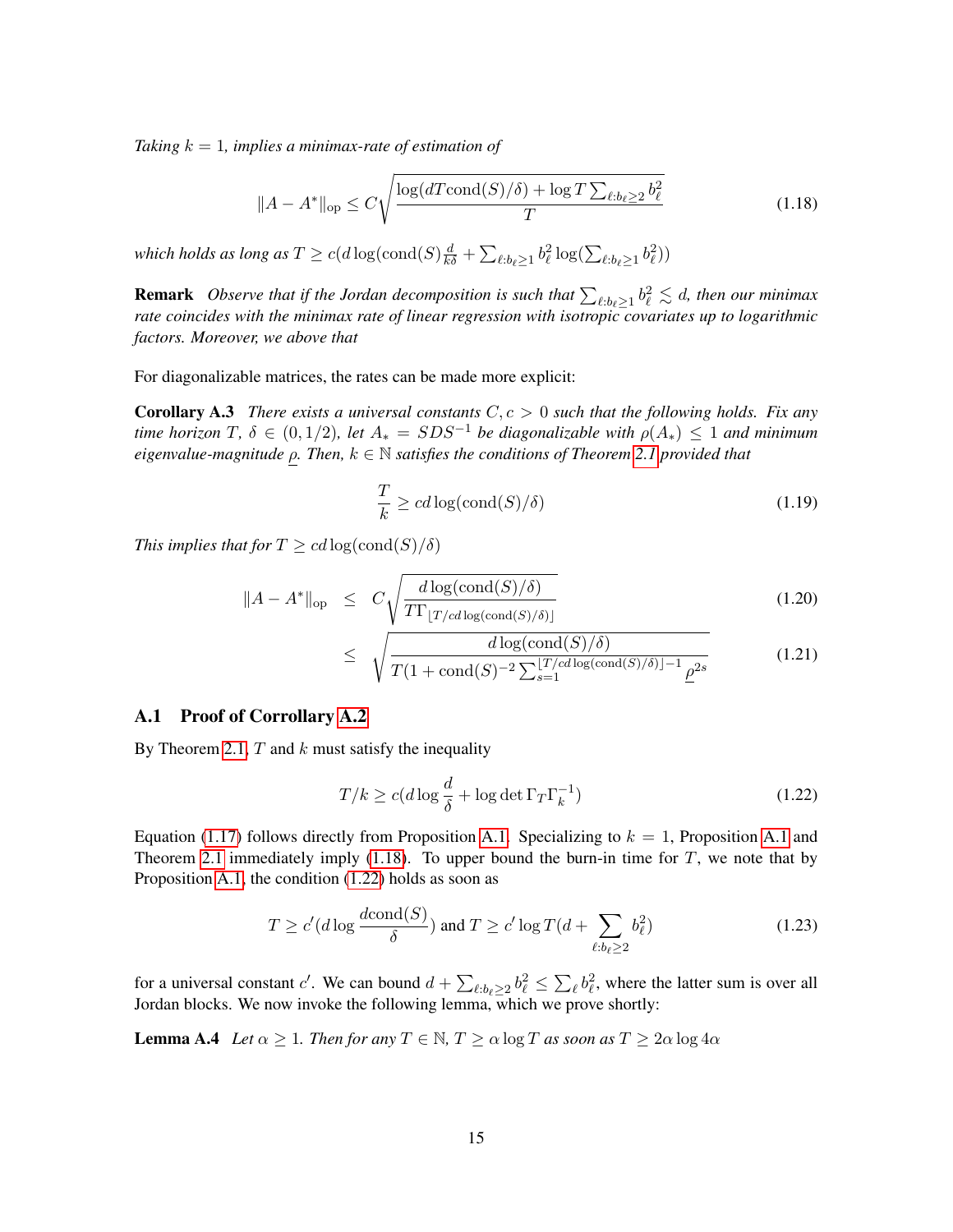The lemma implies that it is enough to ensure  $T\ge c'(d\log\frac{d\mathrm{cond}(S)}{\delta})$  and that  $T\ge 2c'\log T(4\sum_\ell b_\ell^2),$ both of which can be ensured by choosing the constant  $c$  in Corollary [A.2](#page-13-8) to be sufficiently large. **Proof** [Proof of Lemma [A.4\]](#page-14-3) Taking derivatives,  $T \mapsto T - \alpha \log T$  is increasing in T for all  $T \ge \alpha$ . Hence, it suffices to show that for  $T = 2\alpha \log 4\alpha$ ,  $T \ge \alpha \log T$ . Observe that for this choice of  $\alpha$ ,

$$
\alpha \log T = \alpha \log(2\alpha \log(4\alpha))
$$
  
\n
$$
\leq \alpha \log((2 \log 4) \cdot \alpha + 2\alpha^2)
$$
  
\n
$$
\leq \alpha \log((2 \log 4 + 2))\alpha^2) \text{ since } \alpha \geq 1
$$
  
\n
$$
= 2\alpha \log \sqrt{2 \log 4 + 2} \leq 2\alpha \log 4.
$$

## A.2 Proof of Corrollary [A.3](#page-14-1)

By Theorem [2.1,](#page-3-2)  $T$  and  $k$  must satisfy the inequality

$$
T/k \ge c(d \log \frac{d}{\delta} + \log \det \Gamma_T \Gamma_k^{-1})
$$

Using the upper bound on  $\log \det \Gamma_T \Gamma_k^{-1}$  $\frac{1}{k}$  from Proposition [A.1,](#page-13-13) it is enough to ensure that

<span id="page-15-0"></span>
$$
\frac{T}{k} \ge c'(d \log \frac{d \text{cond}(S)}{\delta}) \text{ and } \frac{T}{k} \ge c'd \log \frac{T}{k}
$$
\n(1.24)

L.

for some universal constant c' (note that the term  $\sum_{\ell:b_\ell\geq 2} b_\ell^2$  vanishes for diagonalizable  $A_*$ ). By inflating c', we may assume  $c' \geq 1$ . Appling Lemma [A.4](#page-14-3) with change of variables  $T \leftarrow T/k$ , [\(1.24\)](#page-15-0) holds as long as as long as  $T/k \ge 2c'd\log(4c'd)$ , and  $T/k \ge c'(d\log\frac{d\text{cond}(S)}{\delta})$ , which holds as long as

$$
T/k \ge c'''(d \log \frac{d \text{cond}(S)}{\delta}))
$$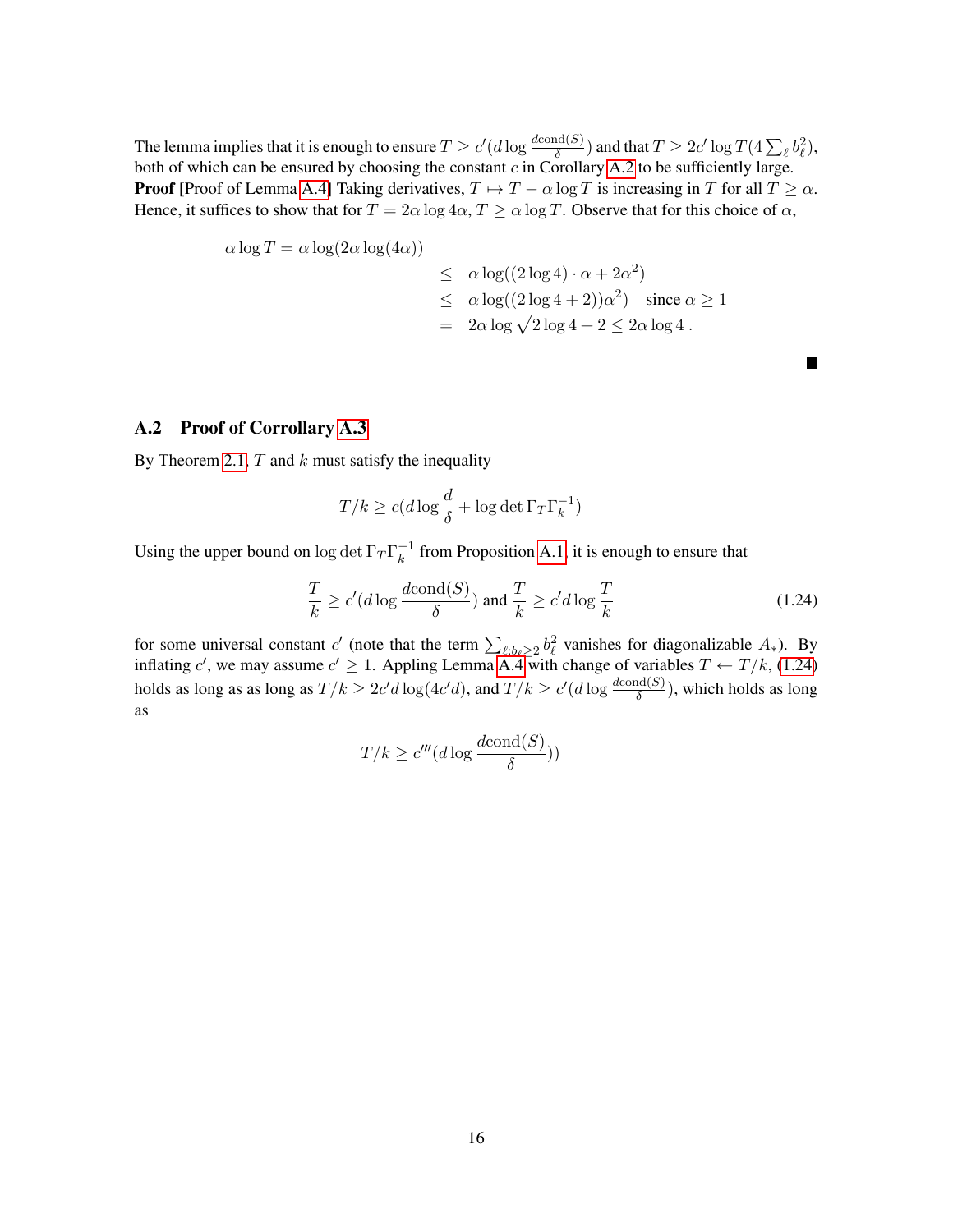for some constant  $c'''$ . This proves [\(1.19\)](#page-14-4). We then see that that [\(1.20\)](#page-14-5) in Corollary [A.3](#page-14-1) is an imme-diate consequence of [A.3,](#page-14-1) and [\(1.20\)](#page-14-5) follows from the Lowner Lower bound, with  $A_* = SDS^{-1}$ :

$$
\Gamma_T = I + \sum_{t=1}^{T-1} (A_*^t) (A_*^t)^*
$$
\n
$$
= I + \sum_{t=1}^{T-1} (SD^t S^{-1}) (SD^t S^{-1})^*
$$
\n
$$
= I + S \sum_{t=1}^{T-1} SD^t S^{-1} S^{-*} D^{t*} S^*
$$
\n
$$
\succeq I + \lambda_{\min} (S^{-1} S^{-*}) \sum_{t=1}^{T-1} SD^t D^{t*} S^*
$$
\n
$$
\succeq I + \lambda_{\min} (S^{-1} S^{-*}) S S^* (\sum_{t=1}^{T-1} \rho^{2t})
$$
\n
$$
\succeq I + \lambda_{\min} (S^{-1} S^{-*}) \lambda_{\max} (SS^*) (\sum_{t=1}^{T-1} \rho^{2t}) I
$$
\n
$$
= I(1 + \text{cond}(S)^{-2} (\sum_{t=1}^{T-1} \rho^{2t}))
$$

# A.3 Proof of Proposition [A.1](#page-13-13)

Let  $A_* = SJS^{-1}$ , where J is a Jordan-Block matrices with blocks  $J_1, \ldots, J_L$  of sizes  $b_1, \ldots, b_L$ . Note that even those  $A_*$  is real, S and J may be complex valued, so we shall use adjoints instead of transposes. We can compute

$$
\Gamma_t = S \sum_{s=0}^{t-1} (J^s) S^{-1} S^{-*} J^{s*} S^{\top}
$$

Hence,

$$
\log \det(\Gamma_T \Gamma_k^{-1})
$$
\n
$$
= \log \det \{ S \sum_{s=0}^{T-1} J^s S^{-1} S^{-*} J^{s*} S^{\top} (S \sum_{s=0}^{k-1} J^s S^{-1} S^{-*} J^{s*} S^{*})^{-1} \}
$$
\n
$$
= \log \det \{ S \sum_{s=0}^{T-1} J^s S^{-1} S^{-*} J^{s*} (\sum_{s=0}^{k-1} (J^s) S^{-1} S^{-*} J^{s*})^{-1} S^{-1} \}
$$
\n
$$
= \log \det \{ \sum_{s=0}^{T-1} J^s S^{-1} S^{-*} J^{s*} (\sum_{s=0}^{k-1} (J^s) S^{-1} S^{-*} J^{s*})^{-1} \}
$$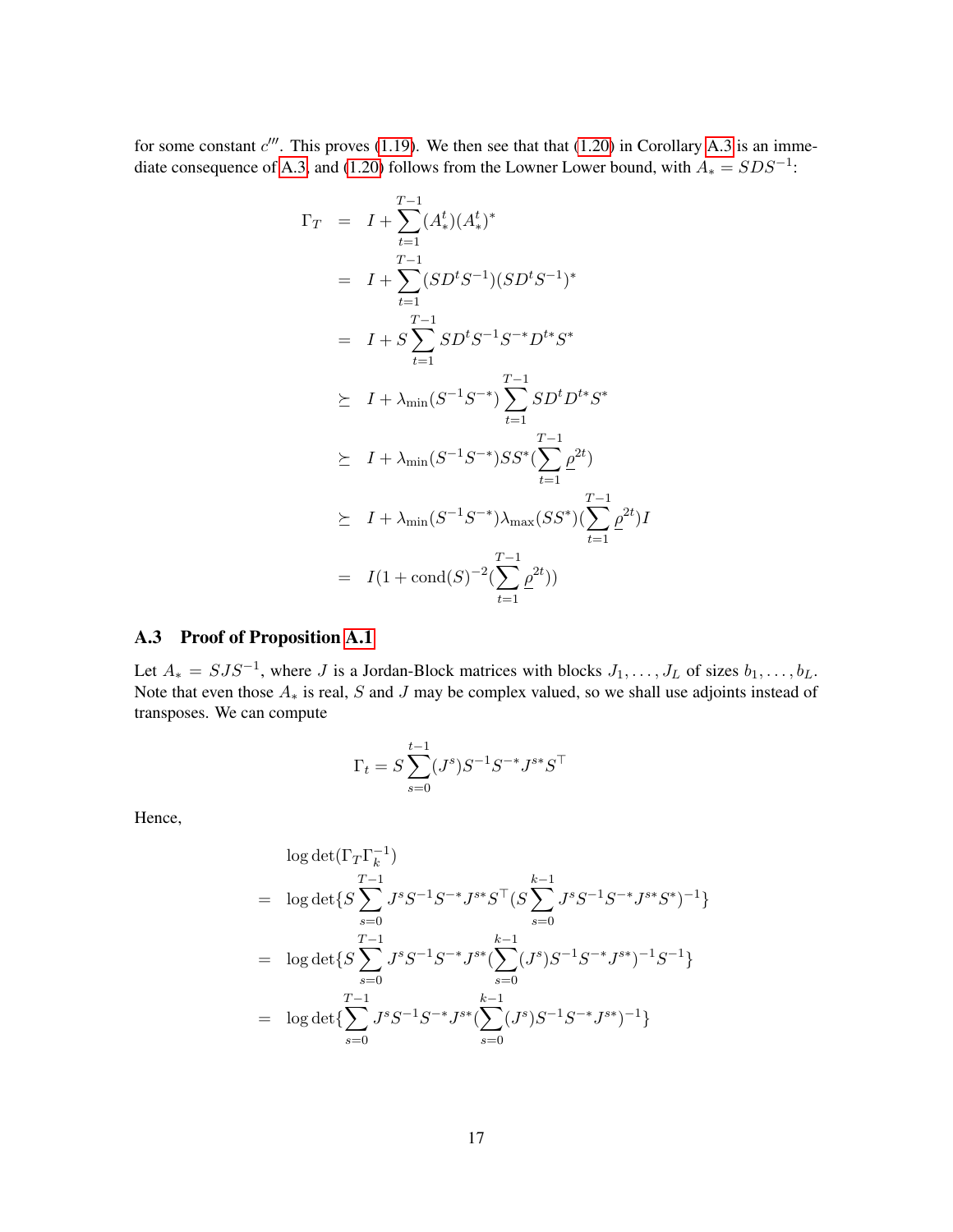Lower bounding  $S^{-1}S^{-*} \lesssim \sigma_{\min}(S)^{-1}$  and  $S^{-1}S^{-*} \gtrsim 1/\sigma_{\max}(S)^2$ , we can upper bound the above by

$$
\log \det(\Gamma_T \Gamma_k^{-1}) \leq \log \det \{ \text{cond}(S)^2 \sum_{s=0}^{T-1} J^s J^{s*} (\sum_{s=0}^{k-1} (J^s) J^{s*})^{-1} \}
$$
  
= 2d \log \text{cond}(S) + \log \det \{ \sum\_{s=0}^{T-1} (J^s) J^{s\*} (\sum\_{s=0}^{k-1} J^s J^{s\*})^{-1} \}

To continue the bound, write the Jordan matrices  $J = \text{block}(J_1, \ldots, J_L)$  as block diagonal matrices. Then

$$
\log \det(\Gamma_T \Gamma_k^{-1}) \leq \log \det \{ \text{cond}(S)^2 \sum_{s=0}^{T-1} (J^s) J^{s*} (\sum_{s=0}^{k-1} J^s J^{s*})^{-1} \}
$$
  
= 2d \log \text{cond}(S) \sum\_{b=1}^{B} \log \det \{ \sum\_{s=0}^{T-1} J^s\_{\ell} J^{s\*}\_{\ell} (\sum\_{s=0}^{k-1} J^s\_{\ell} J^{s\*})^{-1} \}

If  $J_\ell = a_\ell$  is a Jordan matrix with block size equal to 1, then

$$
\log \det \{ \sum_{s=0}^{T-1} (J_{\ell}^{s}) J_{\ell}^{s*} (\sum_{s=0}^{k-1} J_{\ell}^{s} J_{\ell}^{s*})^{-1} \} = \log \frac{\sum_{s=0}^{T-1} |a_{\ell}|^{2s}}{\sum_{s=0}^{k-1} |a_{\ell}|^{2s}} \le \log \frac{|T/k| \sum_{s=0}^{k-1} |a_{\ell}|^{2s}}{\sum_{s=0}^{k-1} a_{\ell}^{2s}} = \log(|T/k|)
$$

<span id="page-17-0"></span>where the inequality uses the fact that  $a_{\ell}^{2s}$  is decreasing. If  $\dim(J_{\ell}) > 1$ , we shall use the following lemma:

**Lemma A.5** Let  $A \succeq 0$  be a  $d \times d$  *Complex Hermitian matrix. Then*  $A \preceq d\text{Diag}(A)$ *, where*  $\text{Diag}(A)$ *is the diagonal matrices whose diagonal entries are those of* A*.*

Proof We can write

$$
d\text{Diag}(A) - A = (d-1)\text{Diag}(A) + \sum_{1 \le i \ne j \le d} A_{ij} e_i e_j^\top + \overline{A_{ij}} e_j e_i^\top
$$

$$
= \sum_{1 \le i \ne j \le d} A_{ii} e_i e_i^* + A_{ij} (e_i e_j^\top + e_j e_i^\top) + A_{jj} e_j e_j^\top \succeq 0
$$

 $\blacksquare$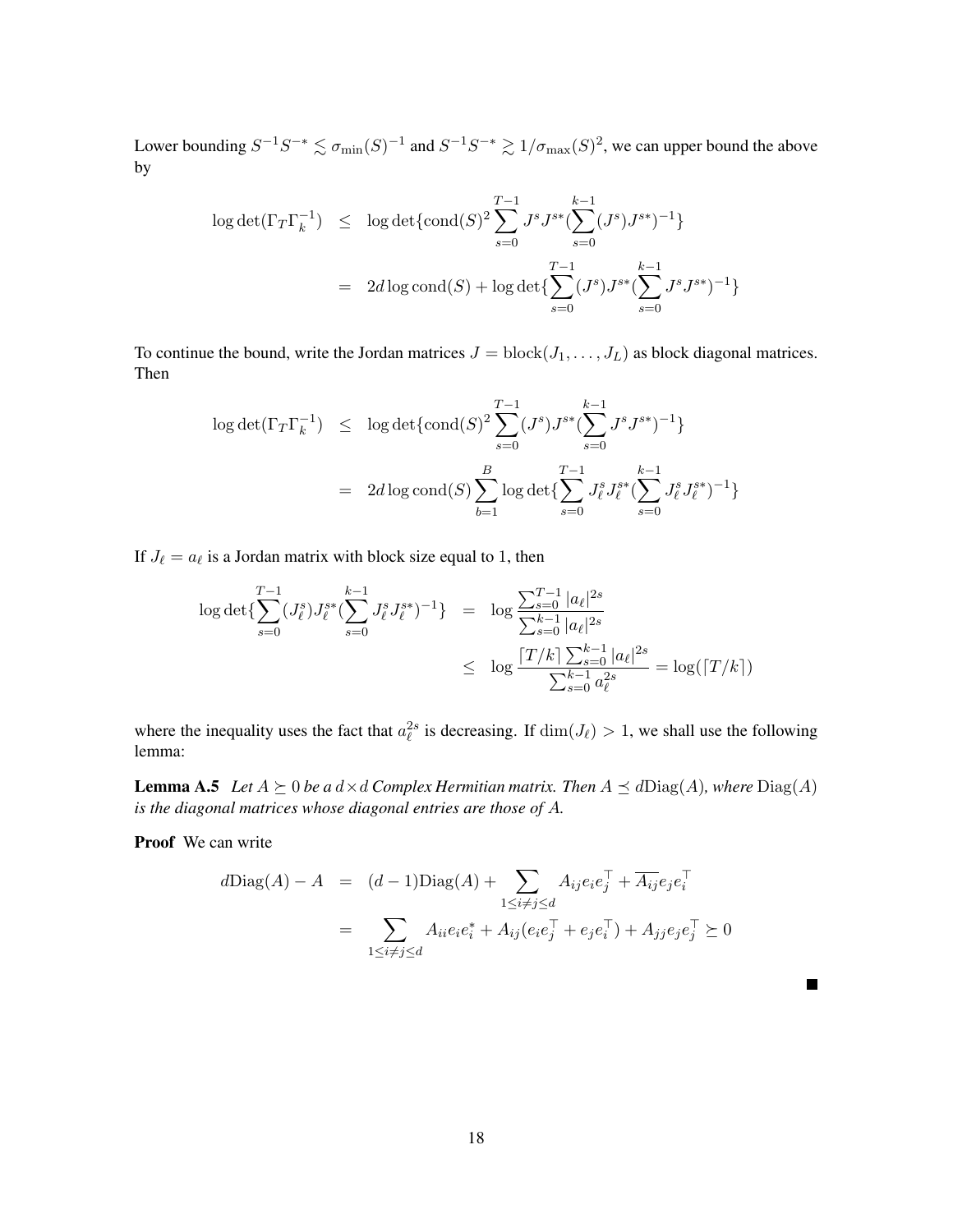We can then bound

$$
\log \det \{ \sum_{s=0}^{T-1} J_{\ell}^{s} J_{\ell}^{s*} (\sum_{s=0}^{T-1} (J_{\ell}^{s}) J_{\ell}^{s*})^{-1} \} \leq \log \det \{ \sum_{s=0}^{T-1} J_{\ell}^{s} J_{\ell}^{s*} \}
$$
  
\n
$$
\leq \log \det \{ \dim(J_{\ell}) \text{Diag} (\sum_{s=0}^{T-1} (J_{\ell}^{s}) J_{\ell}^{s*}) \}
$$
  
\n
$$
= \dim(J_{\ell}) \log \dim(J_{\ell}) + \sum_{i=1}^{\dim(J_{\ell})} \log (\sum_{s=0}^{T-1} (J_{\ell}^{s} J_{\ell}^{s*})_{ii})
$$
  
\n
$$
= \dim(J_{\ell}) \log \dim(J_{\ell}) + \sum_{i=1}^{\dim(J_{\ell})} \log (\sum_{s=0}^{T-1} (J_{\ell}^{s} J_{\ell}^{s*})_{ij})
$$

where (*i*) uses that  $\sum_{s=0}^{T-1} J_{\ell}^s J_{\ell}^{s*} \succeq I$ , and (*ii*) uses Lemma [A.5.](#page-17-0) We can then compute that if  $J_{\ell}$  has diagonals  $a_{\ell}$ ,

$$
(J_{\ell}^s)_{i,j} = \begin{cases} {s \choose j-i} a_{\ell}^{s-(j-i)\vee 0} & i \leq j \\ 0 & \text{otherwise} \end{cases}
$$

So that

$$
\sum_{j} (J_{\ell}^{s})_{ij}^{2} = \sum_{j \ge 1} (\binom{s}{j-i})^{2} |a_{\ell}|^{2(T-(j-i)\vee 0)}
$$
  
=  $\dim(J_{\ell})^{2} s^{2(\dim(J_{\ell})-i)}$ 

Hence,

$$
\sum_{i=1}^{\dim(J_{\ell})} \log(\sum_{s=0}^{T-1} \sum_{j} (J_{\ell}^{s})_{ij}^{2}) \leq \sum_{i=1}^{\dim(J_{\ell})} \log(\dim(J_{\ell})^{2} \sum_{s=0}^{T-1} s^{2(\dim(J_{\ell})-i)})
$$
\n
$$
\leq \sum_{i=1}^{\dim(J_{\ell})} \log(\dim(J_{\ell})^{2} T^{2(\dim(J_{\ell})-i)+1})
$$
\n
$$
= 2 \dim(J_{\ell}) \log(\dim(J_{\ell})) + \sum_{i=1}^{\dim(J_{\ell})} 2(\dim(J_{b})-i) + 1 \log(T)
$$
\n
$$
= 2 \dim(J_{\ell}) \log(\dim(J_{\ell})) + \log(T) \cdot \sum_{i=1}^{\dim(J_{\ell})} i
$$
\n
$$
\leq 2 \dim(J_{\ell}) \log(\dim(J_{\ell})) + \dim(J_{\ell})^{2} \log T
$$
\n
$$
\leq 4 \dim(J_{\ell})^{2} \log T
$$

where the last line uses that  $T \ge d \ge \dim(J_{\ell})$ , and that  $\dim(J_{\ell}) \ge 2$ .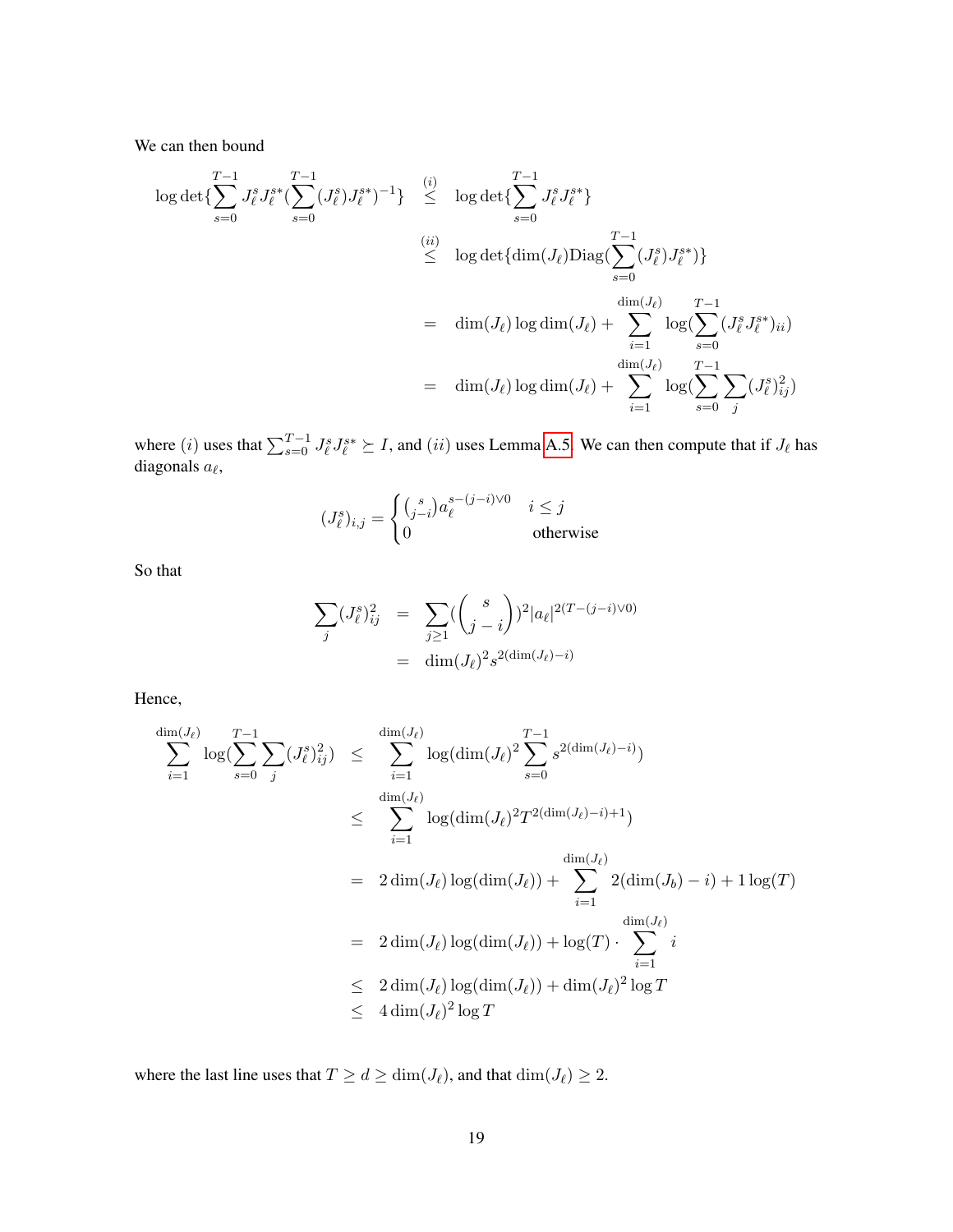## <span id="page-19-0"></span>B Specialized Analysis in Scalar Linear Systems

In this appendix, we present specialized upper and lower bounds in the case of scalar systems. Specifically, we consider  $x_{t+1} = a_* x_t + \eta_t$ , where  $\eta_t \sim \mathcal{N}(0, \sigma^2)$ , and  $x_0 = 0$ . Our upper bound has sharp, explicit constants, and captures the correct qualitative behavior for unstable scalar systems:

**Theorem B.1** Let  $\epsilon \in (0,1)$  and  $\delta \in (0,1/2)$ *. Then*  $\mathbb{P}[\hat{a}(T) - a_*] \leq \epsilon \geq 1 - \delta$  as long as

<span id="page-19-2"></span>
$$
T \ge \begin{cases} \frac{8}{\epsilon} \log\left(\frac{2}{\delta}\right) + \frac{4}{\epsilon^2} (1 - (|a_*| - \epsilon)^2) \log\left(\frac{2}{\delta}\right) & a_* \le 1 + \epsilon \\ \max\left\{\frac{8}{(|a_*| - \epsilon)^2 - 1} \log\left(\frac{2}{\delta}\right), \frac{4 \log\left(\frac{1}{\epsilon}\right)}{\log\left(|a_*| - \epsilon\right)} + 8 \log\left(\frac{2}{\delta}\right) \right\} & a_* > 1 + \epsilon \end{cases}.
$$

<span id="page-19-1"></span>We match the upper bound with a lower bound which shows that our rates are optimal. Unlike the d-dimension case, our lower bound considers "local alternatives" rather than scaled orthogonal matrices<sup>[1](#page-19-3)</sup>:

**Theorem B.2 (1-D Lower Bound)** Fix an  $a_* \in \mathbb{R}$ , and define  $\Gamma_T := \sum_{t=1}^T a_*^{2t}$ . Fix an alternative  $a' \in \{a_* - 2\epsilon, a_* + 2\epsilon\}$ , and  $\delta \in (0, 1/4)$ *. Then for any estimator*  $\widehat{a}$ *,* 

$$
\sup_{a\in\{a^*,a'\}} \mathbb{P}_a\left[|\widehat{a}(T)-a_*|\geq \epsilon\right] \geq \delta \text{ for any } T \text{ such that } TT_T \leq \frac{\log(1/2\delta)}{8\epsilon^2}.
$$

Theorem [B.1](#page-19-2) is proven in Section [C](#page-19-4) below, and Theorem [B.2](#page-19-1) is proven in Section [F.1.](#page-28-0)

# <span id="page-19-4"></span>C Proof of Theorem [B.1](#page-19-2)

To prove Theorem [B.1,](#page-19-2) we write the error  $E = \hat{a} - a = \frac{\sum_{t=0}^{T-1} x_t \eta_t}{\sum_{t=1}^{T-1} x_t^2}$  $\frac{\sum_{t=0}^{t-1} x_t}{\sum_{t=0}^{T-1} x_t^2}$ . Since are interested in upper bounding the probability that  $|E| > \epsilon$  it suffices to to show that the following two probabilities are small:

$$
\mathbb{P}\left(\epsilon\sum_{t=0}^{T-1}x_t^2-\sum_{t=0}^{T-1}x_t\eta_t<0\right)\quad\text{and}\quad\mathbb{P}\left(\epsilon\sum_{t=0}^{T-1}x_t^2+\sum_{t0}^{T-1}x_t\eta_t<0\right).
$$

These probabilities are upper bounded by a standard Chernoff bound

<span id="page-19-6"></span>
$$
\mathbb{P}\left(\epsilon \sum_{t=0}^{T-1} x_t^2 \pm \sum_{t=0}^{T-1} x_t \eta_t < 0\right) \leq \inf_{\lambda \leq 0} \mathbb{E} \exp\left(\lambda \epsilon \sum_{t=0}^{T-1} x_t^2 \pm \lambda \sum_{t=0}^{T-1} x_t \eta_t\right). \tag{3.25}
$$

<span id="page-19-5"></span>*.*

We will apply this equation with  $\lambda = -\epsilon$ , controlling its magnitude with following lemma, proved in Section [C.1](#page-20-0) below:

**Lemma 4** *Let* a*,*  $\nu$ *,*  $\mu$ *, and* x *be real numbers with*  $\nu < 1$  *and let*  $\eta \sim \mathcal{N}(0, 1)$ *. Then* 

$$
\mathbb{E}_{\eta} \exp\left(\frac{\nu}{2}(ax+\eta)^2 + \mu x \eta\right) = \frac{\exp\left(x^2 \frac{\nu a^2 + 2\nu a \mu + \mu^2}{2(1-\nu)}\right)}{\sqrt{1-\nu}}
$$

<span id="page-19-3"></span><sup>&</sup>lt;sup>1</sup>In one dimension, the orthogonal matrices are just the set  $\{-1, 1\}$ , and this precludes packing 'nearby' orthogonal matrices as in the d-dimensional case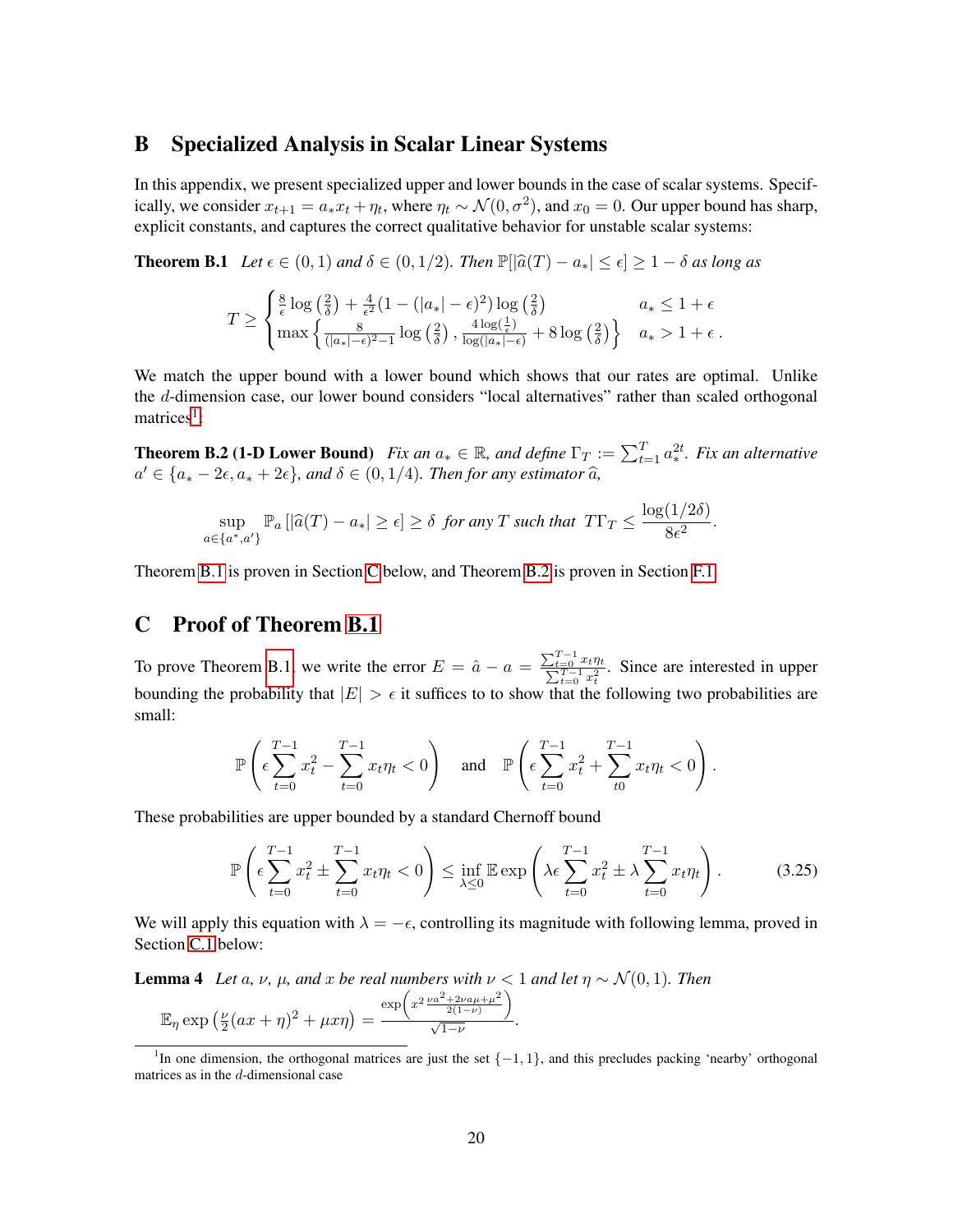With this lemma in hand, we can construct a recursive sequence which upper bounds  $|a - \hat{a}|$  with high probability:

**Proposition C.1** Let a be a real number and for  $\alpha \in \mathbb{R}_+$  and  $\epsilon \in (0,1)$  define recursively the *sequence*  $\rho_t$  *by*  $\rho_{T-1} = 1$  *and* 

<span id="page-20-2"></span>
$$
\rho_t = \begin{cases} 1 + r\rho_{t+1} & \rho_{t+1} \le \alpha/\epsilon^2, \\ \alpha/\epsilon^2 & \rho_{t+1} > \alpha/\epsilon^2. \end{cases} \quad \text{where } r = \frac{(|a| - \epsilon)^2}{1 + \alpha}.
$$

*With this notation,*  $\mathbb{P}\left(|\hat{a}-a| \leq \epsilon\right) \leq 2 \exp\left(-\frac{\epsilon^2}{2(1+\epsilon)}\right)$  $\frac{\epsilon^2}{2(1+\alpha)}\sum_{t=1}^{T-1}\rho_t\bigg).$ 

Proof The proof of this result is similar to the proof of the Azuma-Hoeffding inequality. It requires upper-bounding the MGF introduced in [\(3.25\)](#page-19-5) by inductively applying the tower property of conditional expectation. We detail the proof in Section [C.3.](#page-21-1)

The proof of Theorem [B.1](#page-19-2) is concluded in Section [C.2,](#page-20-1) where we upper bound the sum  $\sum_{t=1}^{T-1} \rho_t$ , and solve for T.

#### <span id="page-20-0"></span>C.1 Proof of Lemma [4](#page-19-6)

$$
\mathbb{E}_{\eta} \exp\left(\frac{\nu}{2}(ax+\eta)^2 + \mu x \eta\right) = e^{\frac{\nu}{2}a^2x^2} \mathbb{E}_{\eta} e^{\frac{\nu}{2}\eta^2 + \eta x(\nu a + \mu)}
$$
\n
$$
= \frac{e^{\frac{\nu}{2}a^2x^2}}{\sqrt{2\pi}} \int_{-\infty}^{\infty} e^{\frac{\nu-1}{2}\eta^2 + \eta x(\nu a + \mu)} d\eta = e^{\frac{\nu}{2}a^2x^2} \frac{e^{x^2\frac{(\nu a + \mu)^2}{2(1-\nu)}}}{\sqrt{1-\nu}} = \frac{\exp\left(x^2\frac{\nu a^2 + 2\nu a\mu + \mu^2}{2(1-\nu)}\right)}{\sqrt{1-\nu}}.
$$

#### <span id="page-20-1"></span>C.2 Proof of Theorem [B.1](#page-19-2)

Once again we let  $a \ge 0$  for simplicity and recall from Proposition [C.1](#page-20-2) that we denote  $r = (a \epsilon$ )<sup>2</sup>/(1 +  $\alpha$ ). We study the case  $a \le 1$  first. Let us consider the sequence  $\rho_t$  introduced in Proposi-tion [C.1](#page-20-2) with  $\alpha = 2\epsilon$  and note that

$$
1 + r + \ldots + r^t \le 1 + (1 + 2\epsilon)^{-1} + \ldots + (1 + 2\epsilon)^{-t} \le \frac{1}{1 - (1 + 2\epsilon)^{-1}} \le \frac{2}{\epsilon},
$$

which shows that for all t we have  $\rho_{T-1-t} = 1 + r + \ldots + r^t$  and hence  $\sum_{t=1}^{T-1} \rho_t = \sum_{t=1}^{T-1} \frac{1-r^t}{1-r} =$  $\frac{T}{1-r} - \frac{\sum_{t=0}^{T-1} r^t}{1-r}$  $\frac{1-r}{1-r}$ . Since  $T/2 \geq 1+r+r^2+\ldots+r^{T-1}$  when  $T \geq 6/\epsilon$ , we obtain that  $\sum_{T=1}^{T-1} \rho_t \geq \frac{T}{2(1-\epsilon)}$  $\frac{T}{2(1-r)},$ which, together with Proposition [C.1,](#page-20-2) it implies that

$$
\mathbb{P}(|\widehat{a}-a| \leq \epsilon) \leq 2 \exp\left(-\frac{\epsilon^2 T}{4(1+2\epsilon)(1-r)}\right) = 2 \exp\left(-\frac{\epsilon^2 T}{4(1+2\epsilon - (a-\epsilon)^2)}\right).
$$

The first part of the corollary follows immediately.

We turn to the case  $|a| > 1 + \epsilon$ . Once again we assume  $a > 0$  for simplicity. Recall that we have the freedom to choose any  $\alpha \in \mathbb{R}_+$  for defining the sequence  $\rho_t$ . Since  $a > 1 + \epsilon$ , if we choose  $\alpha <$  $(a-\epsilon)^2-1$  we guarantee that  $r>1$ . To satisfy this inequality we choose  $\alpha = ((a-\epsilon)^2-1)/2$ . Then,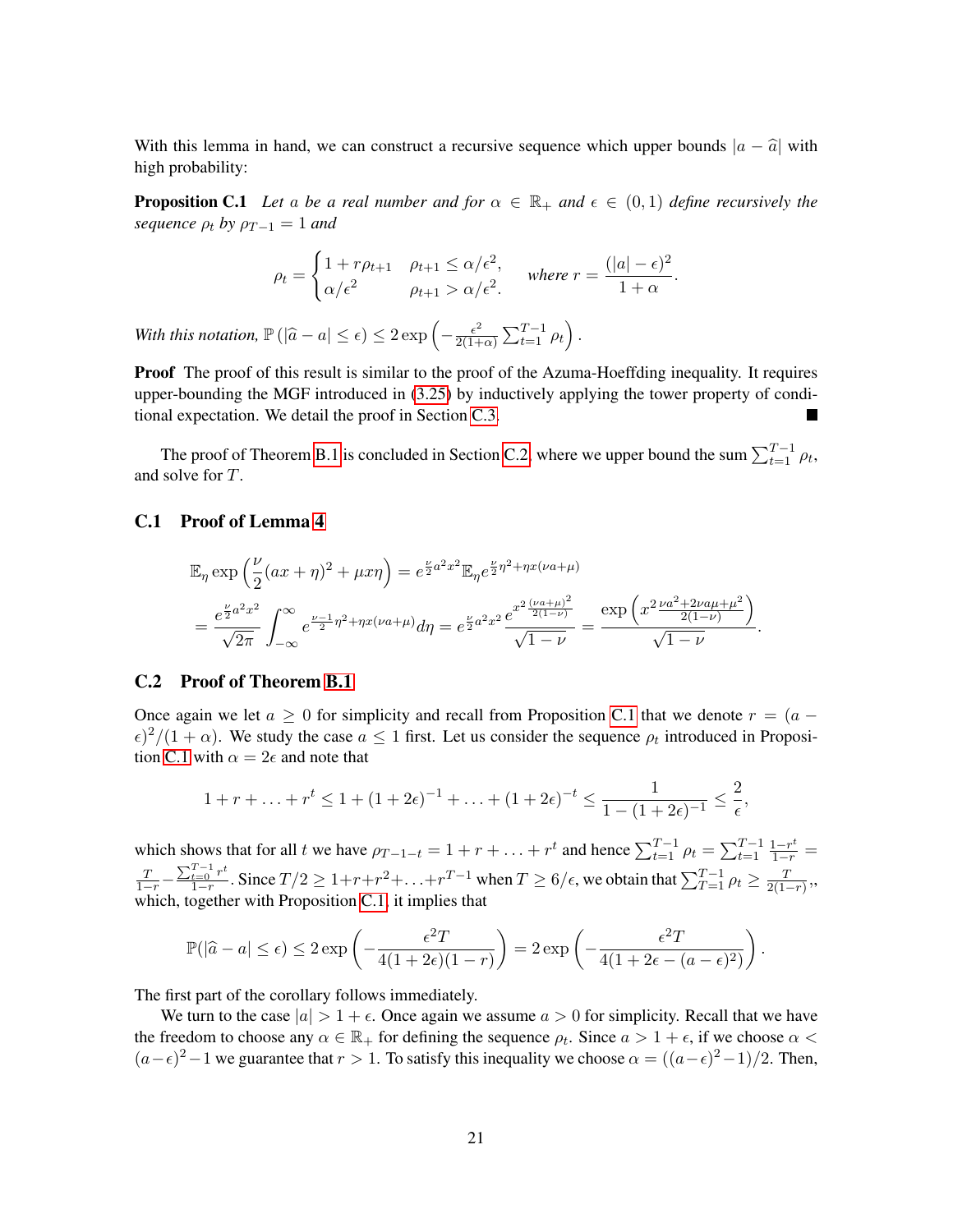with this choice of  $\alpha$ , the sequence  $\rho_t$  grows exponentially to  $\alpha/\epsilon^2$ . More precisely, by construction, since

$$
\left[\frac{(a-\epsilon)^2}{1+\alpha}\right]^{T-2} = \left[\frac{2(a-\epsilon)^2}{1+(a-\epsilon)^2}\right]^{T-2} \ge (a-\epsilon)^{T-2},
$$

 $\rho_1$  is guaranteed to be equal to  $\alpha/\epsilon^2$  as long as  $(a-\epsilon)^{T-2} \ge \alpha/\epsilon^2$ . This last inequality holds when  $T \geq$  $\log\left(\frac{(a-\epsilon)^2-1}{2}\right)$  $2\epsilon^2$  $\setminus$  $\frac{\log(a-\epsilon)}{\log(a-\epsilon)}$  + 2. In particular, if we choose T to be at least double the right-hand side of the previous expression, then at least half of the terms  $\rho_t$  are equal to  $\alpha/\epsilon^2$ , implying

$$
\mathbb{P}(|\widehat{a} - a| \le \epsilon) \le 2 \exp\left(-\frac{\alpha T}{4(1+\alpha)}\right).
$$

The conclusion now follows easily.

#### <span id="page-21-1"></span>C.3 Proof of Proposition [C.1](#page-20-2)

We restrict ourselves to the case  $a \ge 0$  (the case  $a < 0$  can be analyzed analogously), and hence  $r = (a - \epsilon)^2/(1 + \alpha)$ . We upper bound the MGF [\(3.25\)](#page-19-5) when  $\lambda = -\epsilon$ . Note that

$$
\mathbb{E} \exp \left( -\epsilon^2 \sum_{t=0}^{T-1} x_t^2 \pm \epsilon \sum_{t=0}^{T-1} x_t \eta_t \right) = \mathbb{E} \left[ e^{-\epsilon^2 \sum_{t=0}^{T-1} x_t^2 \pm \epsilon \sum_{t=0}^{T-2} x_t \eta_t} \mathbb{E}_{\eta_{T-1}} \left[ e^{\pm \epsilon x_{T-1} \eta_{T-1}} \, | \mathcal{F}_{T-1} \right] \right]
$$

$$
= \mathbb{E} \left[ e^{-\epsilon^2 \sum_{t=0}^{T-2} x_t^2 \pm \epsilon \sum_{t=0}^{T-3} x_t \eta_t} \mathbb{E} \left[ e^{-\frac{\epsilon^2}{2} x_{T-1}^2 \pm \epsilon x_{T-2} \eta_{T-2}} \, | \mathcal{F}_{T-2} \right] \right].
$$

Then, from Lemma [4](#page-19-6) we can upper bound the MGF by induction on  $k$  by

$$
\mathbb{E}\left[e^{-\epsilon^2\sum_{t=0}^{T-k-1}x_t^2-\epsilon\sum_{t=0}^{T-k-2}x_t\eta_t}\mathbb{E}\left[e^{-\frac{\epsilon^2\beta_{T-k}}{2}x_{T-k}^2-\epsilon x_{T-k-1}\eta_{T-k-1}}|\mathcal{F}_{T-k-1}\right]\right]\prod_{j=T-k+1}^{T-1}(1+\epsilon^2\beta_j)^{-1/2},
$$

where  $\beta_t$  is any positive sequence such that  $\beta_{T-1} = 1$  and for  $1 \le t < T-1$  it satisfies  $\beta_t \le$  $1+\frac{\beta_{t+1}(a-\epsilon)^2}{1+\epsilon^2\beta_{t+1}}$  $\frac{1}{1+\epsilon^2\beta_{t+1}}$ . It is straightforward to check that the sequence  $\rho_t$  defined in the proposition statement above satisfies this recursive inequality for any  $\alpha \in (0, 1)$ . Therefore, we obtain the upper bound

$$
\mathbb{E} \exp \left( -\epsilon^2 \sum_{t=0}^{T-1} x_t^2 - \epsilon \sum_{t=0}^{T-1} x_t \eta_t \right) \le \prod_{t=1}^{T-1} (1 + \epsilon^2 \rho_t)^{-1/2} = \exp \left( \sum_{t=1}^{T-1} -\frac{1}{2} \log(1 + \epsilon^2 \rho_t) \right)
$$
  

$$
\le \exp \left( \sum_{t=1}^{T-1} -\frac{\epsilon^2 \rho_t}{2(1 + \epsilon^2 \rho_t)} \right) \le \exp \left( -\frac{\epsilon^2}{2(1 + \alpha)} \sum_{t=1}^{T-1} \rho_t \right).
$$

# <span id="page-21-0"></span>D Proof of Theorem [2.4](#page-7-1)

In this section, we conclude the technical aspects of the proof of Theorem [2.4.](#page-7-1) Recall the definition of the events

$$
\mathcal{E}_1 := \left\{ \|\mathbf{U}^\top \mathbf{E}\|_{\mathrm{op}} \geq K \right\} , \quad \mathcal{E}_2 := \left\{ \mathbf{X}^\top \mathbf{X} \succeq \frac{k \lfloor T/k \rfloor p^2 \Gamma_{\mathrm{sb}}}{16} \right\} , \quad \mathcal{E}_3 := \left\{ \mathbf{X}^\top \mathbf{X} \npreceq \overline{\Gamma} \right\} .
$$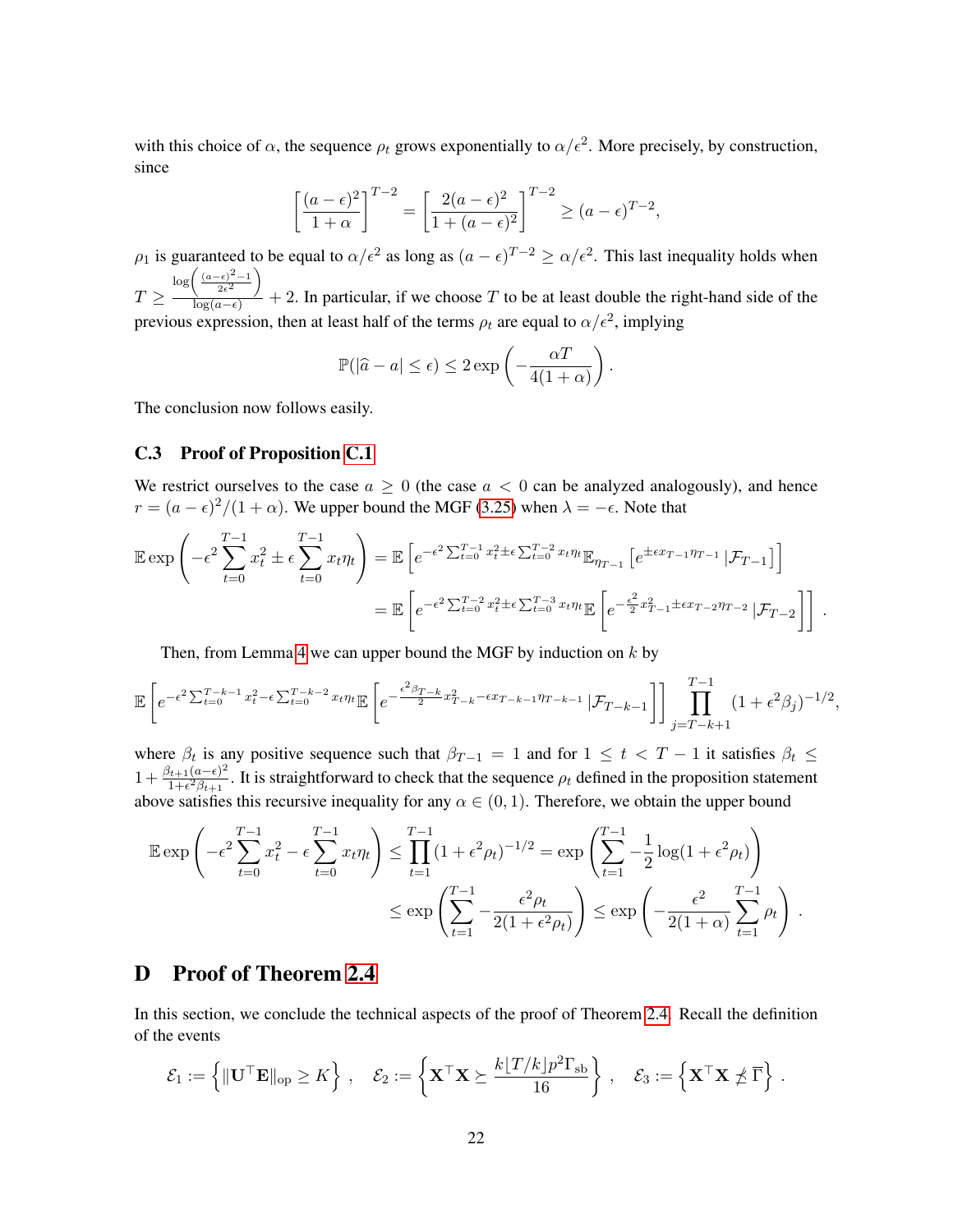As we recall from Section [4,](#page-9-1) if we can show that  $\mathbb{P}[\mathcal{E}_2^c \cap \mathcal{E}_3^c]$  and  $\mathbb{P}[\mathcal{E}_1 \cap \mathcal{E}_2 \cap \mathcal{E}_3^c]$  where bounded above by  $\delta$ , we have

$$
\mathbb{P}[\|\mathbf{X}^{\dagger}\mathbf{E}\|_{\text{op}} \ge \frac{4K}{p\sqrt{k\lfloor T/k\rfloor\lambda_{\min}(\Gamma_{\text{sb}})}}] \le 3\delta
$$
\n(4.26)

Observe that our condition on k implies that necessarily  $k \leq T/10$ , so that  $k|T/k| \geq T - k \geq$  $9/10T$ . Hence, we will have established

$$
\mathbb{P}[\|\mathbf{X}^{\dagger}\mathbf{E}\|_{\text{op}} \ge \frac{10}{9} \cdot \frac{4K}{p\sqrt{T\lambda_{\text{min}}(\Gamma_{\text{sb}})}}] \le 3\delta ,\qquad(4.27)
$$

and substiting in

$$
K = 20\sigma \sqrt{n \log d \log \frac{10}{p} + \log \det(\overline{\Gamma}\Gamma_{\text{sb}}^{-1}) + \log(1/\delta)}.
$$
 (4.28)

proves the theorem.

# <span id="page-22-0"></span>**D.1** Bounding  $\mathbb{P}[\mathcal{E}_2^c \cap \mathcal{E}_3^c]$

Substituting the definitions of  $\mathcal{E}_2$  and  $\mathcal{E}_3$ ,

$$
\mathbb{P}[\mathcal{E}_2^c \cap \mathcal{E}_3^c] = \mathbb{P}\left[\left\{ \mathbf{X}^\top \mathbf{X} \nleq \frac{k\lfloor T/k \rfloor p^2 \nu^2}{16} \right\} \cap \left\{ \mathbf{X}^\top \mathbf{X} \preceq \Gamma_{\text{max}} \right\} \right].
$$

Proposition [2.5](#page-8-1) and Equation [\(2.7\)](#page-7-2) imply

$$
\forall w \in \mathbb{R}^d, \ \mathbb{P}\left[\|\mathbf{X}w\|^2 \le \frac{k\lfloor T/k\rfloor p^2 w^\top \Gamma_{\text{sb}} w}{8}\right] \le \exp\left(-\frac{\lfloor T/k\rfloor p^2}{8}\right) \tag{4.29}
$$

We apply Lemma [4.1](#page-10-0) with  $Q = \mathbf{X}$ , with  $\Gamma_{\text{max}} \leftarrow T\overline{\Gamma}$ ,  $\Gamma_{\text{min}} \leftarrow k\lfloor T/k \rfloor p^2 \Gamma_{\text{sb}} / 8$ , and  $\mathcal{T}$  a net 1/4-net of  $S_{\Gamma_{\min}}$  in the norm  $\|\Gamma_{\max}^{1/2}(\cdot)\|_2$ . We shall use the following estimate of  $|\mathcal{T}|$ :

**Lemma D.1** Let  $0 \prec \Gamma_{\min} \preceq \Gamma_{\max}$ , and let  $\mathcal{T}$  be a minimal  $\epsilon \leq 1/2$ -net of  $\mathcal{S}_{\Gamma_{\min}}$  in the norm  $\|\Gamma_{\max}^{1/2}(\cdot)\|_2$ *. Then,*  $\log |\mathcal{T}| \leq d \log(1 + \frac{2}{\epsilon}) + \log \det(\Gamma_{\max} \Gamma_{\min}^{-1})$ *.* 

**Proof** The covering number of  $S_{\Gamma_{\min}}$  in the norm  $\|\Gamma_{\max}^{1/2}(\cdot)\|_2$  is the same as the covering number of the shell of the ellipsoid  $E := \{w : w^\top \Gamma_{\min}^{-1/2} \Gamma_{\max} \Gamma_{\min}^{-1/2} w\}$  in the norm  $\|(\cdot)\|_2$ . Consider a maximal  $\epsilon$ -separated set of  $\text{bd}(E)$ . Letting B denote the unit ball in  $\mathbb{R}^d$ , a standard volumetric argument shows

$$
|\mathcal{T}| \leq \frac{\text{vol}\left(\frac{2}{\epsilon}\mathcal{B} + E\right)}{\text{vol}\left(\frac{2}{\epsilon}\right)}
$$
  

$$
\leq \frac{\text{vol}\left(\left(\frac{2}{\epsilon} + 1\right)E\right)}{\text{vol}(\mathcal{B})} = \left(\frac{2}{\epsilon} + 1\right)^d \frac{\text{vol}(E)}{\text{vol}(\mathcal{B})}
$$
  

$$
= \left(\frac{2}{\epsilon} + 1\right)^d \text{det}(\Gamma_{\text{min}}^{-1/2} \Gamma_{\text{max}} \Gamma_{\text{min}}^{-1/2})
$$
  

$$
= \left(\frac{2}{\epsilon} + 1\right)^d \text{det}(\Gamma_{\text{max}} \Gamma_{\text{min}}^{-1})
$$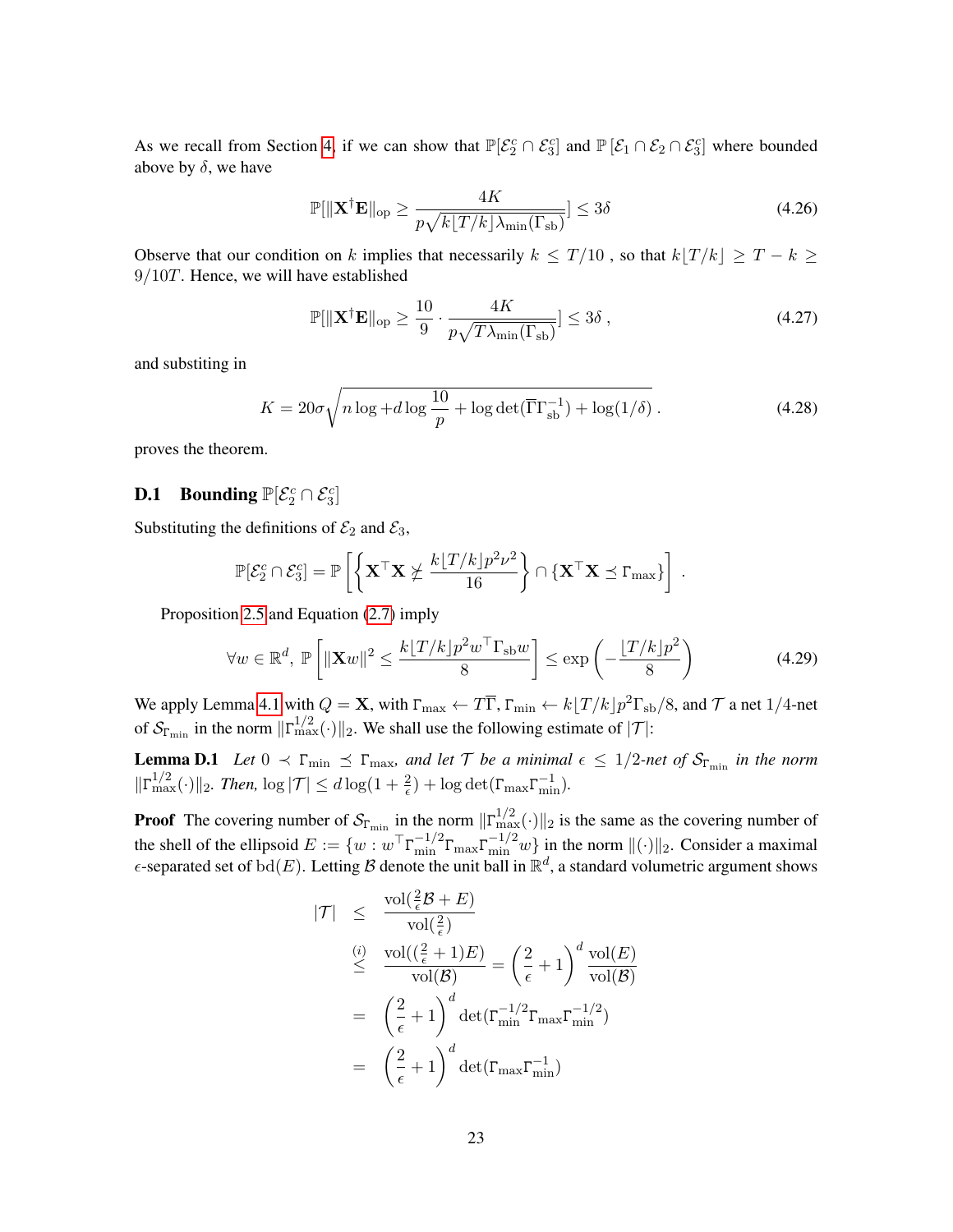where (i) uses the inclusion  $\mathcal{E} \subset \mathcal{E}$ .

For  $\epsilon = 1/4$  and our choise of  $\Gamma_{\text{min}}$ , we have

<span id="page-23-1"></span>
$$
\log |\mathcal{T}| = d \log(1 + \frac{2}{\epsilon}) + \log \det(\Gamma_{\text{max}} \Gamma_{\text{min}}^{-1})
$$
(4.30)  
=  $d \log(9) + d \log(8T/(\lfloor T/k \rfloor k)p^2) + \log \det(\overline{\Gamma} \Gamma_{\text{sb}}^{-1})$   
 $\leq d \log(9) + d \log(72/10p^2) + \log \det(\overline{\Gamma} \Gamma_{\text{sb}}^{-1})$  since  $k \leq T/2$   
 $\leq 2d \log(10/p) + \log \det(\overline{\Gamma} \Gamma_{\text{sb}}^{-1})$ . (4.31)

П

Hence, we conclude that

$$
\mathbb{P}[\mathcal{E}_2^c \cap \mathcal{E}_3^c] = \mathbb{P}\left[\left\{ \mathbf{X}^\top \mathbf{X} \neq \frac{k\lfloor T/k \rfloor p^2 \nu^2}{16} \right\} \cap \left\{ \mathbf{X}^\top \mathbf{X} \preceq \Gamma_{\text{max}} \right\}\right]
$$
\n
$$
\leq \mathbb{P}\left[\left\{ \exists w \in \mathcal{T} : \|\mathbf{X}w\|^2 < \frac{k\lfloor T/k \rfloor T p^2 w^\top \Gamma_{\text{sb}} w}{8} \right\} \cap \left\{ \mathbf{X}^\top \mathbf{X} \preceq \Gamma_{\text{max}} \right\}\right]
$$
\n
$$
\leq \exp\left(-\frac{\lfloor T/k \rfloor p^2}{8} + 2d \log(10/p) + \log \det(\overline{\Gamma}\Gamma_{\text{sb}}^{-1})\right)
$$
\n
$$
\leq \exp\left(-\frac{Tp^2}{10k} + 2d \log(10/p) + \log \det(\overline{\Gamma}\Gamma_{\text{sb}}^{-1})\right)
$$

# **D.2** Bounding  $\mathbb{P}\left[\mathcal{E}_1 \cap \mathcal{E}_2 \cap \mathcal{E}_3^c\right]$

We shall need the following discretization lemma, proved in Appendix [E.3.2:](#page-27-1)

**Lemma D.2** Let  $Q \in \mathbb{R}^{n \times m}$  have full column rank,  $q \in \mathbb{R}^n$ , let  $0 \prec \Gamma_{\min} \preceq Q^T Q \preceq \Gamma_{\max}$ , and let T be a  $1/4$ -net of  $\mathcal{S}_{\Gamma_{\min}}$  in the norm  $\|\Gamma_{\max}^{1/2}(\cdot)\|_2$ . Then,

<span id="page-23-0"></span>
$$
\sup_{w \in \mathcal{S}^{m-1}} \frac{\langle Qw, q \rangle}{\|Qw\|} \le 2 \max_{w \in \mathcal{T}} \frac{\langle Qw, q \rangle}{\|Qw\|} \tag{4.32}
$$

To control the size of  $\|\mathbf{U}^\top\mathbf{E}\|_{\text{op}}$  we use a variational formulation of the operator norm and two coverings. Lett  $\mathbb{R}^d_* := \mathbb{R}^d - \{0\}$ . Note that if  $\mathcal{T}_1$  is a 1/2-net of  $\mathcal{S}^{n-1}$  (over the v), then,

$$
\begin{array}{rcl}\n\|\mathbf{U}^{\top}\mathbf{E}\|_{\text{op}} &\leq & \sup\limits_{v \in \mathcal{S}^{n-1}, w \in \mathbb{R}^d_*} \frac{w^{\top}\mathbf{U}^{\top}\mathbf{E}v}{\|w\|} \\
&\leq & 2 \max\limits_{v \in \mathcal{T}_1} \left( \sup\limits_{w \in \mathbb{R}^d_*} \frac{w^{\top}\mathbf{U}^{\top}\mathbf{E}v}{\|w\|} \right) \quad \text{since } \mathcal{T}_1 \text{ is a } 1/2\text{-net} \\
&=& 2 \max\limits_{v \in \mathcal{T}_1} \left( \sup\limits_{w \in \mathbb{R}^d_*} \frac{w^{\top}\mathbf{V} \Sigma \mathbf{U}^{\top}\mathbf{E}v}{\|\Sigma \mathbf{V}^{\top}w\|} \right) \quad \text{since } \Sigma \mathbf{V}^{\top} \text{ is full rank on } \mathcal{E}_2 \\
&=& 2 \max\limits_{v \in \mathcal{T}_1} \left( \sup\limits_{w \in \mathbb{R}^d_*} \frac{w^{\top}\mathbf{X}^{\top}\mathbf{E}v}{\|\mathbf{X}w\|} \right) = 2 \max\limits_{v \in \mathcal{T}_1} \left( \sup\limits_{w \in \mathcal{S}^{d-1}} \frac{w^{\top}\mathbf{X}^{\top}\mathbf{E}v}{\|\mathbf{X}w\|} \right),\n\end{array}
$$

where the second-to-last equation uses  $X = U\Sigma V^{\top}$  and  $\|\Sigma V^{\top}w\| = \|U\Sigma V^{\top}w\| = \|Xw\|$ . Define  $\mathcal{E}_g := \mathcal{E}_2 \cap \mathcal{E}_3^c$ . We see then that on  $\mathcal{E}_g$ , we have

$$
\frac{k\lfloor T/k\rfloor p^2 \Gamma_{\rm sb}^2}{16} \preceq \mathbf{X}^\top \mathbf{X} \preceq T\Gamma_{\rm max} \ .
$$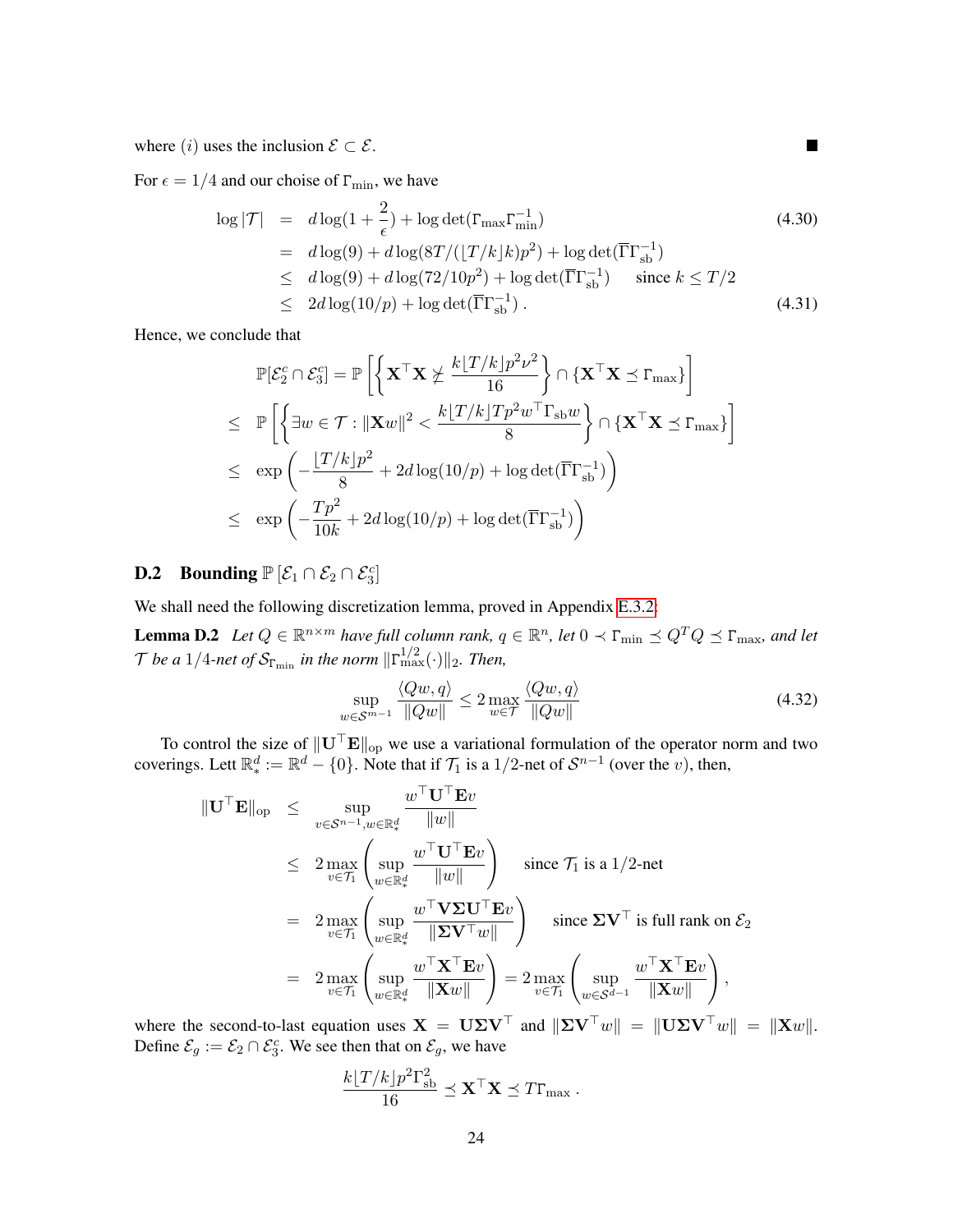We now apply Lemma [D.2](#page-23-0) with  $Q = \mathbf{X}$ , with

<span id="page-24-0"></span>
$$
\Gamma_{\text{max}} \leftarrow T\overline{\Gamma} \quad \text{and} \quad \Gamma_{\text{min}} \leftarrow k \left[ T/k \right] p^2 \Gamma_{\text{sb}} / 16 \tag{4.33}
$$

.

and  $\mathcal{T}_2$  a net 1/4-net of  $\mathcal{S}_{\Gamma_{\min}}$  in the norm  $\|\Gamma_{\max}^{1/2}(\cdot)\|_2$ . This yields

$$
\mathbb{P}\left[\left\{\|\mathbf{U}^{\top}\mathbf{E}\|_{\text{op}} > K\right\} \cap \mathcal{E}_{g}\right] \n\leq \mathbb{P}\left[\left\{\max_{v \in \mathcal{T}_1} \sup_{w \in \mathcal{S}^{d-1}} \frac{w^{\top}\mathbf{X}^{\top}\mathbf{E}v}{\|\mathbf{X}w\|} > K/2\right\} \cap \mathcal{E}_{g}\right] \n\leq \mathbb{P}\left[\left\{\max_{v \in \mathcal{T}_1} \max_{w \in \mathcal{T}_2} \frac{w^{\top}\mathbf{X}^{\top}\mathbf{E}v}{\|\mathbf{X}w\|} > K/4\right\} \cap \mathcal{E}_{g}\right] \n\leq |\mathcal{T}_1||\mathcal{T}_2|\sup_{v \in \mathcal{T}_1, w \in \mathcal{T}_2} \mathbb{P}\left[\left\{\frac{w^{\top}\mathbf{X}^{\top}\mathbf{E}v}{\|\mathbf{X}w\|} > K/4\right\} \cap \mathcal{E}_{g}\right]
$$

To obtain a pointwise bound on  $\mathbb{P}\left[\left\{\frac{w^\top\mathbf{X}^\top\mathbf{E} v}{\|\mathbf{X} w\|} > K/4\right\}\cap\mathcal{E}_g\right]$  we use Lemma [4.2,](#page-11-1) with  $Z_t = \langle X_t, w\rangle$ ,  $W_t = \langle \eta_t, v \rangle$ , and the bounds  $\beta_- = w^\top \Gamma_{\min} w$ , and  $\beta_+ = w^\top \Gamma_{\max} w$ ,  $\Gamma_{\min}$ ,  $\Gamma_{\max}$  are as in Equation [\(4.33\)](#page-24-0). We can then bound

$$
\begin{split}\n|\mathcal{T}_{1}||\mathcal{T}_{2}| & \sup_{v \in \mathcal{S}^{d-1}, w \in \mathcal{S}^{d-1}} \mathbb{P}\left[\left\{\frac{w^{\top} \mathbf{X}^{\top} \mathbf{E} v}{\|\mathbf{X} w\|} > K/4\right\} \cap \mathcal{E}_{g}\right] \\
&\leq |\mathcal{T}_{1}||\mathcal{T}_{2}| \sup_{v \in \mathcal{S}^{d-1}, w \in \mathcal{S}^{d-1}} \mathbb{P}\left[\left\{\frac{w^{\top} \mathbf{X}^{\top} \mathbf{E} v}{\|\mathbf{X} w\|} > K/4\right\} \cap \left\{\|\mathbf{X} w\|^{2} \in \left[\frac{k\lfloor T/k \rfloor \nu^{2} p^{2}}{16}, \lambda_{+}\right] \right\}\right] \\
&\leq |\mathcal{T}_{1}||\mathcal{T}_{2}| \log_{+} \lceil \frac{\beta_{+}}{\beta_{-}} \rceil \exp(-K^{2}/96\sigma^{2}) \\
&\leq \exp(n \log 5 + d \log 9 + \log \det(\frac{32}{p^{2}} \Gamma_{\text{max}} \Gamma_{\text{min}}^{-1})) \log_{+} \lceil \frac{\beta_{+}}{\beta_{-}} \rceil \exp(-K^{2}/96\sigma^{2}).\n\end{split}
$$

where  $(i)$  uses the standard metric entropy bound for the sphere(see, e.g. [Vershynin](#page-13-14) [\(2011\)](#page-13-14)), and an analogous computation to [\(4.31\)](#page-23-1). Now since  $w \neq 0$ , bound  $\log[x] \leq \log 1 + x \leq x$ , and computing as in [\(4.31\)](#page-23-1) yields the bound

$$
\log\left\lceil \frac{\beta_{+}}{\beta_{-}}\right\rceil \ \leq \ \frac{\beta_{+}}{\beta_{-}} \quad \leq \quad \sup_{w \in \mathbb{R}^{d} - \{0\}} \frac{w^{\top} \Gamma_{\max} w}{w^{\top} \Gamma_{\min} w} \\
= \quad \left\lVert \Gamma_{\min}^{-1/2} \Gamma_{\max} \Gamma_{\min}^{-1/2} \right\rVert = \lambda_{\max} (\Gamma_{\max} \Gamma_{\min}^{-1}) \\
= \quad \lambda_{\max} (\frac{32}{p^2} \overline{\Gamma} \Gamma_{\text{sb}}^{-1})) \\
\leq \quad \exp(\log \lambda_{\max} (\frac{32}{p^2} \overline{\Gamma} \Gamma_{\text{sb}}^{-1}))) \\
\stackrel{\text{(i)}}{=} \quad \exp(\log \det(\frac{32}{p^2} \overline{\Gamma} \Gamma_{\text{sb}}^{-1})))\ .
$$

where (*i*) uses the fact that  $\frac{32}{p^2}\overline{\Gamma}\Gamma_{\rm sb}^{-1}$  has the same eigenvalues as  $\frac{32}{p^2}\Gamma_{\rm sb}^{-1/2}\overline{\Gamma}\Gamma_{\rm sb}^{-1/2} \ge \frac{32}{p^2}$  $\frac{32}{p^2} \succeq I$ . All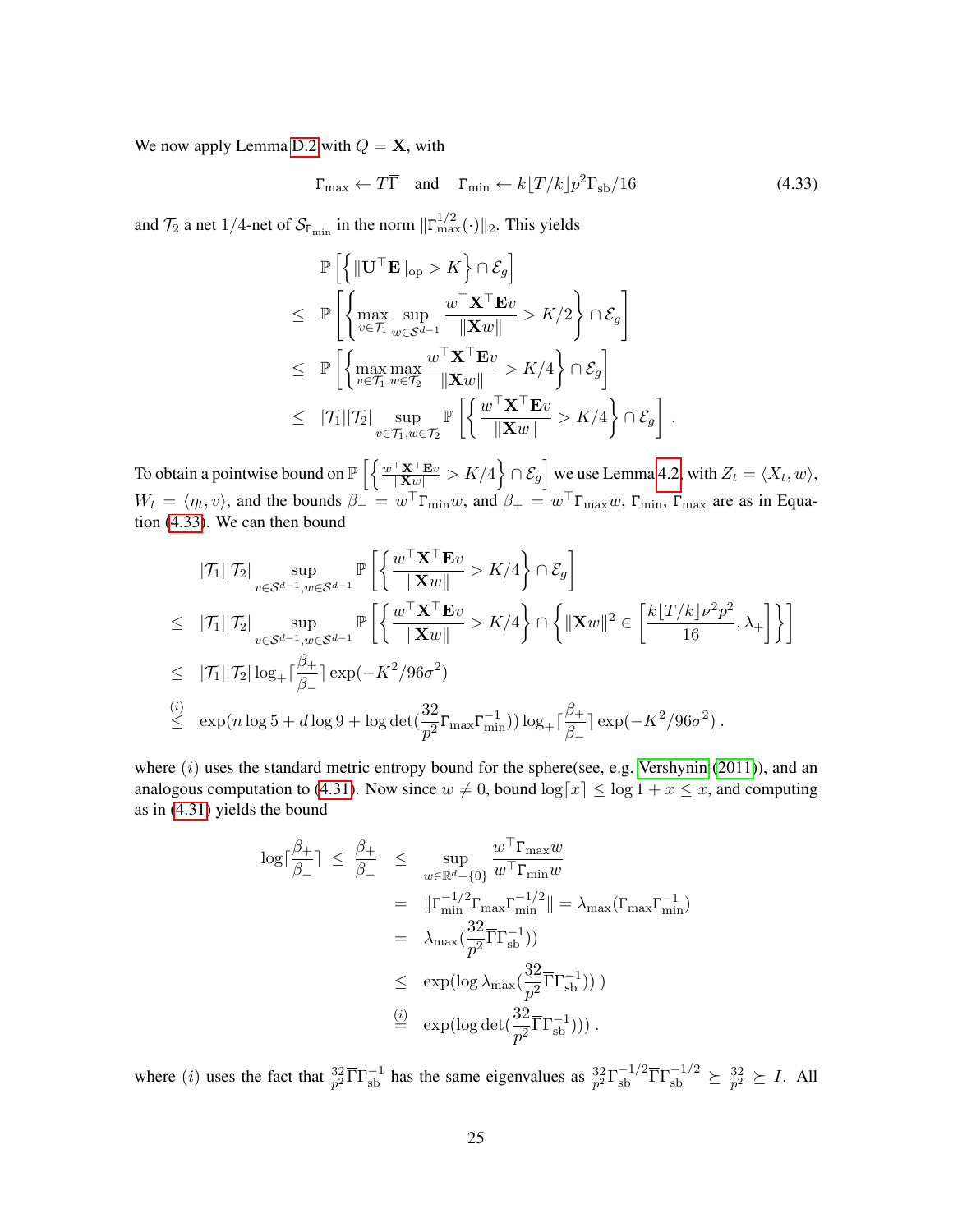together, we have

$$
\mathbb{P}\left[\left\{\|\mathbf{U}^{\top}\mathbf{E}\|_{\text{op}} > K\right\} \cap \mathcal{E}_{g}\right]
$$
  
\n
$$
\leq \exp(n \log 5 + d \log 9 + 2 \log \det(\frac{32}{p^2} \overline{\Gamma} \Gamma_{\text{sb}}^{-1})) \exp(-K^2/96\sigma^2)
$$
  
\n
$$
\leq \exp(n \log 5 + 2d \log \frac{96}{p^2} + 2 \log \det(\overline{\Gamma} \Gamma_{\text{sb}}^{-1})) \exp(-K^2/96\sigma^2)
$$
  
\n
$$
\leq \exp(4(n + d \log \frac{10}{p} + \log \det(\overline{\Gamma} \Gamma_{\text{sb}}^{-1}))) \exp(-(K/10\sigma)^2)
$$

Hence, we guarantee that  $\mathbb{P}[\mathcal{E}_1 \cap \mathcal{E}_2 \cap \mathcal{E}_3^c] \leq \delta$  if we choose

$$
K = 20\sigma \sqrt{n \log d \log \frac{10}{p} + \log \det(\overline{\Gamma} \Gamma_{\text{sb}}^{-1}) + \log(1/\delta)}.
$$

## <span id="page-25-1"></span>E Proof of Technical Results

#### <span id="page-25-0"></span>E.1 Proof of Proposition [2.5](#page-8-1)

To exploit the  $(k, \nu, p)$  block martingale small-ball condition we partition the sequence of random variables  $Z_1, Z_2, \ldots, Z_T$  into  $\lfloor T / k \rfloor$  blocks of size k (we discard the remainder terms). For simplicity we denote  $S = |T/k|$ . We consider the random variables

<span id="page-25-2"></span>
$$
B_j = \mathbb{I}\left(\sum_{i=1}^k Z_{jk+i}^2 \ge \frac{\nu^2 p k}{2}\right) \quad \text{for } 0 \le j \le S-1.
$$

Given this notation, we can use the Chernoff bound to obtain

$$
\mathbb{P}\left[\sum_{i=1}^{T} Z_i^2 \le \frac{\nu^2 p^2}{8} kS\right] \le \mathbb{P}\left[\sum_{j=0}^{S-1} B_j \le \frac{p}{4} S\right] \le \inf_{\lambda \le 0} e^{-\frac{p}{4} S} \mathbb{E} e^{\lambda \sum_{j=0}^{S-1} B_j}.
$$
 (5.34)

The first inequality above uses the trivial inequality  $\sum_{i=1}^{k} Z_{jk+i}^2 \ge \frac{\nu^2 p k}{2} B_j$ .

For upper bounding the MGF on the right hand side we will use the tower property with respect to the filtration  $\mathcal{F}_{jk}$  for j from  $S - 1$  to 0. Before turning to that computation it is valuable to lower bound the conditional expectations  $\mathbb{E}[B_j|\mathcal{F}_{jk}].$ 

$$
\mathbb{E}\left[B_j|\mathcal{F}_{jk}\right] = \mathbb{P}\left[\sum_{i=1}^k Z_{jk+1}^2 \ge \frac{\nu^2 p k}{2} |\mathcal{F}_{jk}\right] \stackrel{(a)}{\ge} \mathbb{P}\left[\frac{1}{k} \sum_{i=1}^k \mathbb{I}\left(|Z_{jk+1}| \ge \nu\right) \ge \frac{p}{2} |\mathcal{F}_{jk}\right]
$$
  

$$
\stackrel{(b)}{\ge} \frac{(p/2)}{1 - (p/2)} \ge \frac{p}{2},
$$

where (a) uses the trivial inequality  $\frac{1}{\nu^2}Z_{jk+1}^2 \geq \mathbb{I}(|Z_{jk+1}| \geq \nu)$ , and (b) uses inequality follows from the  $(k, \nu, p)$ -BMSB condition and the following claim is straightforward.

*Claim*: Let Z be a random variable supported in [0, 1] almost surely such that  $\mathbb{E}[Z] \geq p$  for some  $p \in (0, 1)$ . Then, for all  $t \in [0, p]$ ,  $\mathbb{P}[Z \ge t] \ge \frac{p-t}{1-t}$  $rac{p-t}{1-t}$ .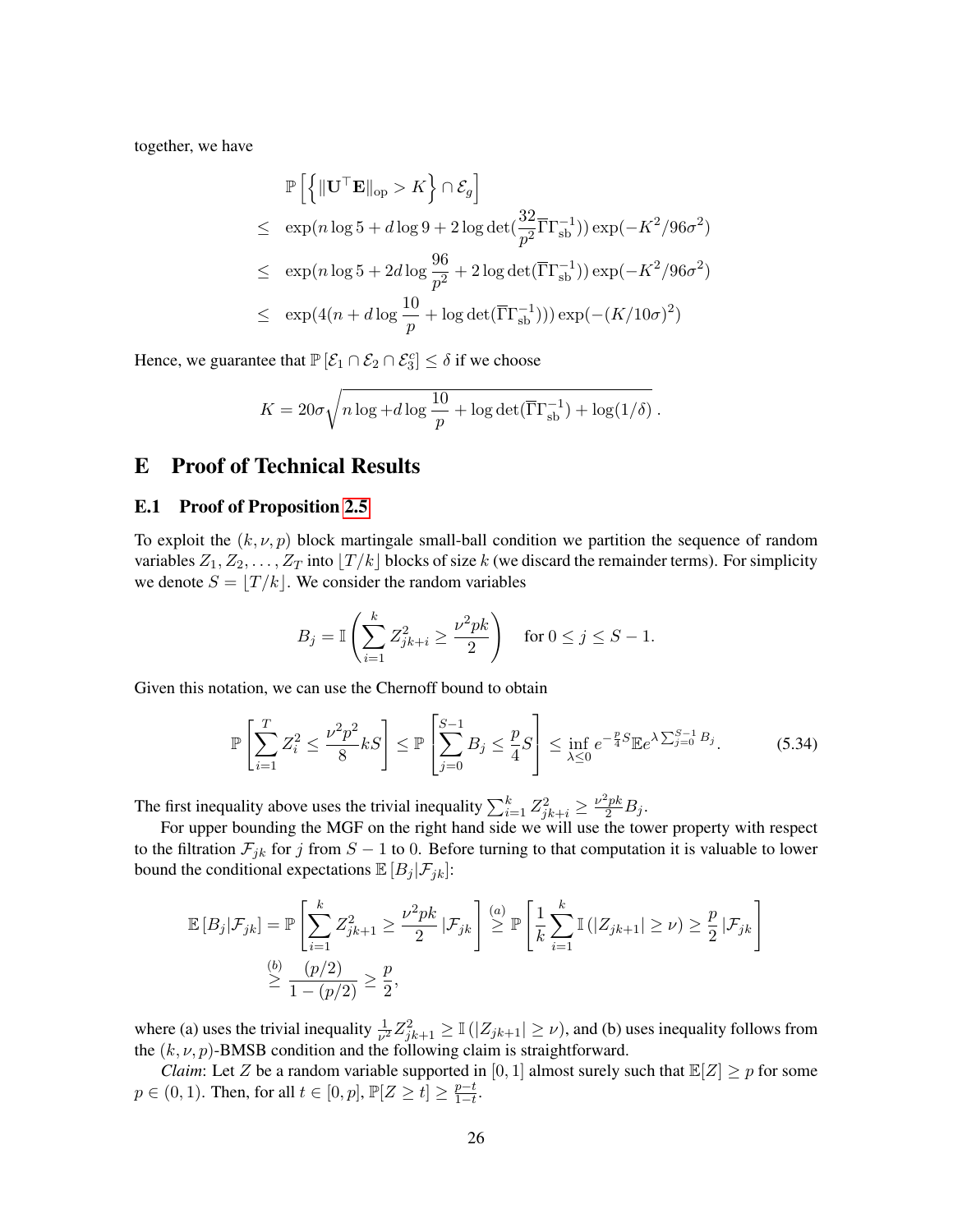From this lower bound on  $\mathbb{E}[B_j|\mathcal{F}_{jk}]$ , using  $\lambda \leq 0$ , we get

$$
\mathbb{E}\left[e^{\lambda B_j} \,|\mathcal{F}_{jk}\right] = e^{\lambda} \mathbb{P}\left[B_j = 1|\mathcal{F}_{jk}\right] + \mathbb{P}\left[B_j = 0\right] = (e^{\lambda} - 1)\mathbb{E}\left[B_j|\mathcal{F}_{jk}\right] + 1
$$

$$
\leq (e^{\lambda} - 1)\frac{p}{2} + 1.
$$

Now, by inductively conditioning on  $\mathcal{F}_{jk}$ , we can upper bound

$$
\mathbb{E}e^{\lambda \sum_{j=0}^{S-1} B_j} = \mathbb{E}\left[e^{\lambda \sum_{j=0}^{S-2} B_j} \mathbb{E}\left[e^{\lambda B_{S-1}} \left| \mathcal{F}_{(S-1)k}\right|\right]\right] \le \left((e^{\lambda} - 1)\frac{p}{2} + 1\right) \mathbb{E}\left[e^{\lambda \sum_{j=0}^{S-2} B_j}\right]
$$

$$
\le \left((e^{\lambda} - 1)\frac{p}{2} + 1\right)^S.
$$

We now plug in this upper bound in Equation [5.34](#page-25-2) and optimize for  $\lambda$ . From the first order optimality condition it is easy to see that the optimal choice of  $\lambda$  is

$$
\lambda_{\star} = \log\left(\frac{1 - p/2}{2 - p/2}\right).
$$

Plugging in  $\lambda_{\star}$  back in Equation [5.34,](#page-25-2) after some elementary calculus and algebraic manipulations, we find the desired conclusion.

### E.2 Proof of Martingale Concentration (Lemma [4.2\)](#page-11-1)

For ease of notation we denote  $S_t = \sum_{s=1}^t Z_s W_s$  and  $R_t = \sum_{s=1}^t Z_s^2$ .

*(a)* Using a Chernoff argument, we have

$$
\mathbb{P}[\{S_T \geq \alpha\} \cap \{R_T \leq \beta\}] = \inf_{\lambda > 0} \mathbb{P}\left[\{e^{\lambda S_T} \geq e^{\lambda \alpha}\} \cap \{R_T \leq \beta\}\right]
$$
  
\n
$$
= \inf_{\lambda > 0} \mathbb{P}\left[e^{\lambda S_T} \mathbb{I}(R_T \leq \beta) \geq e^{\lambda \alpha}\right]
$$
  
\n
$$
\leq \inf_{\lambda > 0} e^{-\lambda \alpha} \mathbb{E}[e^{\lambda S_T} \mathbb{I}(R_T \leq \beta)]
$$
  
\n
$$
= \inf_{\lambda > 0} e^{-\lambda \alpha} \cdot e^{\lambda^2 \sigma^2 \beta/2} \mathbb{E}[e^{\lambda S_T - \lambda^2 \sigma^2 \beta/2} \mathbb{I}(R_T \leq \beta)]
$$
  
\n
$$
\leq \inf_{\lambda > 0} e^{-\lambda \alpha} \cdot e^{\lambda^2 \sigma^2 \beta/2} \mathbb{E}[e^{\lambda S_T - \lambda^2 \sigma^2 R_T/2}].
$$

Now, we claim that  $\mathbb{E}[e^{\lambda S_T - \lambda^2 \sigma^2 R_T/2}] \le 1$ . Indeed, by the tower rule and the assumption that  $W_t | \mathcal{F}_t$ is a zero mean  $\sigma$ -sub-Gaussian r.v., we have

$$
\mathbb{E}[\exp(\lambda S_T - \lambda^2 \sigma^2 R_T/2)] = \mathbb{E}[\mathbb{E}[\exp(\lambda S_T - \lambda^2 \sigma^2 R_T/2)|\mathcal{F}_T]]
$$
  
\n
$$
\leq \mathbb{E}[\exp(\lambda S_{T-1} - \lambda^2 \sigma^2 R_{T-1}/2)\mathbb{E}[e^{\lambda Z_T W_T - \lambda^2 \sigma^2 Z_T^2/2}|\mathcal{F}_T]]]
$$
  
\n
$$
\leq \mathbb{E}[\exp(\lambda S_{T-1} - \lambda^2 \sigma^2 R_{T-1}/2)]
$$
  
\n
$$
\leq \mathbb{E}[\exp(\lambda S_1 - \lambda^2 \sigma^2 R_1/2)] \leq 1.
$$
 (5.35)

Hence,

$$
\mathbb{P}[\{S_t \ge \alpha\} \cap \{R_T \le \beta\}] \le \inf_{\lambda > 0} e^{-\lambda \alpha} e^{\lambda^2 \sigma^2 \beta/2} = e^{-\alpha^2/2\sigma^2 \beta}.
$$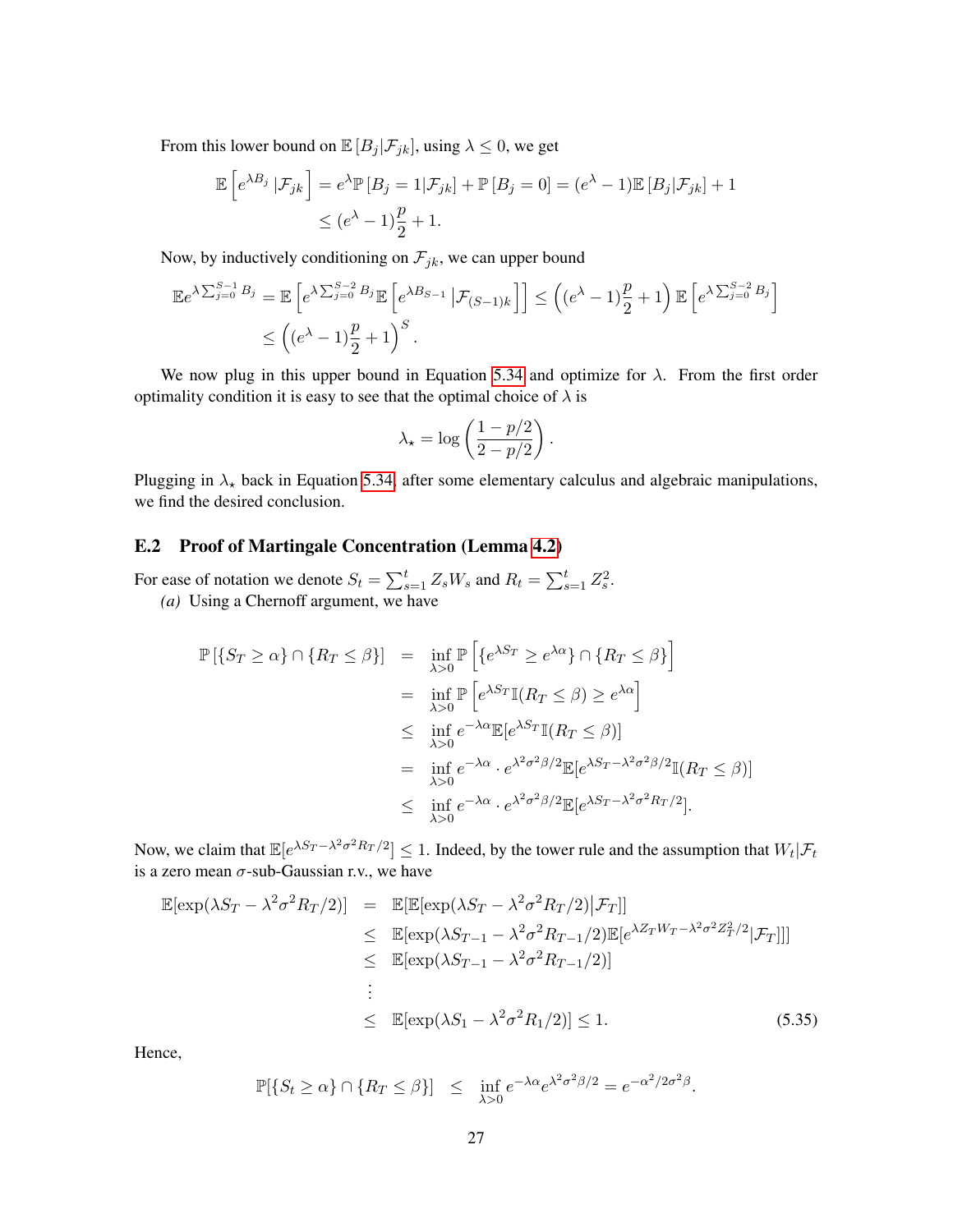(b) Let 
$$
B := \log\left[\frac{\beta_+}{\beta_-}\right]
$$
. Then  
\n
$$
\mathbb{P}\left[\{S_T > \alpha\sqrt{R_T}\}\cap\{\beta_- \le R_T \le \beta_+\}\right] \leq \mathbb{P}\left[\{S_T > \alpha\sqrt{R_T}\}\cap\{\beta_- \le R_T \le e^B\beta_-\}\right]
$$
\n
$$
= \sum_{i=0}^{B-1} \mathbb{P}[\{S_T > \alpha\sqrt{R_T}\}\cap\{e^i\beta_- \le R_T \le e^{i+1}\beta_-\}\]
$$
\n
$$
\leq \sum_{i=0}^{B-1} \mathbb{P}[\{S_T > \alpha\sqrt{e^i\beta_-}\}\cap\{e^i\beta_- \le R_T \le e^{i+1}\beta_-\}\]
$$
\n
$$
\leq \sum_{i=0}^{B-1} \mathbb{P}[\{S_T > \alpha\sqrt{e^i\beta_-}\}\cap\{R_T \le e^{i+1}\beta_-\}\]
$$
\n
$$
\leq \sum_{i=0}^{B-1} \exp\left(\frac{-\alpha^2 e^i \beta_-}{2e^{i+1}\sigma^2 \beta_-}\right)
$$
\n
$$
= B \exp\left(\frac{-\alpha^2}{2e^j}\right) \leq \log\left[\frac{\beta_+}{\beta_-}\right] \exp\left(\frac{-\alpha^2}{6\sigma^2}\right).
$$

Above, (i) follows from part (a) of the claim.

#### E.3 Proofs of Covering Results

### <span id="page-27-0"></span>E.3.1 Proof of Lemma [4.1](#page-10-0)

Consider the transformed matrix  $\Gamma_{\min}^{-1/2} Q \Gamma_{\min}^{-1/2}$ . It suffices to show that under the assumptions of Lemma [4.1,](#page-10-0)

$$
\inf_{w \in \mathcal{S}_{\Gamma_{\min}}} \|Qw\| \ge 3/4 , \tag{5.36}
$$

since then  $Q^T Q \succeq (3/4)^2 \Gamma_{\min} \succeq \Gamma_{\min}/2$ . Now  $w, v \in \mathbb{R}^d$ , we can bound

$$
||Q\Gamma_{\max}^{-1/2}(w-w)|| \le ||\Gamma_{\max}^{1/2}(w-w)||
$$

since  $Q^{\top}Q \preceq \Gamma_{\text{max}}$ . In particular, if  $\mathcal T$  is a 1/2-net of  $\mathcal S_{\Gamma_{\text{min}}}$  in  $\|\Gamma_{\text{max}}^{1/2}(\cdot)\|_2$ , then

$$
\inf_{w \in \mathcal{S}_{\Gamma_{\min}}} \|Qw\| \ge \inf_{w \in \mathcal{T}} \|Qw\| - \frac{1}{4} \ge \frac{1}{4}.
$$

where the last step follows from the assumption that  $\inf_{w \in \mathcal{T}} ||Qw|| \geq 1$ .

#### <span id="page-27-1"></span>E.3.2 Proof of Lemma [D.2](#page-23-0)

Define the map  $\phi(w) := \frac{Qw}{\|Qw\|}$ . We shall prove that for all  $v, w \in S^{m-1}$ , one has that

<span id="page-27-2"></span>
$$
\|\phi(w) - \phi(v)\| \le \frac{2\|Q(v - w)\|}{\|Qv\|} \tag{5.37}
$$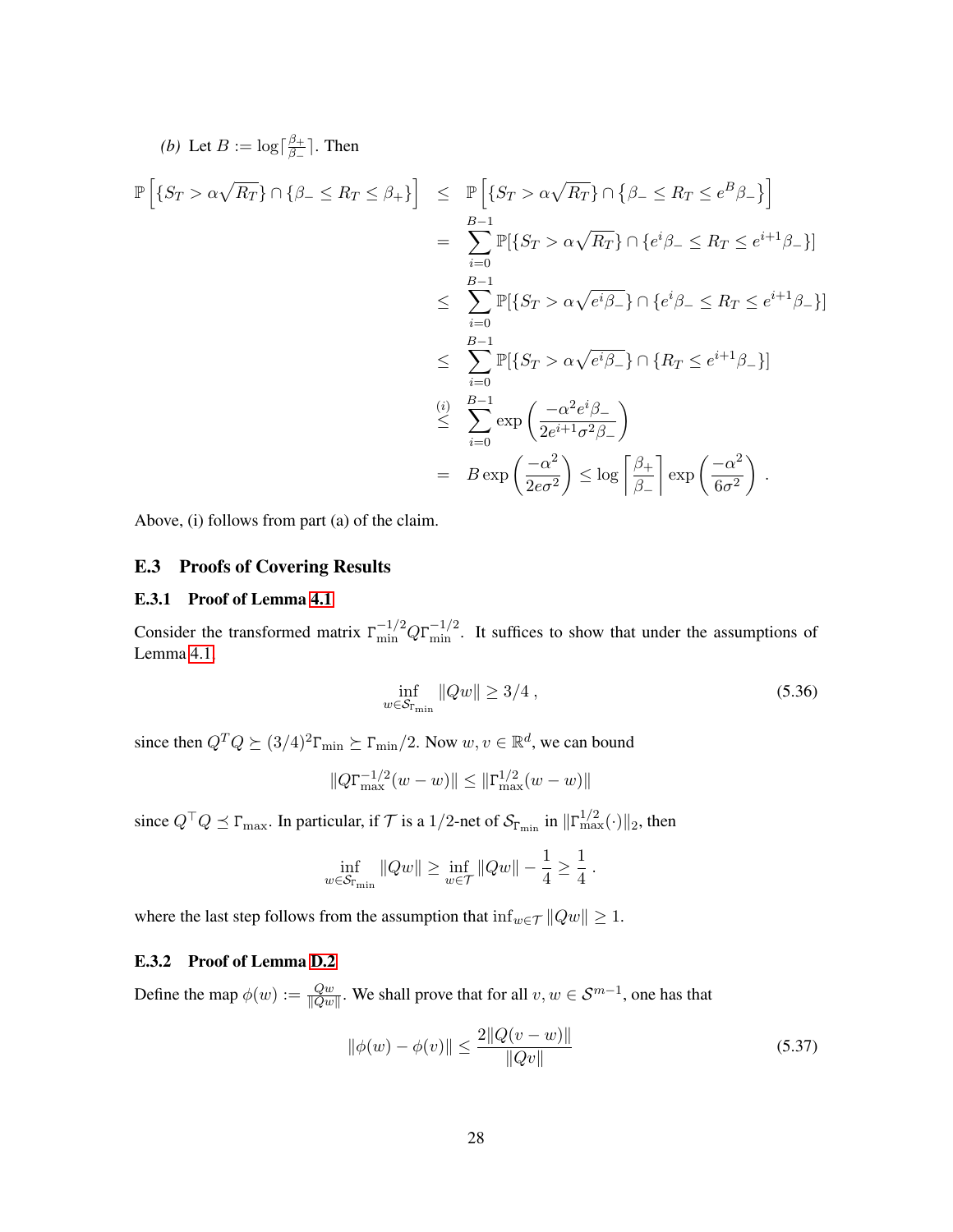Note observe that, if  $0 \prec \Gamma_{\min} \preceq Q^{\top} Q \preceq \Gamma_{\max}$ . Hence, each  $w \in \mathcal{S}_{\Gamma_{\min}}$  can be written as  $\Gamma_{\min}^{-1/2} w'$ for  $w' \in \mathcal{S}^{d-1}$ , we have that

$$
\inf_{w \in \mathcal{S}_{\Gamma_{\min}}} \|Qw\|^2 = \inf_{w' \in \mathcal{S}_{\Gamma_{\min}}} (w')^{\top} \Gamma_{\min}^{-1/2} Q^{\top} Q \Gamma_{\min}^{-1/2} w' \geq \|w'\|_2^2 = 1
$$

and that

$$
||Qw|| = w^{\top} Q^{\top} Q w \le w^{\top} \Gamma_{\text{max}} w = ||\Gamma_{\text{max}}^{1/2} w||^2
$$
\n(5.38)

Thus, for all all  $v, w \in S^{m-1}_{\Gamma_{\min}},$ 

$$
\|\phi(w) - \phi(v)\| \le \frac{2\|Q(v - w)\|}{\|Qv\|} \le 2\|\Gamma_{\text{max}}^{1/2}(v - w)\|
$$

Since  $\Gamma_{\min}^{-1/2} \succ 0$  is full rank, we have

$$
\sup_{w \in \mathcal{S}^{d-1}} \frac{\langle Qw,q \rangle}{\|Qw\|} \;\; = \;\; \sup_{w \in \mathcal{S}_{\Gamma_{\min}}^{d-1}} \frac{\langle Qw,q \rangle}{\|Q_{\min}w\|}
$$

and since  $\mathcal T$  is a 1/4-net of  $\mathcal S^{d-1}$  in the norm  $\|\Gamma_{\max}^{1/2}(\cdot)\|_2$ , [\(5.37\)](#page-27-2) implies the above is at most

$$
2 \sup_{w \in \mathcal{T}} \frac{\langle Qw, q \rangle}{\|Q_{\min}w\|} .
$$

It remains to check [\(5.37\)](#page-27-2).

$$
\|\phi(v) - \phi(w)\| = \left| \frac{Qv}{\|Qv\|} - \frac{Qw}{\|Qw\|} \right|
$$
  
\n
$$
\leq + \|Qw\| \left| \frac{1}{\|Qv\|} - \frac{1}{\|Qw\|} \right|
$$
  
\n
$$
\leq \frac{\|Q(v - w)\|}{\|Qv\|} + \frac{\|Qw\| - \|Qv\|\|}{\|Qv\|}
$$
  
\n
$$
\leq 2 \frac{\|Q(w - v)\|}{\|Qv\|} .
$$

## F Lower Bounds

## <span id="page-28-0"></span>F.1 Proof of Information Theoretic Lower Bounds, Theorems [B.2](#page-19-1) and [2.3](#page-6-1)

<span id="page-28-1"></span>In this section we prove Theorem [B.2](#page-19-1) and [2.3.](#page-6-1) We shall the  $\mathbb{P}_{A}^{(T)}$  $A^{\left(1\right)}$  denote the law of the iterates  $X_{t+1} = AX_t + \eta_t$ , where  $\eta_t \sim \mathcal{N}(0, I)$ , for  $t = 1, 2, \dots, T$ . We shall prove Theorems [B.2](#page-19-1) and [2.3](#page-6-1) using Birge's Inequality, a bound which is qualitatively similar to Fano's inequality, but yields sharp high-probability lower bounds in low-dimensional settings.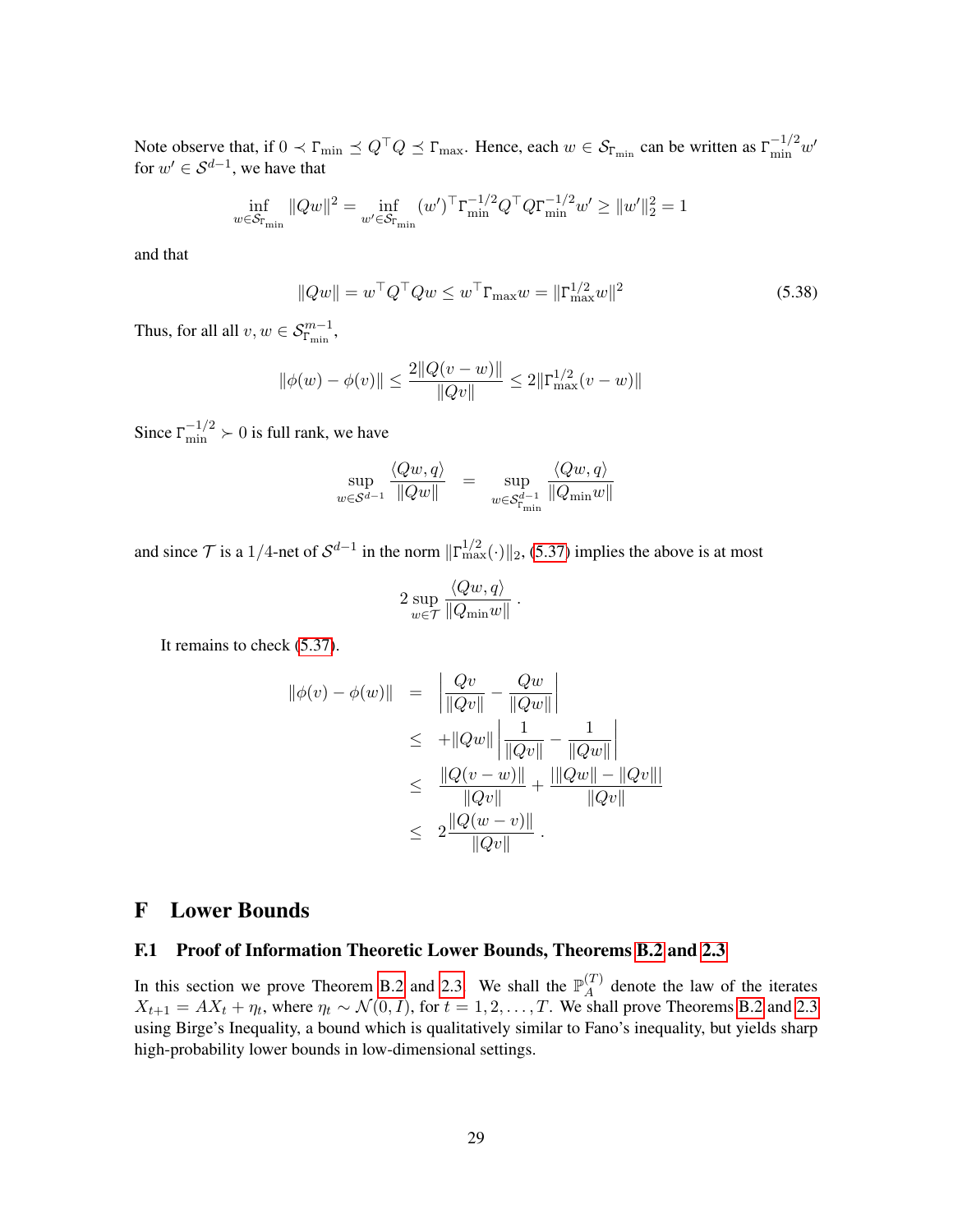**Lemma F.1 (Variant of Birge's Inequality)** Let  $\mathcal{E}_0, \mathcal{E}_1, \ldots, \mathcal{E}_N$  be disjoint events,  $\mathbb{P}_0, \mathbb{P}_1, \ldots, \mathbb{P}_N$ *be probability laws, and let*  $\min_i \mathbb{P}(\mathcal{E}_i^c) \leq 1/2$ *. Then, for any*  $\delta \in (0, 1/2)$ *,* 

$$
\sum_{i=1}^{N} \text{KL}(\mathbb{P}_i, \mathbb{P}_0) \ge (1 - 2\delta) \log(N/2\delta) \,. \tag{6.39}
$$

*In particular, fix an*  $\epsilon > 0$  *and*  $\delta \in (0, 1/2)$ *, and suppose that for a finite set*  $\mathcal{N} \subset \mathbb{R}^{n \times n}$ *, all*  $A_1 \neq A_2 \in \mathcal{N}$  *satisfy*  $||A_1 - A_2||_{op} \geq 2\epsilon$ . Then if  $\inf_{\widehat{A}} \sup_{A \in \mathcal{N}} \mathbb{P}_A[\|A - \widehat{A}(T)\|_{op} \geq \epsilon] \leq \delta$ , then T,  $\delta$  and  $|N|$  *satisfy the following inequality for any*  $A_0 \in \mathcal{N}$ *:* 

<span id="page-29-0"></span>
$$
\sup_{A \in \mathcal{N} - \{A_0\}} \mathrm{KL}(\mathbb{P}_A^{(T)}, \mathbb{P}_{A_0}^{(T)}) \ge (1 - 2\delta) \log \left( \frac{|\mathcal{N}| - 1|}{2\delta} \right) . \tag{6.40}
$$

We prove Lemma [F.1](#page-28-1) from a standard statment of Birge's inequality from [\(Boucheron et al., 2013,](#page-12-9) Theorem 4.20), in Section [F.5.](#page-32-0) Lemma [F.1](#page-28-1) relates the probability of error to the KL-divergences between laws  $\mathbb{P}_A^{(T)}$  $_A^{(T)}$  in 2 $\epsilon$ -separated set  ${\cal N}.$  Thus, our first step will be to compute the term  $\text{KL}({\mathbb{P}}^{(T)}_A)$  $\mathcal{F}_A^{(T)}, \mathbb{P}_{A_0}^{(T)}$  $\binom{4}{A_0}$ . This amounts to a straightforward computation, carried out in Section [F.4.2.](#page-32-1)

**Lemma F.2** Let  $O, O' \in O(d)$ . Then,  $\mathrm{KL}(\mathbb{P}_{\rho}^{(T)}, \mathbb{P}_{A}^{(T)})$  $\mathcal{A}^{(T)}_A)=\|\rho O-A\|^2_{\text{F}}\cdot\sum_{t=1}^T\gamma_t(\rho)$ , where we recall  $\gamma_t(\rho) = \sum_{s=0}^{t-1} |\rho|^{2s}.$ 

We are now in a position to prove the lower bound in one-dimension:

#### F.2 1-D Lower Bound: Proof of Theorem [B.2](#page-19-1)

**Proof** Fix an  $\rho \in \mathbb{R}$ , and let  $\rho' \in \{\rho - 2\epsilon, \rho + 2\epsilon\}$ . Viewing  $\rho, \rho'$  as matrices in  $\mathbb{R}^{1 \times 1}$ , we have Lemma [F.2,](#page-29-0) implies  $\text{KL}(\mathbb{P}_{\rho}^{(T)}, \mathbb{P}_{\rho'}^{(T)})$  $\mathcal{L}^{(T)}_{\rho'}$  =  $4\epsilon^2 \cdot \sum_{t=1}^T \gamma_t(\rho)$ . Then, applying Lemma [F.1](#page-28-1) with  $A_0 = \rho$ and  $\mathcal{N} = \{\rho, \rho'\}$ , we have for if  $\sup_{a \in \rho, \rho'} \mathbb{P}_a[|\widehat{a}(T) - a| < \epsilon] \leq \delta$ , then,  $\epsilon^2 \cdot \sum_{t=1}^T \gamma_t(\rho) \geq (1 - \epsilon)$  $(2\delta) \log \left(\frac{1}{2\delta}\right)$  $\frac{1}{2\delta}$ ). Hence, we need  $T\gamma_T(\rho) \ge \sum_{t=1}^T \gamma_t(\rho) \ge \frac{1}{4\delta}$  $\frac{1}{4\epsilon}(1-2\delta)\log\left(\frac{1}{2\delta}\right)$  $\frac{1}{2\delta}\big).$ 

#### F.3 d-Dimensional Lower Bound

If we chose N to be a  $2\epsilon$ -packing of the set  $\rho O(d)$ , then Lemma [F.1](#page-28-1) and Lemma [F.2](#page-29-0) imply that, for any estimate  $\widehat{A}$  such that

$$
\sup_{O \in O(d)} \mathbb{P}_{\rho O}[\|\widehat{A}(T) - \rho O\|_{\text{op}} \ge \epsilon] \ge \delta \text{ for any}
$$
  
*T* such that  $(1 - 2\delta) \log \frac{|N|}{2\delta} \ge \left(\sum_{t=1}^T \gamma_t(\rho)\right) \cdot \max_{\rho O, \rho O' \in \mathcal{N}} \|\rho O - \rho O'\|_{\text{F}}^2$ .

In light of the above, our goal will be to construct a 2 $\epsilon$ -packing  $\cal N$  such that  $\inf_{\rho O,\rho O' \in \cal N} \|\rho O - \rho O'\|_F^2$ is as small as possible. This is achieved by the following proposition, which lifts a  $1/2$ -packing of the unit ball in  $d-1$ -dimensions to a packing  $\mathcal{N}_0$  of  $O(d)$ , proved in Section [F.3:](#page-29-1)

**Proposition F.3** *Fix an*  $\epsilon_0 \leq 1/256$ *, and let*  $\mathcal T$  *be an*  $1/2$ *-packing of*  $B_{d-1}(1)$ *. Then, there exists a set*  $\overline{\mathcal{N}} \subset O(d)$  *with*  $|\mathcal{N}_0| = |\mathcal{T}|$  *and, for all*  $A_1 \neq A_2 \in \overline{\mathcal{N}}$ *,* 

<span id="page-29-1"></span>
$$
||A_1 - A_2||_{\text{op}} \ge \epsilon_0/4 \quad \text{and} \quad ||A_1 - A_2||_{\text{F}} \le 4\epsilon_0. \tag{6.41}
$$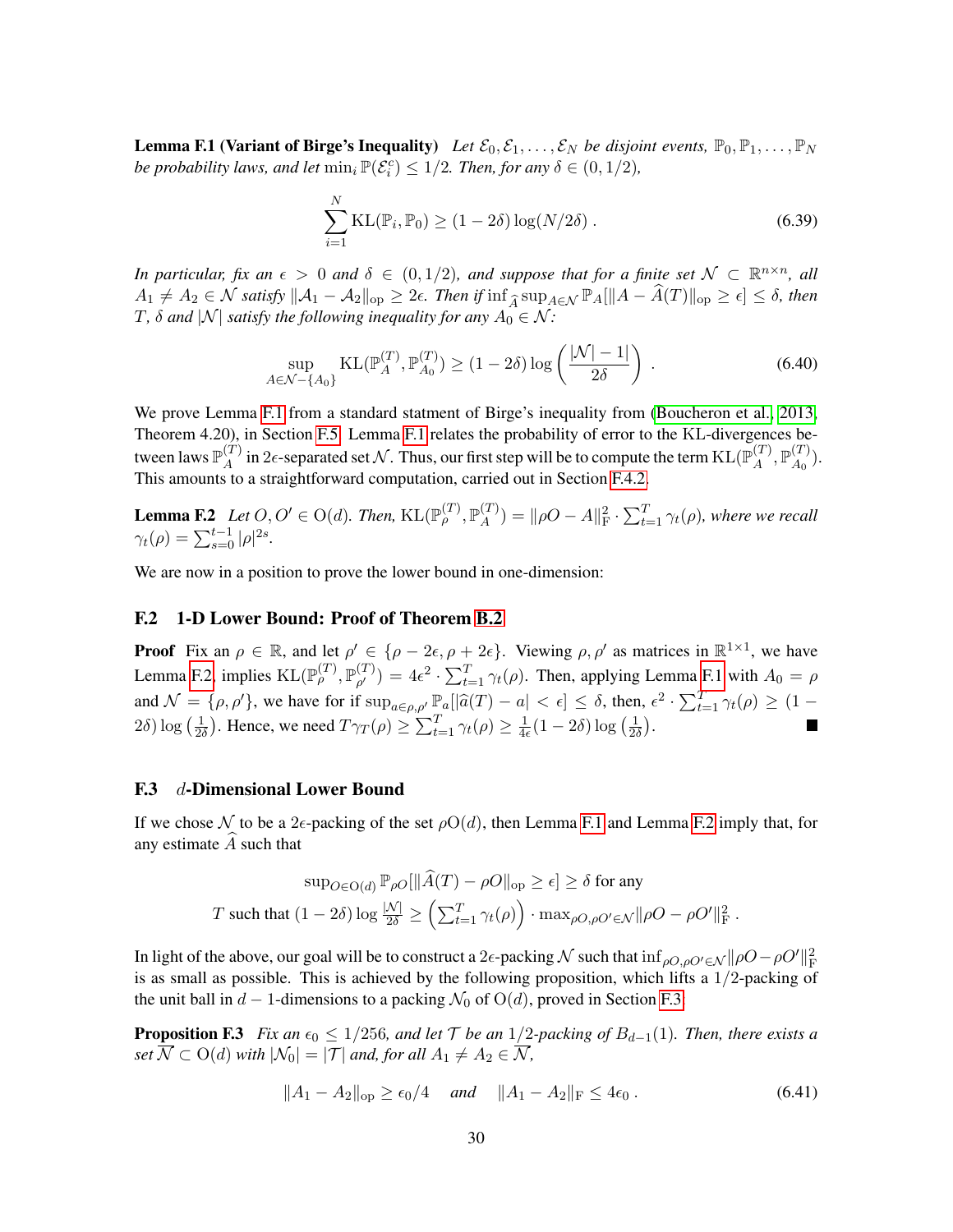We now reparameterize the above proposition with  $\epsilon_0 = \frac{8\epsilon}{\rho}$  $\frac{3\epsilon}{\rho}$ . Let T be a maximal 1/2-packing of  $\mathcal{B}_{d-1}(1)$ ; a standard fact shows that  $|\mathcal{T}| \geq 2^{d-1}$ . Them, as long as  $\epsilon \leq \frac{\rho}{2048}$ ,  $\mathcal{N} = \rho \overline{\mathcal{N}}$  is a 2 $\epsilon$ packing of the set  $\rho O(d)$ , and for all  $\rho O$ ,  $\rho O' \in \mathcal{N}$ ,  $||A_1 - A_2||_F \leq 32\epsilon$ ,

$$
\sup_{O \in O(d)} \mathbb{P}_{\rho O}[\|\widehat{A}(T) - \rho O\|_{\text{op}} \ge \epsilon] \ge \delta \text{ for any }
$$
  
*T* such that  $(1 - 2\delta) \log \frac{2^d}{4\delta} \ge \left(\sum_{t=1}^T \gamma_t\right) \cdot (32\epsilon)^2$ .

In particular, for  $\delta \leq 1/4$ , we see that there exists a universal constant  $c_0$  such that  $(1-2\delta) \log \frac{2^d}{4\delta} \geq$  $c_0(d + \log(1/\delta))$ , and hence for  $c = c_0/32^2$ , we see that

$$
\sup_{\rho O \in O(d)} \mathbb{P}[\|\widehat{A}(T) - \rho O\|_{\text{op}} \ge \epsilon] \ge \delta \text{ for any } T: \frac{c_0\left(d + \log(1/\delta)\right)}{\epsilon^2} \ge \sum_{t=1}^T \gamma_t(\rho).
$$

Bounding  $\sum_{t=1}^{T} \gamma_t(\rho) \leq T \gamma_T(\rho)$  concludes the proof.

## F.4 Proof of Proposition [F.3](#page-29-1)

We now construction of the packing  $\overline{\mathcal{N}}$ . If we define the set  $\text{Skew}(d) := \{X \in \mathbb{R}^{d \times d} : X^{\top} = -X\},\$ and recall the matrix exponential  $\exp(X) = \sum_{j=0}^{\infty} X^j/j!$ , a well-known theorem in Lie Theory ensures that  $exp(Skew(d)) \subset O(d)$  (see, e.g. [Knapp](#page-12-10) [\(2016\)](#page-12-10)). Moreover, exp is an approximate isometry (in both  $\|\cdot\|_{\text{op}}$  and  $\|\cdot\|_{\text{F}}$ ) from a small neighborhood of  $0 \in \text{Skew}(d)$  to a small neighborhood of the identity  $I \in O(d)$ . Hence, our strategy will be to construct a packing in Skew(d), and then push it to  $O(d)$  under the exp mapping.

Formally, given  $\epsilon \leq 1/256$ , and a 1/2 pcking of  $B_{d-1}(1)$  T, define for  $w \in T$  the matrix

$$
M(w) := \epsilon \left( e_1(0, w)^\top + (0, w) e_1^\top \right) \in \text{Skew}(d) ,
$$

where  $e_1$  denotes the first canonical basis vector in  $R^d$ . Observe that  $||M(w)||_F = \sqrt{2||w||^2} = \sqrt{2||w||^2}$  $\sqrt{2}||w||$  and, since the singular value of  $M(w)$  are paired, we have  $||M(w)||_{op} = ||w||$ . Hence, for every  $w_1 \neq w_2 \in \mathcal{B}_{d-1}(1)$ , we have

$$
||M(w_1 - w_2)||_{\text{op}} = \epsilon ||w_1 - w_2||_2 \ge \epsilon/2 \text{ and}
$$
  

$$
||M(w_1 - w_2)||_{\text{F}} = \sqrt{2}\epsilon ||w_1 - w_2||_2 \le 2\sqrt{2\epsilon}.
$$

Now, we define our packing  $\overline{N}$  formally as

<span id="page-30-0"></span>
$$
\overline{\mathcal{N}} := \{ \exp(M(w)) : w \in \mathcal{T} \}.
$$

We now introduce the following lemma, proved in Section [F.4.1,](#page-31-0) which precisely describes the extent to which exp() is an isometry:

**Lemma F.4** Let  $\| \|$  be a sub-multiplicative norm (e.g.,  $\| \cdot \|_{op}$  or  $\| \cdot \|_{F}$ ), and  $X, Y \in \mathbb{R}^{d \times d}$ . Then,

$$
\|\exp(X+Y) - \exp(X) - Y\| \le e^{2K} - 1 - 2K, \text{ where } K = \max\{\|X\|, \|Y\|\}.
$$
 (6.42)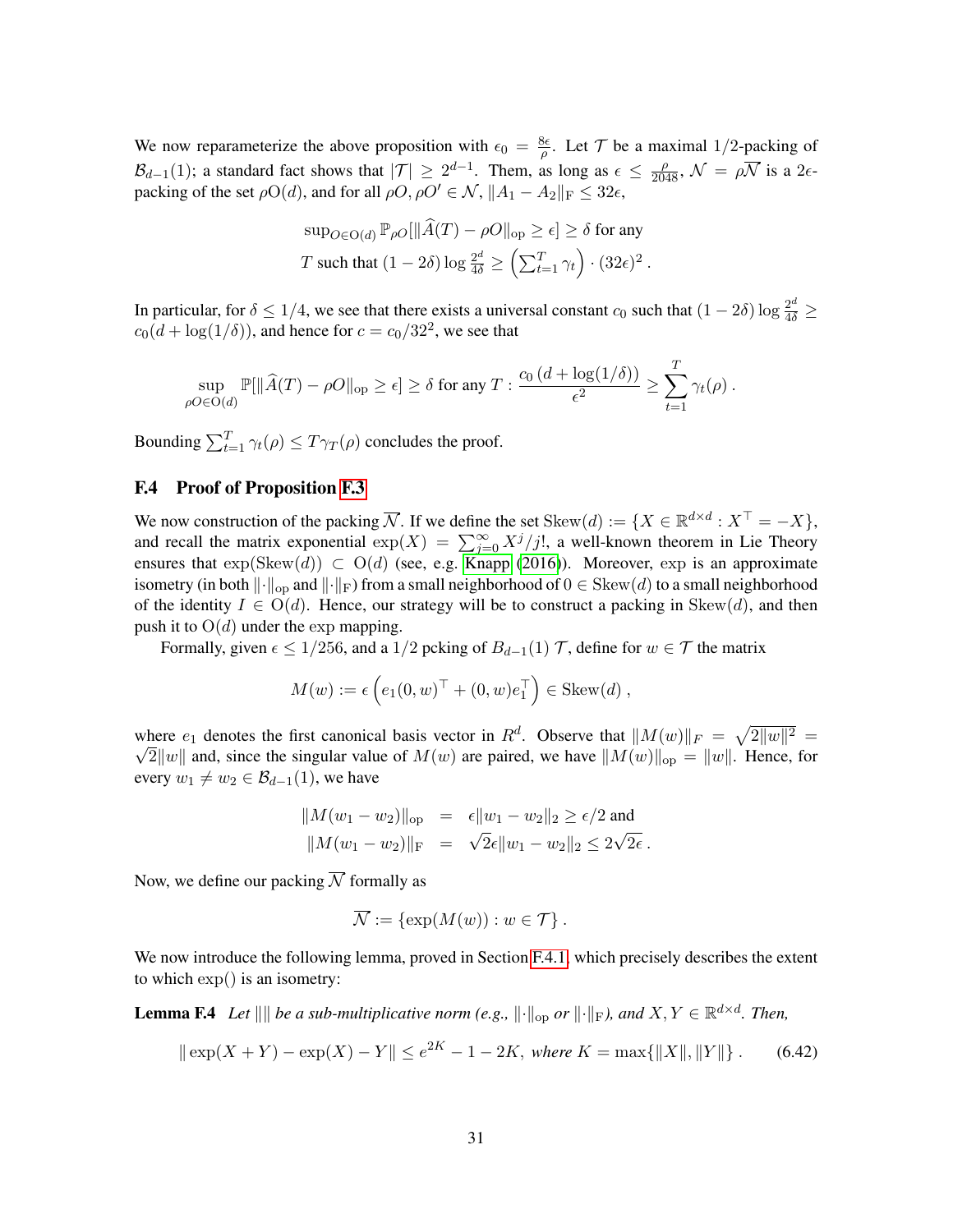We apply the above with  $Y = M(w_1) - M(w_2) = M(w_1 - w_2)$ , and  $X = M(w_2)$ . Then,  $X + Y =$  $M(w_1)$ ,  $\max\{\|X\|_{\text{op}}, \|Y\|_{\text{op}}\} \leq 2\epsilon$ , and  $\max\{\|X\|_F, \|Y\|_F\} \leq 2\sqrt{2\epsilon}$ . Hence, Lemma [F.4](#page-30-0) implies that

<span id="page-31-1"></span>
$$
\|\exp(M(w_1)) - \exp(M(w_2)) - M(w_1 - w_2)\|_{op} \le e^{8\epsilon} - 1 - 8\epsilon \text{ and}
$$
  

$$
\|\exp(M(w_1)) - \exp(M(w_2)) - M(w_1 - w_2)\|_F \le e^{8\sqrt{2}\epsilon} - 1 - 8\sqrt{2}\epsilon.
$$
 (6.43)

We can upper bound both displays in  $(6.43)$  using the following short technical lemma:

**Lemma F.5** *Let*  $t \in [0, \log 2]$ *. Then*  $e^t - 1 - t \le t^2$ *.* 

**Proof** Let  $f(t) = e^t - 1 - t$ , and  $g(t) = t^2$ . Then,  $f(0) = f'(0) = g(0) = g'(0) = 0$ . Moreover,  $f''(t) = e^t$ , and  $g''(t) = 2$ . Hence, as long as  $0 \le t \le \log 2$ ,  $f(t) = \int_0^t \int_0^u f''(s) ds du \le$  $\int_0^t \int_0^u g''(s) ds du = g(t).$ П

Hence for  $\epsilon \leq \log 2/4$ √  $2 \leq 1/256$ , [\(6.43\)](#page-31-1) and Lemma [F.5](#page-31-2) combine to imply

<span id="page-31-2"></span>
$$
\|\exp(M(w_1)) - \exp(M(w_2)) - M(w_1 - w_2)\|_{\text{op}} \leq 64\epsilon^2 \text{ and}
$$
  

$$
\|\exp(M(w_1)) - \exp(M(w_2)) - M(w_1 - w_2)\|_{\text{F}} \leq 128\epsilon^2.
$$

Hence, by the triangle inequality, for  $\epsilon \leq 1/256$ 

$$
\|\exp(M(w_1)) - \exp(M(w_2))\|_{\text{op}} \ge \|M(w_1 - w_2)\|_{\text{op}} - 64\epsilon^2
$$
  
= 
$$
\|w_1 - w_2\| - 64\epsilon^2 \ge \epsilon/2 - 64\epsilon^2 \ge \epsilon/4,
$$

and, again, for  $\epsilon \leq 1/256$ 

$$
\|\exp(M(w_1)) - \exp(M(w_2))\|_{\mathrm{F}} \le \|M(w_1 - w_2)\|_{\mathrm{F}} + 128\epsilon^2 = \sqrt{2}\|w_1 - w_2\| + 128\epsilon^2 \le 2\sqrt{2}\epsilon + \epsilon/2 \le 4\epsilon.
$$

#### <span id="page-31-0"></span>F.4.1 Proof of Lemma [F.4](#page-30-0)

Let  $M_{i,j}(X, Y)$  denote the homogenous monomial of degree j such consisting of the  $\binom{j}{i}$  $i$ )-products of X *i*-times, and Y j – *i*-times. Note then that  $M_{j,j}(X,Y) = X^j$ , so that  $(X + Y)^j - X^j =$  $-X^j + \sum_{i=0}^j M_{i,j}(X,Y) = \sum_{i=0}^{j-1} M_{i,j}(X,Y)$ . Moreover, by the sub-multiplicativity of  $\|\cdot\|$ , we have  $||M(X, Y)|| \leq {i \choose i}$  $\big\|j\big\|X\|_2^i\|Y\|_2^{j-i}=\big\|_i^j$  $j\choose iK^j.$ 

$$
\|\exp(X+Y) - \exp(X) - Y\| = \| (j!)^{-1} \sum_{j=2}^{\infty} (X+Y)^j - X^j \|_{\text{op}}
$$
  
\n
$$
= \| \sum_{j=2}^{\infty} (j!)^{-1} \sum_{i=0}^{j} M_{i,j}(X,Y) \|
$$
  
\n
$$
\leq \sum_{j=2}^{\infty} (j!)^{-1} \sum_{i=0}^{j-1} \| M_{i,j}(X,Y) \|
$$
  
\n
$$
\leq \sum_{j=2}^{\infty} (j!)^{-1} \sum_{i=0}^{j-1} {j \choose i} K^j
$$
  
\n
$$
\leq \sum_{j=2}^{\infty} (j!)^{-1} (2K)^j = e^{2K} - 1 - 2K.
$$